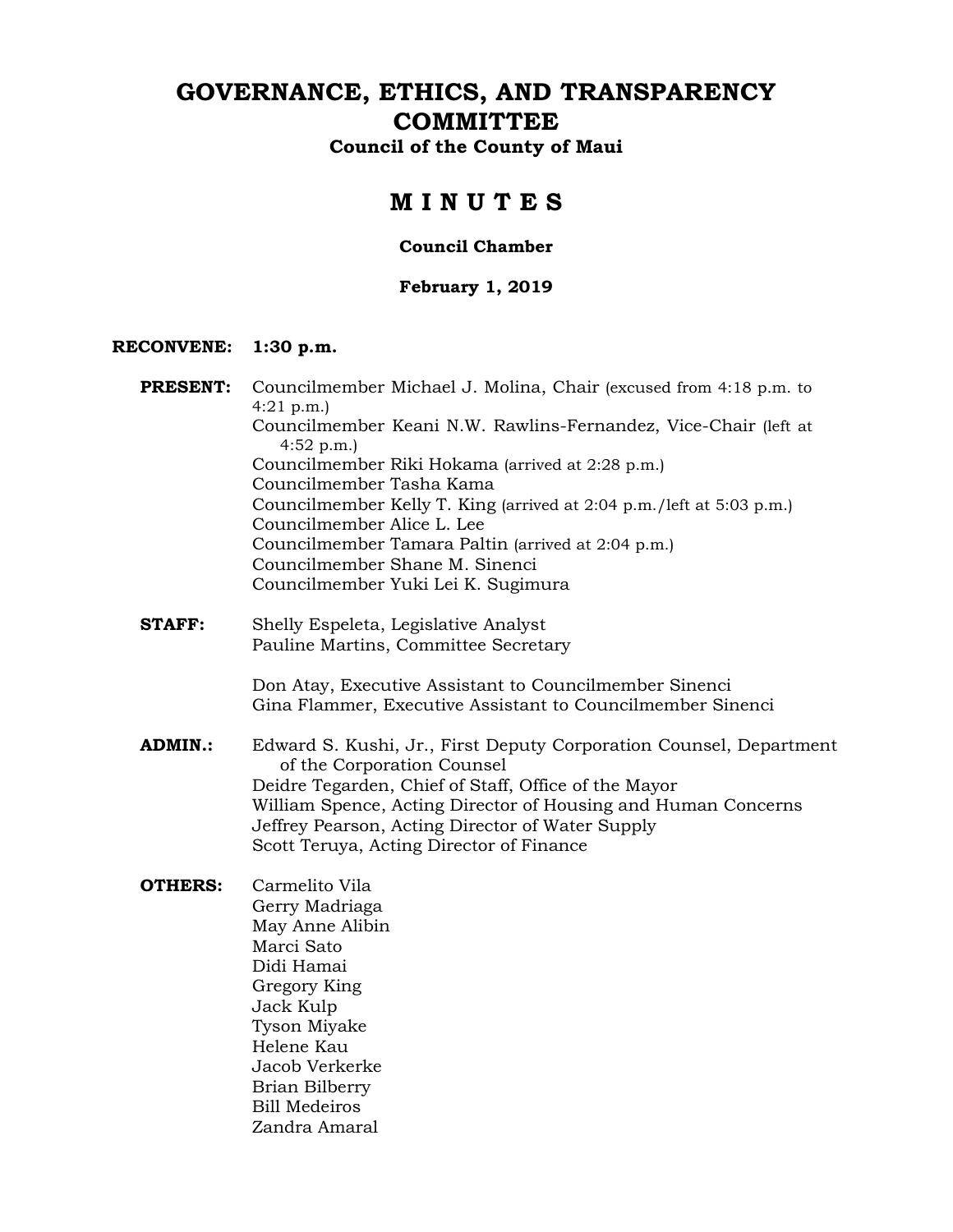### **February 1, 2019**

Plus (3) other people

**PRESS:** *Akaku Maui Community Television, Inc.* Matthew Thayer, *The Maui News* Melissa Tanji, *The Maui News* Axle Beers, *Maui Time* - - - - - - - - - - - - - - - - - - - - - - - - - - - - - - - - - - - - - - - - - - - - - - - - - - - - - - - - - - - - - - - -

CHAIR MOLINA: . . . *(gavel)* . . . The recessed meeting of January 29th of the Governance, Ethics, and Transparency Committee meeting will now come to order. Members, today is February  $1<sup>st</sup>$ , 1:30 p.m. Due to a very long Council meeting today, the Chair plans to recess this meeting 'til 2 o'clock to give the Members additional time to re-energize themselves for what the Chair anticipates a very long day. So, if there are no objections, Members, this meeting, the recessed meeting of January 29, 2019 will be recessed until 2:00 p.m. today, February 1st, Friday, 2019. Meeting at recess.

COUNCILMEMBERS: No objections.

CHAIR MOLINA: Thank you. . . . *(gavel)* . . .

**RECESS: 1:32 p.m.**

#### **RECONVENE: 2:04 p.m.**

CHAIR MOLINA: . . . *(gavel)* . . . The recessed GET meeting of Tuesday, January 29, 2019 is now back in session. Members, today is Friday, February 1st, just after 2:00 p.m., 2019. Thank you for that extended break, Members, as you know we had a very long Council meeting today and I wanted to give all of you extra time to nourish yourselves and energize yourselves for a projected long day today. And as I've always believed, a well-nourished Councilmember is a happy Councilmember; we hope, anyway. Anyway, just a recap for the Tuesday, January 29th meeting, we had 33 testifiers that day. The Council or the Committee did not take any action that day, so we are here now in the deliberation phase. We have four of the Mayor's nominees for consideration today for the Director of Water Supply, the directorship of the Department of Finance, the directorship of Housing and Human Concerns, and the directorship of the Public Works. So, we'll start first with our, we'll follow the agenda accordingly.

### **GET-1(4) APPOINTMENT AND REMOVAL OF ADMINISTRATIVE HEADS OF DEPARTMENTS (DIRECTOR OF WATER SUPPLY) (CC 19-1)**

CHAIR MOLINA: We have first the nominee for the Department of Water Supply Director; we have Mr. Jeff Pearson. But before we recognize Mr. Pearson, Chair would like to take attendance. We do have everyone present. Member Hokama is on his way. And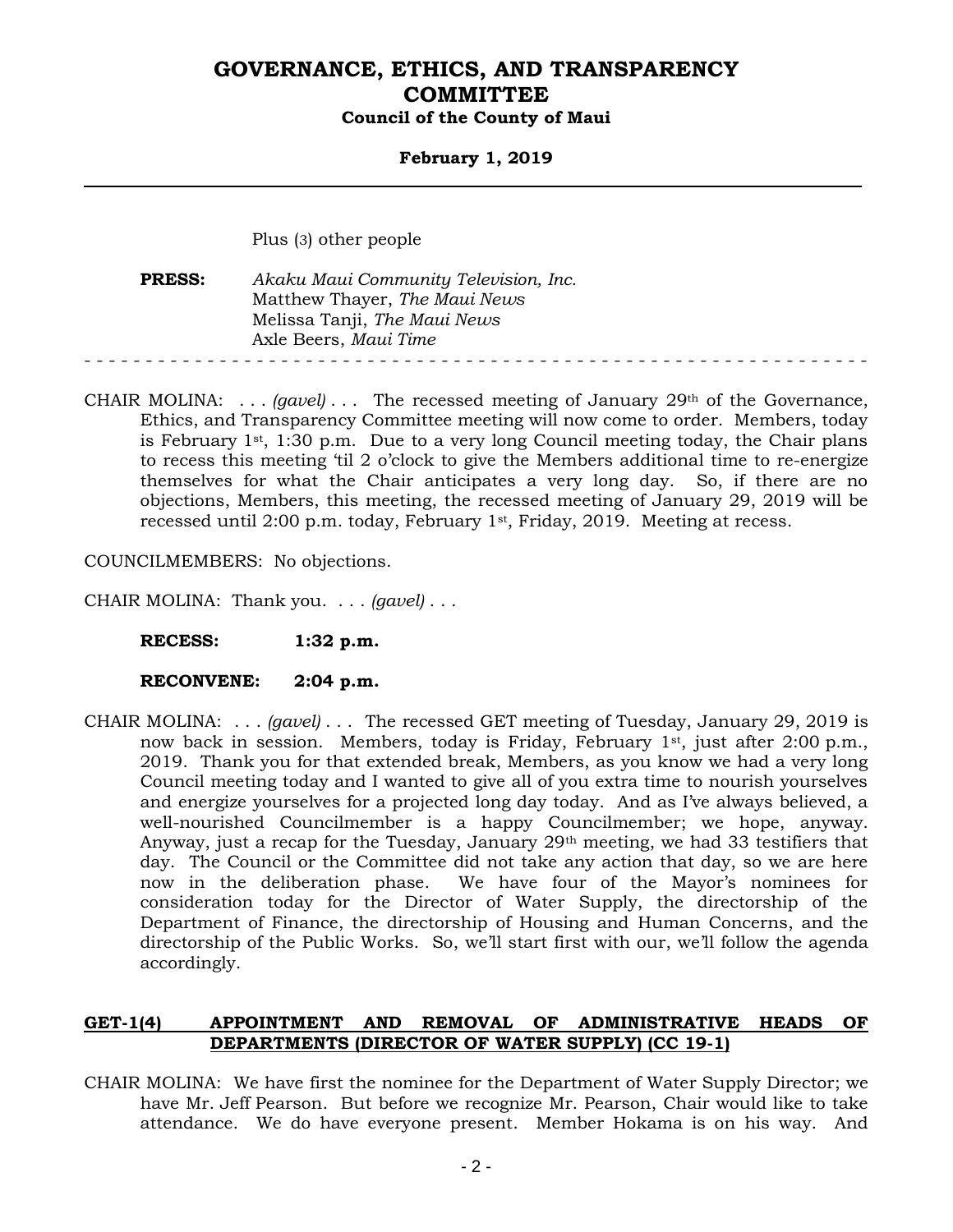### **February 1, 2019**

Committee Staff, we have Shelly Espeleta along with Pauline Martins. Thank you very much, ladies, for your hard work. From Corporation Counsel, we have Mr. Ed Kushi, and we have the Mayor's Chief of Staff Ms. Deidre Tegarden whom I'd like to recognize to give opening comments regarding Mr. Pearson. Ms. Tegarden?

- MS. TEGARDEN: Thank you, Committee Chair, and aloha and good afternoon, Councilmembers. I'd like to start off by saying that Mayor Victorino thanks you all for your hard work; all that you're doing in reviewing his nominees for the director positions. We realize this is not an easy task nor one that can be rushed. Our nominees are doing their best to be responsive in thoroughly answering your questions and concerns. Mayor has put together a team that he believes will be customer-oriented and dedicated to public service. He believes that they will advance his vision for Maui County. And with that being said, I would like to say that Mr. Jeff Pearson has spent the majority of his professional career in water. He knows this work inside and out at the State and County levels as well as private sector. When he is not working, he is spending time with his six grandchildren or volunteering his time with the Maui County Food Bank. Mayor has all confidence in the abilities of Mr. Pearson and the level of service he will give to the community in this very important role as Director of Water. Thank you very much.
- CHAIR MOLINA: Thank you very much, Ms. Tegarden. Alrighty, Mr. Pearson, you have the floor to give a few brief opening comments to the Members and after which I will open up the floor for questions. Proceed, Mr. Pearson.
- MR. PEARSON: Thank you, Chair. I'll follow his lead by working on the brief part. I know you've Members have worked hard and long and tireless and it's a tough job so hopefully I can make it not any tougher for you. Communication is key. I've met with almost all of you and it's just the beginning, so I don't think we've all created a relationship yet. Some of you I know a little better than others, so I hope to create a relationship with all of you. With water supply and the issues that are out there, I know we're gonna touch on the hot topics, but my vision and as it says is by water all things find life. So, that's a simple way to start. Also, we need to realize that we have to have the source availability or else, you know, I'm not doing my job and the people in the past aren't doing their job. So, that's key and all the things we talk about today are gonna somehow lean towards source; whether it's the Upcountry meters or the issues in West Maui with the surface water diversions. Whatever we talk about today, it's gonna be source. So, that's, of course, what I gotta strive for. And I'm not talking about, you know, we have source for today and for tomorrow and maybe a couple of years, it's not a panic situation. But, if you look at it in the long term, it might be considered panic situation. There's not many years in certain areas where we have adequate source. There's other issues about how you define adequate source. If you're Upcountry and there's a drought and there's one day out of a year where you have reduced water, is that adequate source? Can you live with five days a year without, by reducing your water, water use? That's a question I can't answer, but that's what we have to deal with and work towards. Conservation is another key. If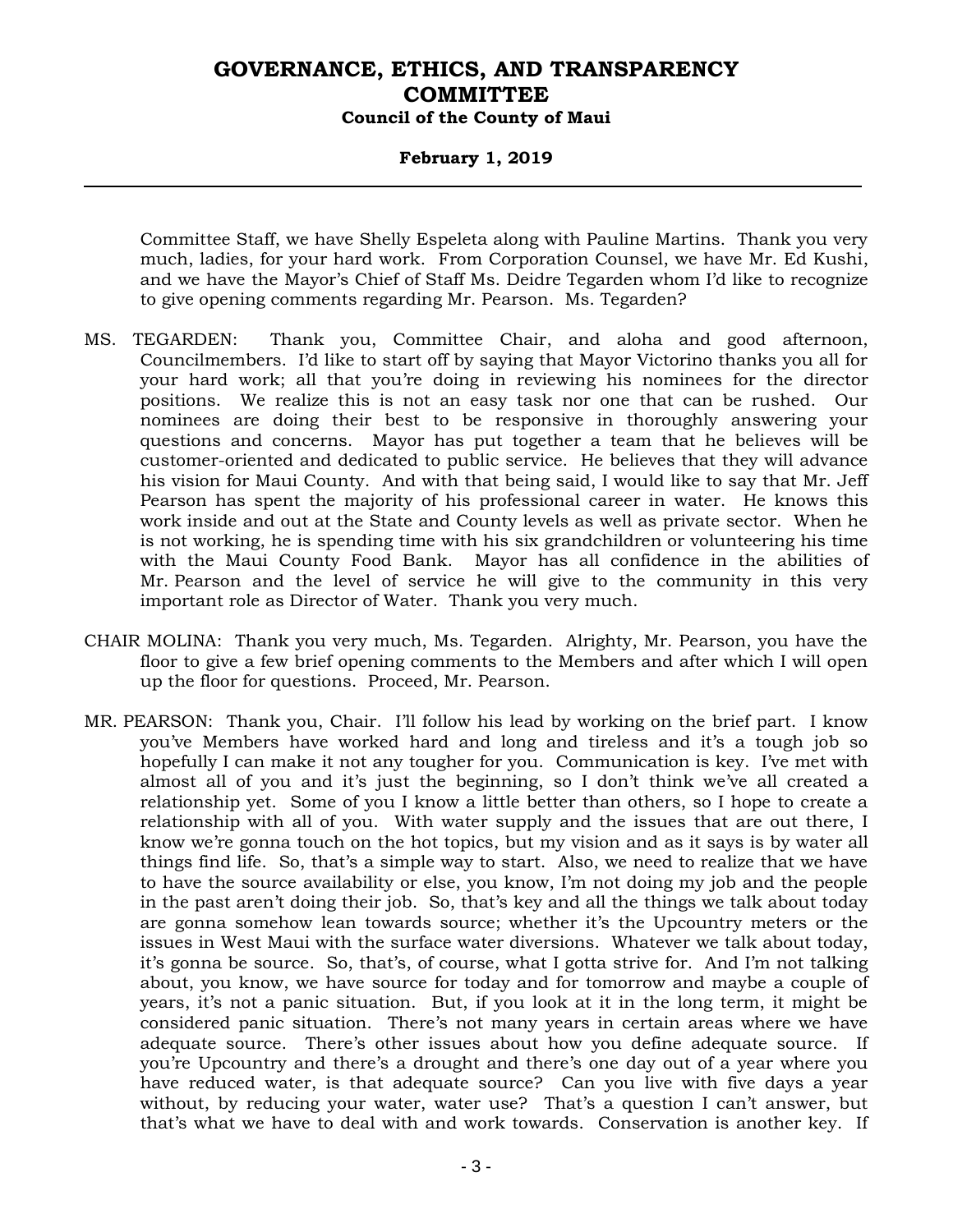#### **February 1, 2019**

you conserve water, that means you don't pump it. If you don't pump it, that means you're maintaining or retaining the source and giving it, you know, a better for the future use and that's key. You know, it's of course, you're here because it's not about you. You're here because it's about your children, your grandchildren, and the future generations. And that's why we all should be here. That's one reason why they call it public service and, you know, bless you all for doing what you do. So, conservation, Mike Miyamoto, I didn't watch his whole testimony, but I did and I've talked to him also, you know, R-1 water, again, if you replace potable drinking water with R-1 or reclaimed water, re-use water, then you're conserving the source and you can use it down the line or for growth or however you want to look at it. But, you're replacing the potable water with R-1. So, again, source. I mean everything kind of falls on back on that. So, Chair instructed me to answer all of your questions with a yes or a no, back to the brief part. So, he was, Chair was kidding, Chair was kidding. But, anyway, I'll try to be brief so you can get as much done today as you want. But, of course, I'll try to answer the questions the best I can. One point I want to get across is, you know, I have some experience at Water Supply. I was Deputy way back under George Tengan with Mayor Arakawa's term. And then I was in the Capital Improvement section about three-and-a-half years ago and I was there for three years. So, that's actually the better information that I draw on. But, I'm not gonna claim to know all the details and all the ins and outs of Department of Water Supply. I don't know if that's good or bad, but I haven't been here and I haven't worked here like some of the other people that have been in front of you working here for 12 years, whatever, you know, they know Parks, you know, she's done everything and been here forever so she knows every valve and every working. So, unfortunately or fortunately, that's not me, but if there's some questions that I can't answer today, I got my notebook and I will write them down and I will follow-up with you as soon as possible to get you a better answer if the answer's not adequate today.

- CHAIR MOLINA: Alright. Thank you very much, Mr. Pearson. And good to see that you seem to be very relaxed and loose and I appreciate that and we'd like to let all nominees know please feel relaxed. This is not a tribunal or inquiry of some sorts, but, Mr. Pearson and Pat, before I turn matters over to the Committee, in past conversations you told me you were originally from the State of Minnesota, am I correct?
- MR. PEARSON: Oh yeah, I didn't really give you a long history.

CHAIR MOLINA: No, no, not yet.

- MR. PEARSON: I'm trying to be brief actually.
- CHAIR MOLINA: Yeah, I just wanted to state I know the nickname of the state is the Land of 10,000 Lakes. Now here you are in Maui County, in the middle of the Pacific, it just seems like your whole life you've been surrounded by water, so and here you are applying to be the Director of the Department of Water Supply. So, just thought I'd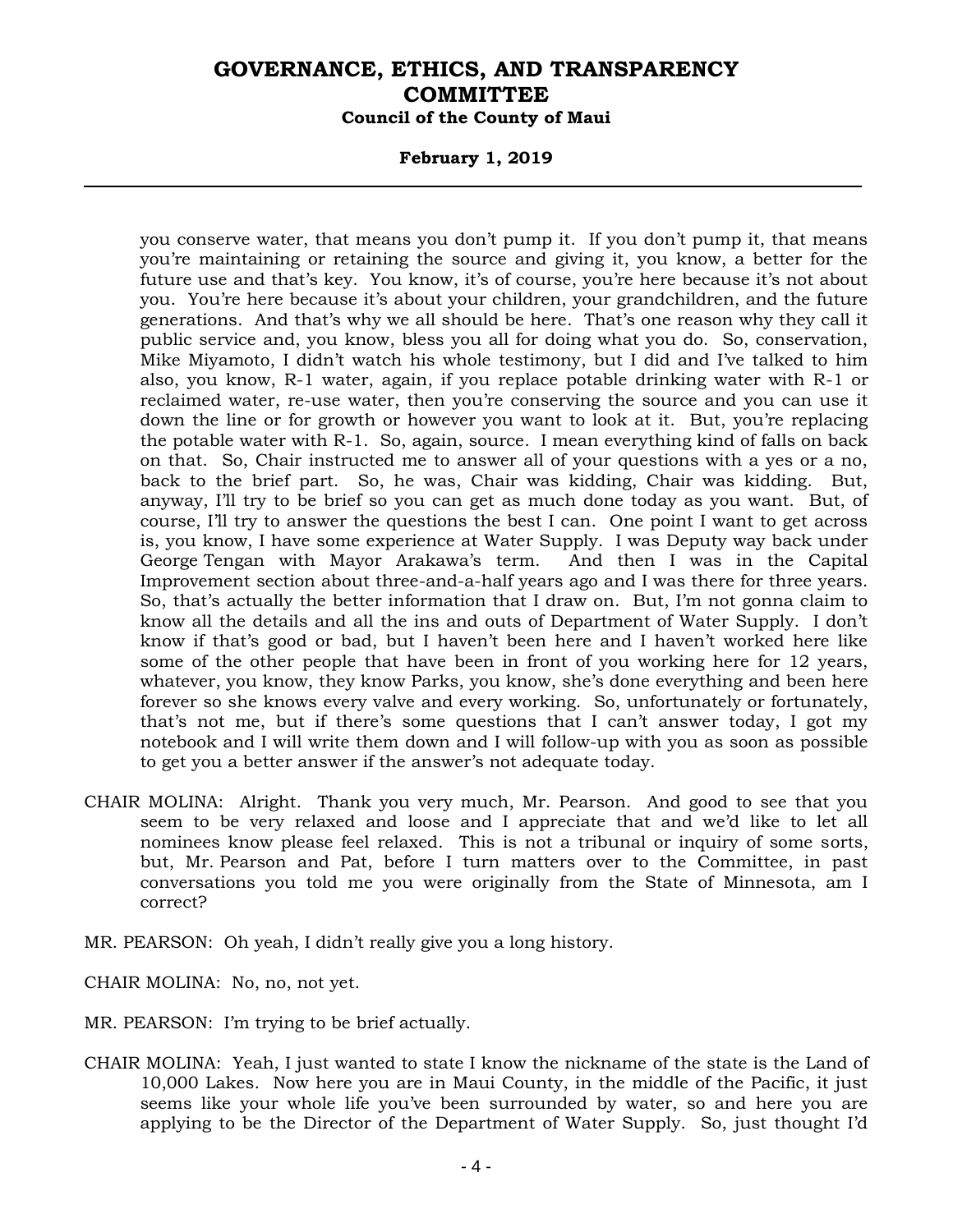### **February 1, 2019**

add that in. Alright, Chair will recognize the subject Committee Chair of the Water and Infrastructure Committee Councilmember Alice Lee to give the privilege of asking the first round of questions to Mr. Pearson. Ms. Lee?

COUNCILMEMBER LEE: Thank you, Chair. Hello, Jeff Pearson.

MR. PEARSON: Hello.

COUNCILMEMBER LEE: Okay, let's get right down to business. How do you plan to create new source?

CHAIR MOLINA: Mr. Pearson?

MR. PEARSON: There's a lot of different answers to that looking at different systems on Maui. The West Maui side, right now, there's a couple of issues that are kind of dragging us down. It's the surface water issues with Honokohau Valley and as you, as all of you likely know, there was some a storms where the diversion was compromised and water now goes not only diverted into the ditch system, the Honolua Ditch, but it goes around the ditch and down the stream. So, when there's low flows there's less water that is diverted. At the diversion itself, at the intake, there's rocks and debris and a lot of material so it's restricting that flow. At the siphon at Honokahua Gulch there's, I understand, there's material and opala that's in that siphon that needs to be removed. So, the point is if we can work with MLP to improve that situation, we're gonna have a greater, more steady flow into Mahinahina Treatment Plant. So, that's one what's relatively short-term, but to improve it back to where it was in the past. Same thing, the Lahaina Treatment Plant with, where I used to work at the Water Commission, doing my job, it took water away from Department of Water Supply, so I don't know I gotta what do you call it? Eat my words whatever, but so what's gonna happen is Kanaha Stream is going to end up getting at least a half-a-million gallons a day and then that gets ramped up as improvements go forth and there's like a five-year plan. So, in that area and already in the 2020 CIP proposed plan that's gonna of course come to you, we're looking at two additional wells. And we gotta start from scratch, so we gotta look, you know, look to get the land area secured and so forth and then do the exploratory well and the whole bit. So, that's gonna take a few years, but that's one thing. Already in progress what you also see in the CIP program is Mahinahina Wells I and II. And then Well II is a good productive well. I think it's gonna provide over a million gallons a day. So, that's gonna be another valuable, useful source. Back to the R-1, when I was at the Water Commission we met with all the groups that are out there; it's DHHL is out there. They have a well that they need to put into the system so that may help augment; of course, it's mostly dedicated to DHHL. There's Kaanapali Land and there's the wastewater treatment plant. And again, if we can somehow work with all the parties and use R-1 to augment some of this water, then maybe we can have it a little more water in West Maui. Central Maui, that's a little tougher. It'd be heaven if we could just go with East Maui and bring that, in my mind it'd heaven, if we could just to East Maui and bring that water this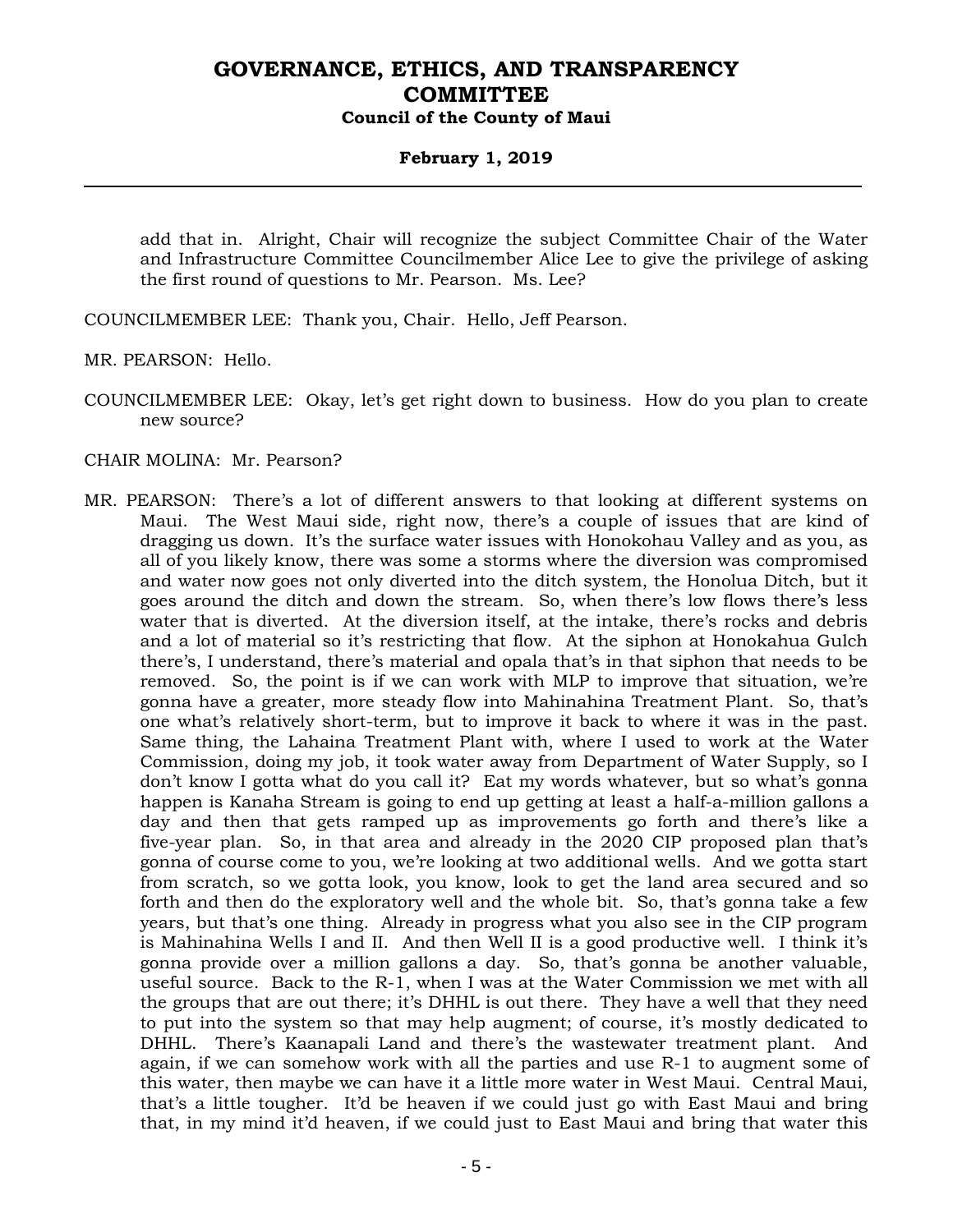### **February 1, 2019**

way. There's a consent decree that's in place that we need to look at and I think I need to come to this body and see how we can address that existing consent decree. There's surface water treatment plant that's brand new, spanking new surface water treatment plant. The division head is in the back there. That's right now providing 1.7 million gallons a day which is an increase from what the older, existing plant. Once the contested case is resolved, hopefully the recommendation of the hearings officer is allowing 3.2 million gallons a day to be treated at that treatment plant. So, again, that'll bump it up, you know, 1 million and million-and-a-half or so there. So, that's Central Maui. Upcountry, again, that's difficult. It's all difficult. So, I mean, it's gotta, I gotta work and I don't have all the answers, but I'm trying to explain as much as I know now and as much as I can get across to you now. Upcountry, we're looking at storage at Kamole. But again, that's not source, that's just reliable capacity. So, that will help the reliable capacity and reduce the days of water shortage Upcountry. We could look, we're looking drilling a back-up well at Pookela right up Olinda Road. And if that back-up well is in place, you know, right now we don't want to run Pookela or don't look at the reliable capacity as a more than like I think twothirds of the total capacity because there's no back-up. If you have a back-up well then you could run that well 100 percent of the time. So, and that's about a million gallons a day. So, of course, you probably wouldn't run that well. You would alternate the two wells. So, there's some capacity there. But, again, there's a lot of work to be done. Talking with some staff today, we may go look into the, you know, go away from the consent decree area, away from Haiku and go towards the Makawao area into the Makawao Aquifer which has the sustainable yield of about, I think it's 7 million gallons a day. And there's capacity in the Makawao Aquifer that we may be able to look at for future wells. Wells are expensive. I get all that, but we don't have many choices in the Upcountry area.

CHAIR MOLINA: Member Lee?

COUNCILMEMBER LEE: Yes, thank you. Well, how about something in our lifetime? Which one of these are gonna provide us new source in the very near future?

### CHAIR MOLINA: Mr. Pearson?

- MR. PEARSON: Oh, in our lifetime, well, I'm going to work towards getting this done in my lifetime. So, like I've mentioned, the two wells in Lahaina are moving forward in this capital improvement. So, that's gonna be within the next two to four years in the Lahaina area. The reservoirs and looking for an additional well up in Makawao could be within two to five years. Yeah, I mean, I'm doing my best to first learn of the huge issues and then trying to attack them as soon as possible and do this as soon as possible for the long-term future.
- COUNCILMEMBER LEE: The reason why I ask that, Jeff, is because it's been awhile since the County has provided new source and has tried to shift the burden to developers with "Show Me the Water." And the problem with that is the developer will go at his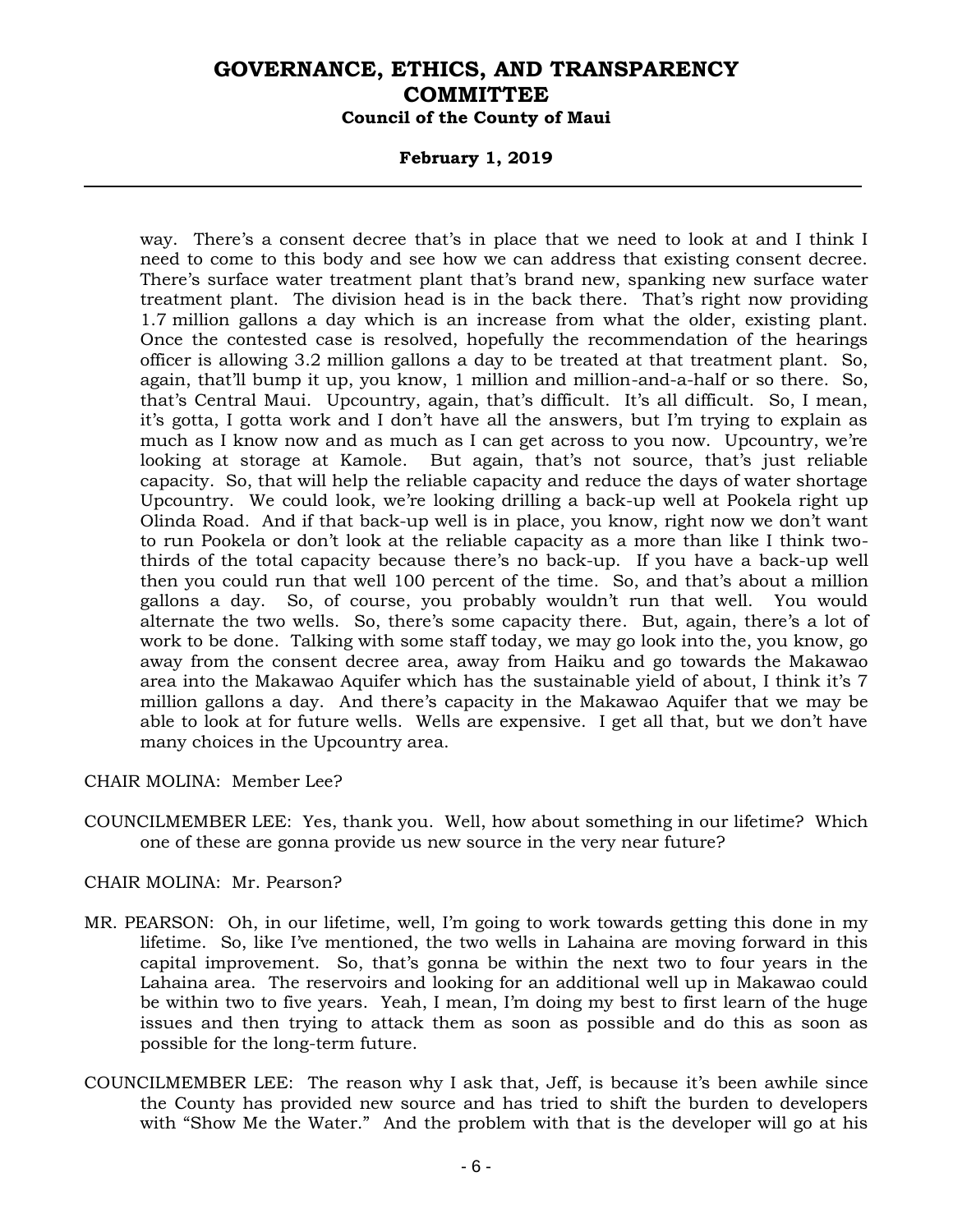### **February 1, 2019**

schedule, his pace, yeah, and oftentimes it's influenced by land use approvals and all kinds of different an EIS and all kinds of processes that a developer has to go through. So, we don't necessarily get a new source right away. It all depends on that person's project. And I'm hoping that this Council will because our priority is affordable housing that we don't rely on outside developers to provide the water or housing; that we provide our own. That way we can direct growth. The other way, the developer directs growth because it'll be directed accordingly to where the lands are located, right? So, that's the reason why I'm asking about the urgency and the schedule of the Water Department with regard to developing new source because we are very, very serious about moving forward and providing affordable housing even if we have to do it ourselves. So, you know, if we're all working together, if all the departments are working together, then affordable housing should be everybody's priority. And in your case, the case of the Water Department, I mean we can't get to first base without water, yeah. So, that's the reason why it's important that we all collaborate and work together so that we can actually provide affordable housing in all types of ranges as soon as possible. And that's the reason why we need to get water developed as quickly as possible. Do you agree?

CHAIR MOLINA: Mr. Pearson?

MR. PEARSON: I was gonna say point taken and agree 100 percent.

COUNCILMEMBER LEE: Thank you, Mr. Chair.

- CHAIR MOLINA: Okay, thank you, Member Lee. We'll work our way down towards the Chair's right side. We'll start with Member Kama. You have any questions for Mr. Pearson?
- COUNCILMEMBER KAMA: Yes, I do. Thank you. Oh, I'm sorry. I just have one question for now. Who owns the water?

#### CHAIR MOLINA: Mr. Pearson?

MR. PEARSON: Well, it's an easy one; especially coming from the Water Commission. It's a public trust and the community owns the water. There's you, me, everyone in the State owns the water. Article 11, Section 1 and Section 7 of the State Constitution, and I only remember those is because I would fall back on those when we were talking about returning water to the streams and if I get the off-stream users that feel compromised by reducing some of their off-stream use because they have other options such as wells. I don't…if I quote the Constitution, I'm not as much of a bad guy because I'm trying to do my job. So, it's a public trust purpose and the four public trusts are keep water in its natural state. In other words, if it's in the stream it should stay in the stream. Provide water for domestic use. Domestic use has been debated about what the term domestic means, but domestic use, for you and I to drink and to bathe. Have water available for traditional and customary purposes and I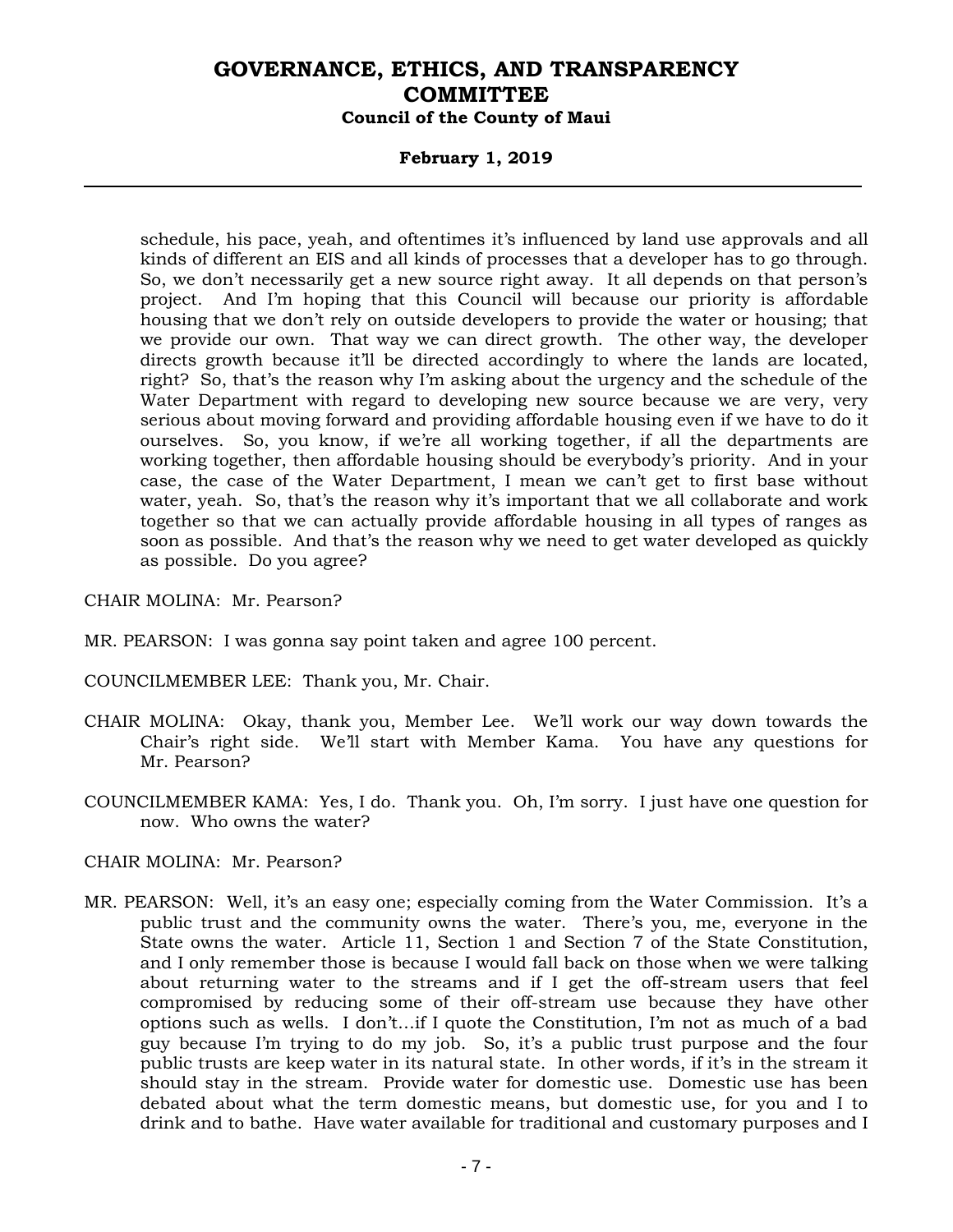### **February 1, 2019**

think that's self-explanatory. And then, provide water for DHHL. The last one, the last public trust purpose was added when they did the contested case for the Waiahole situation awhile back which was kind of the first big test.

COUNCILMEMBER KAMA: So, Mr. Chair, my follow up.

CHAIR MOLINA: Proceed.

COUNCILMEMBER KAMA: So, what does it mean to you that DHHL is part owner of that water?

CHAIR MOLINA: Mr. Pearson?

MR. PEARSON: I didn't try to allude that they're part owner. Alluding that, just as I said with the public trust purposes, water is provided for Department of Hawaiian Home Lands and in the case I was talking about in Lahaina, Hawaiian Home Lands has a development they want to proceed with in Lahaina side. So, they're providing a well to serve the purposes of that development and, again, they're part of the public trust so they have a right to water as well as anyone else. I don't know if that sounded right, but that…

COUNCILMEMBER KAMA: It's okay for now. Thank you.

CHAIR MOLINA: Thank you, Member Kama. Member Sugimura?

COUNCILMEMBER SUGIMURA: Nice to see you here, Mr. Pearson. And as you probably read in *The Maui News* when I saw when Mayor Victorino announced the names of the his nominees, I was glad to see your name there because of the work that I've seen you do with CWRM. And I will honestly say that every time there was something with water that we tried to figure out how to solve, they would always say oh, but we don't have control 'cause it's CWRM. So, I'm glad to see you here 'cause I anticipate your knowledge to make Maui County's water system even better.

MR. PEARSON: Thank you.

COUNCILMEMBER SUGIMURA: Obviously, my question is gonna be about the Upcountry water meters and I see in your answer…so when I read your answers to I think it was Chair King who submitted all of these questions to all of the nominees, which I was glad to get and I'm glad you did that, it says short-term goal…what are your short-term and long-term goals? And for your long-term goal, you said to reduce the Upcountry water meter list by half. And I will tell you that every time something comes up and I see people in the supermarket, the water meter list comes up pretty often. I would love to hear your answer and tie to that if you could add to this is that during the Fiscal Year 2017-2018 we added into the budget \$900,000 for the water meter list, you know, so that the water meter list could be, I was thinking we could get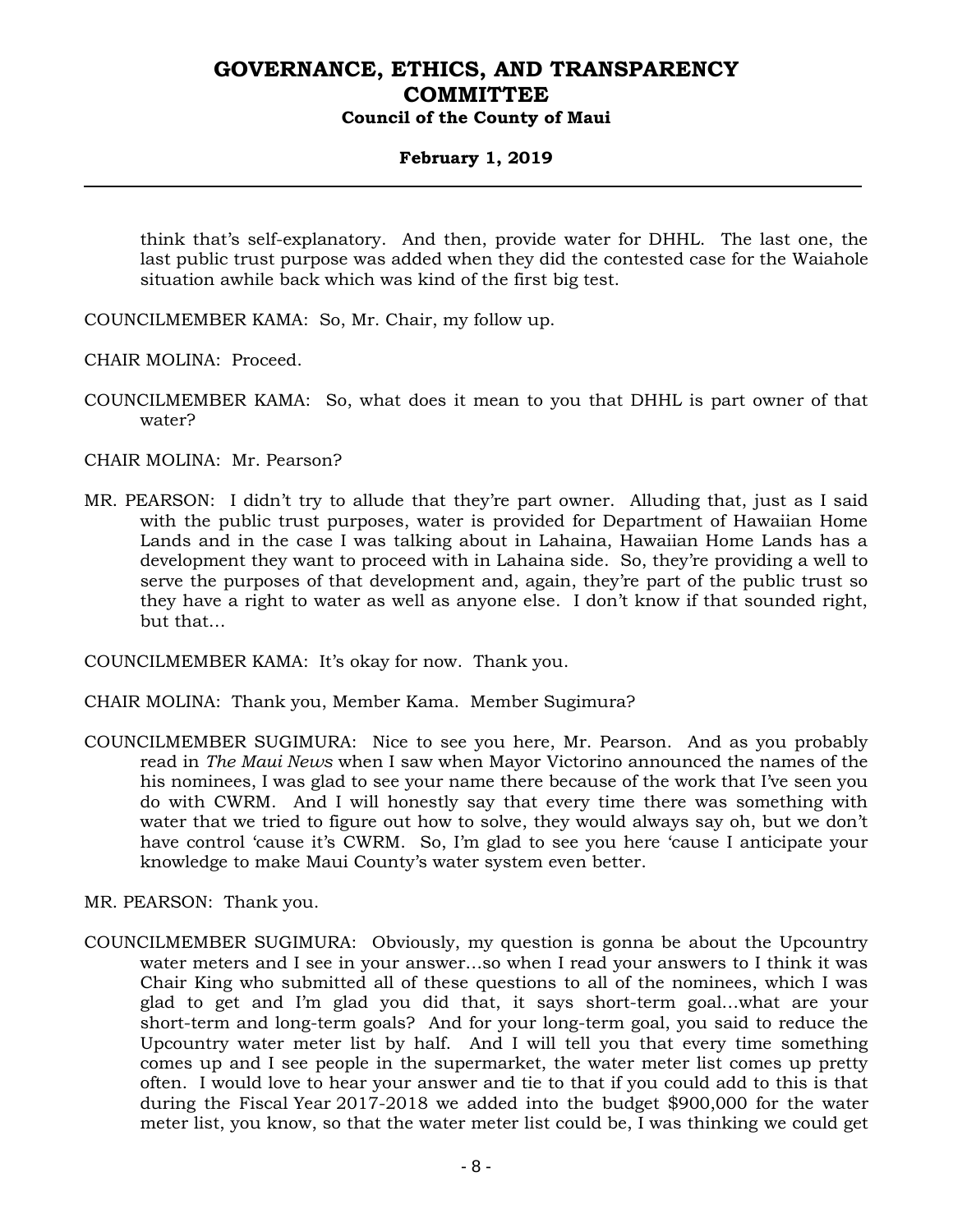### **February 1, 2019**

rid of it. But what the Water Department did in their knowledge and experience and shortage of engineers, what they did was they took the \$900,000 and they made it into a five-year contract to get half an engineer to work with the Water Department 20 hours a week or something like that. And it was like darn, I thought that maybe, you know, they would try to have your spirit and try to get rid of the water meter list. So, can you give me your input? I mean, that is a focus for Upcountry and I'm glad to see you speaking about this, so.

CHAIR MOLINA: Mr. Pearson?

- MR. PEARSON: Yes, spirit is…hopefully my spirit doesn't weigh in as things get difficult and tougher and tougher. Even when I'm re-reading this long-term goal, four to five years, reduce it by half, that was only two weeks ago and it's already from what I've learned just working in Department of Water Supply, that may not even be attainable. There's another part to this that, of course, once we get people off the water meter list, what does that mean? That means more people are using water and what does that mean if the source is limited? That means we're and Member Alice Lee and most Members here would realize that now it's a double-edged sword. So, I'm gonna and I don't have all the answers yet like I tried to bail out of at the beginning of my talk here, but I'm gonna try to get like a charrette or something like that going with Water Supply, with a consultant, maybe with an outside person or two that's maybe include Council, Council Chair for Water and Infrastructure. And I haven't set this up yet, so that's why I keep saying these maybes, but to try to evaluate how and why it takes so long and I know that there's a lot of study and background information that has to be acquired before this letter, this return letter goes out to the applicant. But, is there a bottleneck somewhere? Is there a way we can speed that up? Can we do something with the consultant? These answers I don't have. I don't have all these answers, but we have to find a way to speed it up and of course converse to that we have to ensure that we have the source available. So, it's not simple and I'm not gonna give you a save the world answer, but it's, I have on my little notes here hot topics and it's the one on the top of the list. So, you know, it's important and it has to be addressed and I can't give you all the answers.
- COUNCILMEMBER SUGIMURA: Thank you. I support your spirit and I look forward to working with you, Mr. Pearson.
- CHAIR MOLINA: Okay. Thank you very much, Councilmember Sugimura.
- MR. PEARSON: I also.
- CHAIR MOLINA: Oh, okay. Alright, Chair would like to next go over to West Maui's representative, Tamara Paltin, and Chair would like to recognize the presence of Councilmember Hokama to our proceedings today. Ms. Paltin, you have the floor.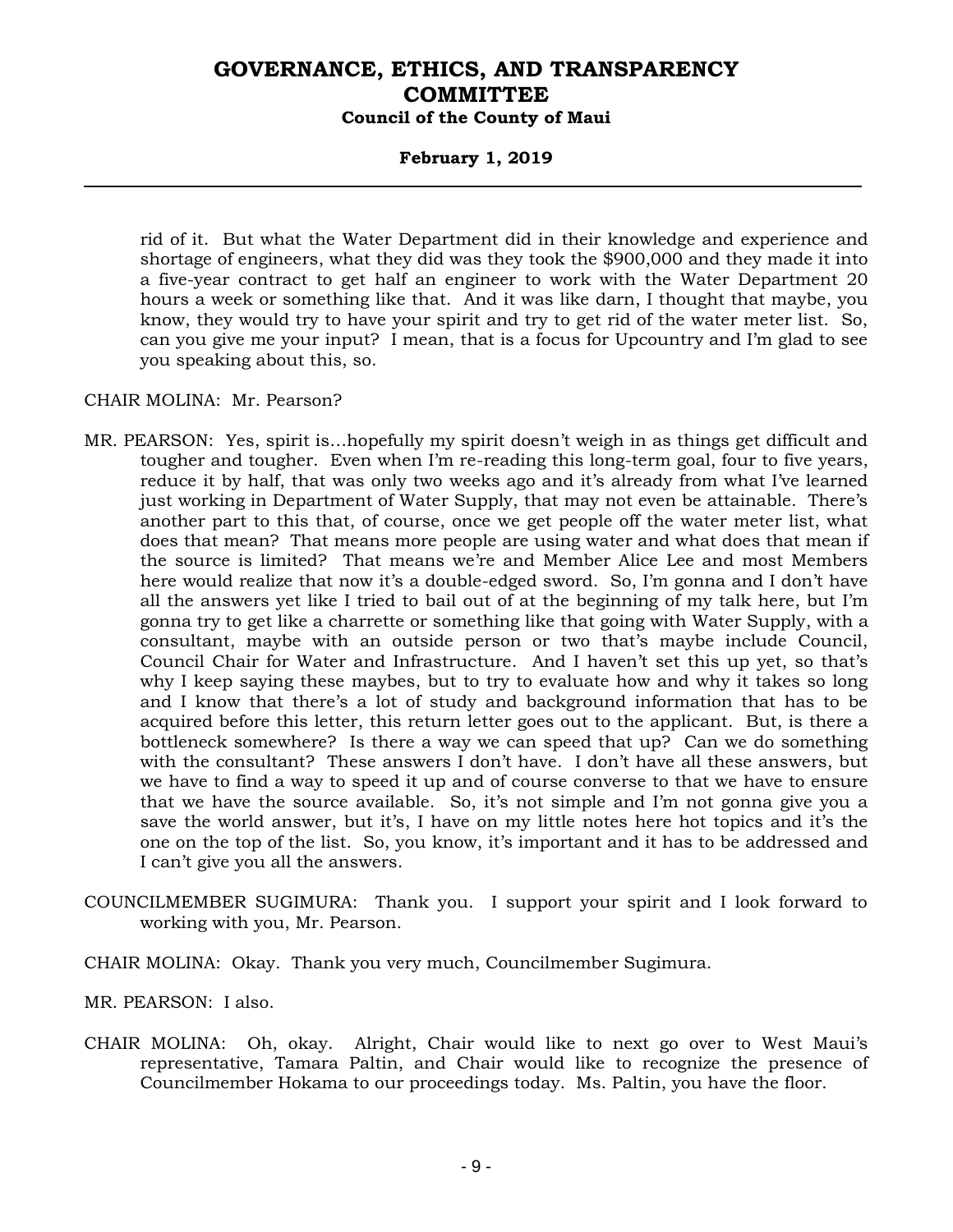### **February 1, 2019**

COUNCILMEMBER PALTIN: Thank you, Chair. Thank you, Appointee Pearson, for coming here tonight or today. I have quite a few questions, I'm not sure where to begin. We have this testimony from Hui O Na Wai Eha and one of the concerns that I share is that it they have seen a pattern that, of you taking the word of private consultants to developers over the advice of Federal scientists in debate over the designation of the Keauhou Aquifer in Kona. And incorporated into that I also would like to hear your understanding of how climate change and sea level rise will be affecting our aquifers with all the wells that we'll be drilling.

#### CHAIR MOLINA: Mr. Pearson?

MR. PEARSON: So, I'll try to get one at a time here, of course. The Keauhou Aquifer, the decisions that were made come out of the submittal that is provided by staff and managed by me that goes to the commissioners. They hear testimony that they've heard seven or eight years this issue has been going on and the topic, just to fill everybody in for a minute or two is, National Park Service is in that area and they're concerned about development. And, of course, if there's development, especially mauka of the National Park Service area, then there's going to be a chance of diminishing the natural resource, the freshwater that flows through their park and out into the ocean. So, they brought forth a request or a petition to designate. Like I said, that went on for a bunch of years. When I got there there's a…I don't have all the triggers in front of me, but there's like six or seven, maybe nine triggers that the Commission looks at to designate. And in the view of staff and it turned out the view of the Commission members, these triggers weren't met so it's not that you're going, you know, for East Maui, I mean for Iao, one of the triggers was if the pumping is beyond 80 percent that or is it 90 percent that you designate. In this case, the sustainable yield is like 37 million gallons a day. These aren't exact numbers, but it's 37 million gallons a day I'm pretty sure is the exact number, but the pumping out of that aquifer was like half or 22 million gallons a day. So, that trigger wasn't met. But, what we tried to fashion in the submittal and I think we worked hard on this is we put a bunch of different areas that are going to be met by both the Water Commission and working with the National Park Service to do our best to ensure that their water source is not going to be depleted or inhibited. One of them, a big one, was when the Hawaii Board of Water Supply puts in new wells or there's wells dedicated to them, locate those wells to the south and locate those wells at the upper system. That way they're not going to put wells in north or mauka, not north, but mauka of the Park Service. So, that's one. Another one, we, the Commission initiated monitor wells so we would have more information on the health of the aquifer. So, and there's like seven or eight of them and the Commission went along with those and they understood those and the staff…another one, excuse me, another one was groundwater-dependent ecosystems, evaluate what that is. What that means is what's taking place on the shoreline? How is it affected with the water that's not being pumped that leaves the aquifer that enters the shoreline? So, it's only been studied in I think Australia, California, but these are the few places that it's been looked at. What we did is we, the Water Commission, we put like 70,000 bucks and brought in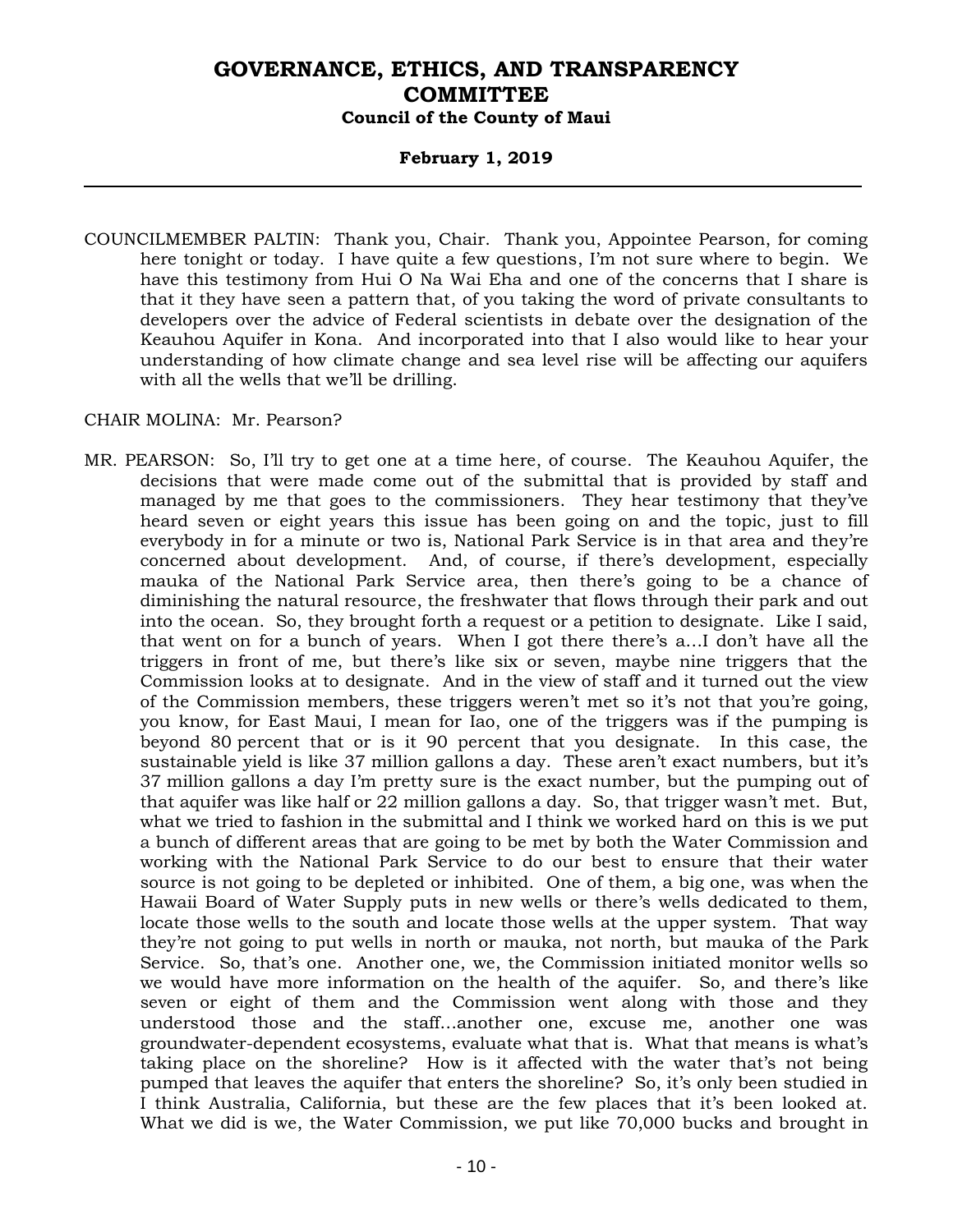### **February 1, 2019**

all these experts and included the ohana from the area to get the traditional, customary input from those people. Aunty Annie's, '94 and she was able to be there and show us where she grew her watercress right on the shoreline in Kona where, you know, there's not supposed to be water, but they would tap all these anchialine ponds and some would be fresher than others and they called them ice ponds. It was just amazing. I actually went back since I've been here I went back and we did some more interviews with them, Mahealani Pai and his mother and his grandmother.

CHAIR MOLINA: Mr. Pearson, just would like to…sorry to interrupt you. I think you certainly answered that first question from Ms. Paltin with a lot of excellent examples. I'd like to ask Ms. Paltin --

MR. PEARSON: Oh, I'm sorry.

- CHAIR MOLINA: --if you have another question?
- MR. PEARSON: I'm sorry. I just…
- CHAIR MOLINA: No. No apologies necessary.
- MR. PEARSON: I get a little excited 'cause it was a, anyway, I think we resolved it without and I don't think we sided. I think we tried to do what's best for the aquifer. I tried to tell when I was at the Commission, I tried to say I don't have, I don't want to take sides. I don't want to be your side or my side, I'm in the middle where the stream is. Of course, this isn't a stream, but that was my attitude. Of course, people aren't gonna always be happy.

COUNCILMEMBER PALTIN: And the sea level rise one?

MR. PEARSON: Sea level rise is a little tougher. We, at the Water Commission, we didn't do much. At Department of Water…well, we're gonna look at it and we're gonna look at…I shouldn't say we I'm not there anymore, but in the water plan there's a bill right now that they're putting in the Legislature to revise the framework of the water plan to include more information on sea level rise; so, that's at the State level. At the County level, we tried and worked with the  $9<sup>th</sup>$  floor to see if we could put money in a special fund to address sea level rise after talking with Department of Public Works and areas that are a little more susceptible. So, we didn't really get too far with that because of the way the Enterprise Fund is worked and you can't just put money away for the future because the money is supposed to go to you, as a customer, now. So, there's hasn't been a lot of effort that I know of for sea level rise in Department of Water Supply, but that's, I'm definitely aware of that and we need to put more effort into that.

CHAIR MOLINA: Ms. Paltin?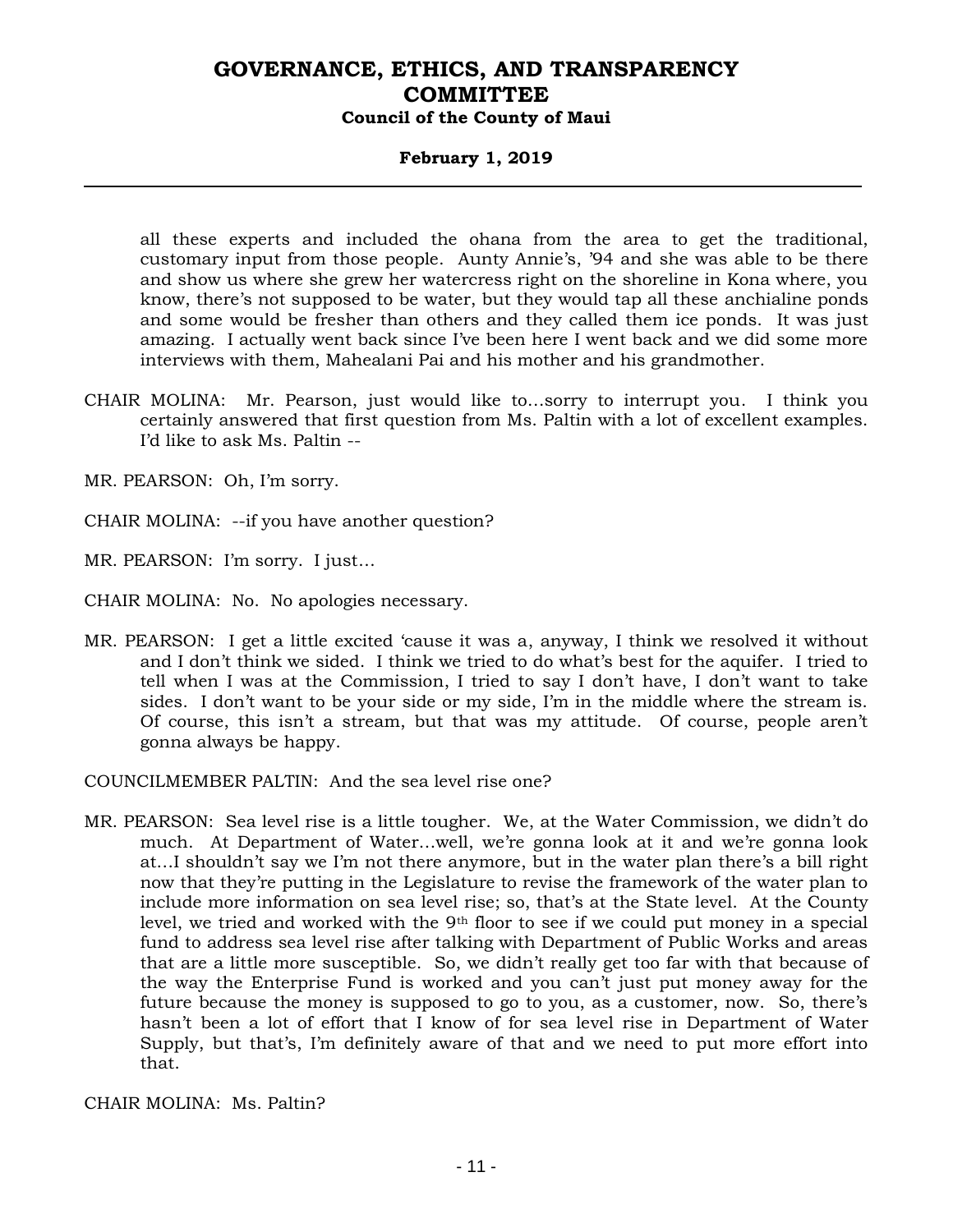### **February 1, 2019**

COUNCILMEMBER PALTIN: So, just basically like the effects of sea level rise on the aquifer, anything you can expand on that for us?

MR. PEARSON: Well, I guess the --

CHAIR MOLINA: Go ahead, Mr. Pearson.

MR. PEARSON: --you know, the obvious is the salt water is going to rise so it's going to push up the lens of the aquifer so it could reduce the thickness of the lens where you pump. So, the issue there or actually it might be a non-issue is the wells that the Water Commission requires is if the depth of the aquifer is let's say 100 feet, the well that the Commission will approve when they do their well permits is a fourth of that. So, you can only drill your well down a fourth of the depth of the aquifer. So, three feet of rise of sea level may not affect a 150-foot thickness of an aquifer to a great degree. I'm trying to be short.

CHAIR MOLINA: Yes. Perfect.

COUNCILMEMBER PALTIN: And so, with the wells that are proposed to be drilled in West Maui is that being taken into account that sea level rise is projected and the low end, what used to be the high end is now the projected average, is that taken into account with all the wells that are proposed to be drilled in West Maui?

CHAIR MOLINA: Mr. Pearson?

MR. PEARSON: Well, some of them are…excuse me.

CHAIR MOLINA: Go ahead.

MR. PEARSON: Some are still proposed so it can be taken in effect, but the further you go mauka, further you go inland, the less effect sea level rise has on the aquifer 'cause there's…and the aquifer as you go further inland is going to be thicker so there's going to be less of a affect from the aquifer due to its thickness. But, yeah, definitely, you know, these guys are experts and our engineers and the hydrogeologists are aware of that so that will be taken into effect.

COUNCILMEMBER PALTIN: Thank you for the time. I'll think on some more.

- CHAIR MOLINA: No problem, Member Paltin. Chair recognizes the Councilmember from Lanai, Mr. Hokama.
- COUNCILMEMBER HOKAMA: Thank you, Chairman. Mr. Pearson, thank you for putting yourself in a very open and public job interview. So, thank you for your family's willingness to allow you to go through this process. Couple things, I appreciate what my colleague to the side of me brought up because Kahului Aquifer is an issue for me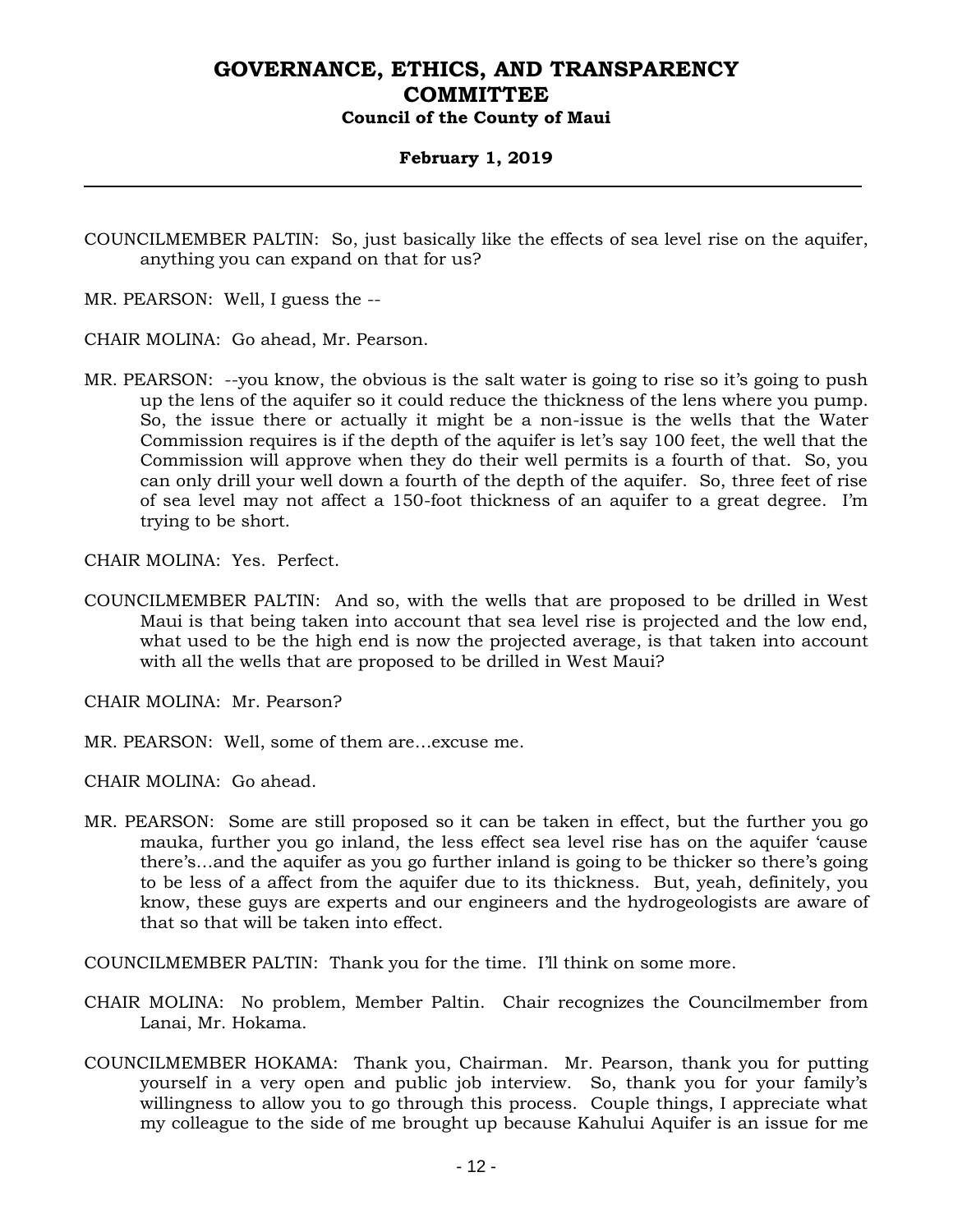### **February 1, 2019**

and we know that's a shallow lens. Lanai, with the Palawai Basin, it's a shallow lens and we only have one aquifer on our island that you are aware of. So, people like me are very conservative of what we do to our mountain on our island. We cannot afford to screw it up, to be blunt. Saying that, again, you are aware we have a private utility that provides public service.

MR. PEARSON: On Lanai.

COUNCILMEMBER HOKAMA: On Lanai. So, they are required to report to government agencies like CWRM, PUC because they serve the public service component. One of the things for our island though and it's something that our former LG had considered during the transaction from David Murdock to Larry Ellison was should the State purchase the aquifer for public purposes? From the State's perspective, which I was very open, and of course the transaction didn't allow for us to use that option, nonetheless though it is still an island concern. And for me, what we do regarding that mountain not only is good for the public entity, the corporation, but should also have a complete 100 percent benefit to the residents of the island. So, stating that, I am in support of permanently establishing, by ordinance, the Lanai Water Advisory Committee under the public interest heading. Okay. Under the public interest heading because it's serving the island's public needs, this utility. And I think this is an important step to protect the community's interest because not only is the water company controlled by the landowner, the landowner is also the developer. Okay. So, we have a unique situation where a developer controls the land and the water by various subsidiaries and components. But, nonetheless, it is still controlled by basically one man. Okay. I have issues. Who protects, enforces, and accounts for the actions of this entity for the public's interests? And for me, it's the Lanai residents. You have any thoughts this afternoon on how you might want to view my submittal to create a permanent, again, advisory committee to assist governmental agencies like the Council, like the Planning Commission, like the State Legislature, like CWRM on how we may approach the public's interest in protecting our watershed? Because we're concerned about watershed protection, we're concerned about wellhead protection, whatever the terms you want to say, our people are just as interested and caring to protect and enhance our watershed.

#### CHAIR MOLINA: Mr. Pearson?

MR. PEARSON: If I'm not mistaken that LWAC was formed when the Water Use and Development Plan was put forward for Lanai and, not that I agree, but I think the understanding was once the Water Use and Development Plan was completed that it I don't want to say it ceased to exist, but it might be ceased to be acknowledged. Is that…you would know…may I ask Member if he could help me clarify that?

CHAIR MOLINA: Proceed, Mr. Pearson. Clarification from you, Mr. Hokama.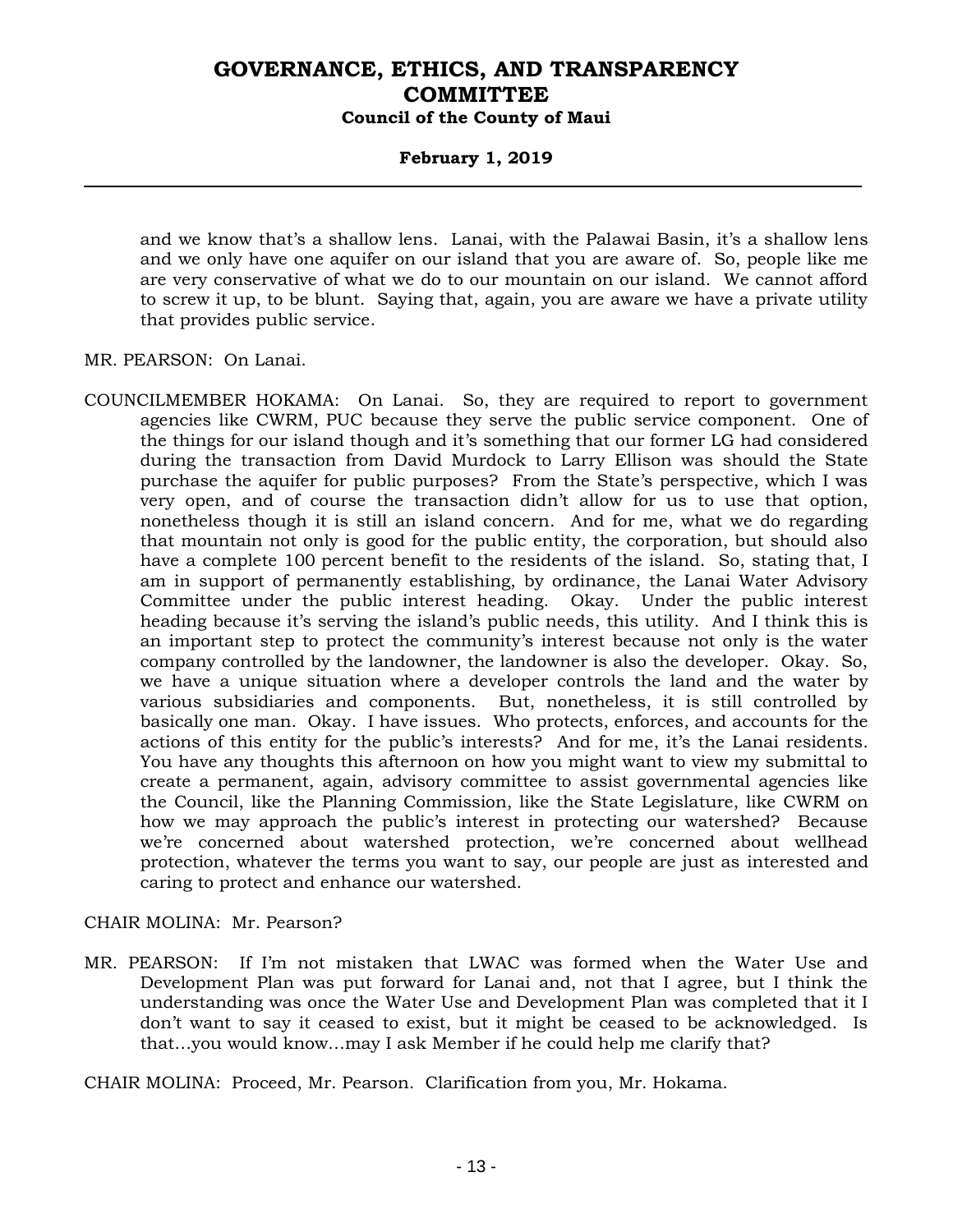### **February 1, 2019**

COUNCILMEMBER HOKAMA: That was part of the reason, but again, yeah, the original establishment was when the Water Department was a semi-autonomous component.

- MR. PEARSON: Oh, okay. Right.
- COUNCILMEMBER HOKAMA: So, they had some own administrative authority under that form of structure. Okay. And they only came to us when they needed money to be borrowed and I think that was Director Craddick era or earlier than that. But the key not only for the Water Development Plan, Mr. Pearson, that was to also help the Council and government agencies because there was a request to have a designation by the State for our watershed. Okay. And we had the State Commission come to review the island's request to have designation. So, that was one component. But the key component from the old days was a resolution as adopted by the Board of Water Supply. I believe Mr. Robert Takitani was the chairman at the time established for input by the community and our plan was always like how we viewed the Lahaina Advisory Committee to the Planning Commission; they give specific input for their area to the Maui Commission on planning issues. We expect the same that this committee would advise us on the water resources regarding our island because unless there's a complaint, and I hate that everything has to be complaint-driven, there is no government entity to hold the company accountable. Okay. There's no other eyes except residents on our island. There's no water inspector, there's no ag inspector, there's no forestry inspector. So, our people are the inspectors. I need them, I would want them to have some sort of standing so that when they prepare statements before our Planning Commission or this Council, they have the legitimacy and capacity to speak for our community.

CHAIR MOLINA: Mr. Pearson, response to Mr. Hokama?

- MR. PEARSON: The only oversight that I would note is where there's pumping, of course, that has to, they're supposed to report to the Water Commission and the Water Commission monitors pumping use, supposed to monitor chlorides at the well sites. I'm not giving you an excuse. I'm trying to tell you as much as I know as far what's being monitored there. That's…
- COUNCILMEMBER HOKAMA: I just need to know whether you would be opposing or you would be open and supportive of me, 'cause I'm going to submit it for Council consideration, to establish by ordinance an advisory committee of water for the island of Lanai.

CHAIR MOLINA: Go ahead, Mr. Pearson.

COUNCILMEMBER HOKAMA: Again, an advisory component.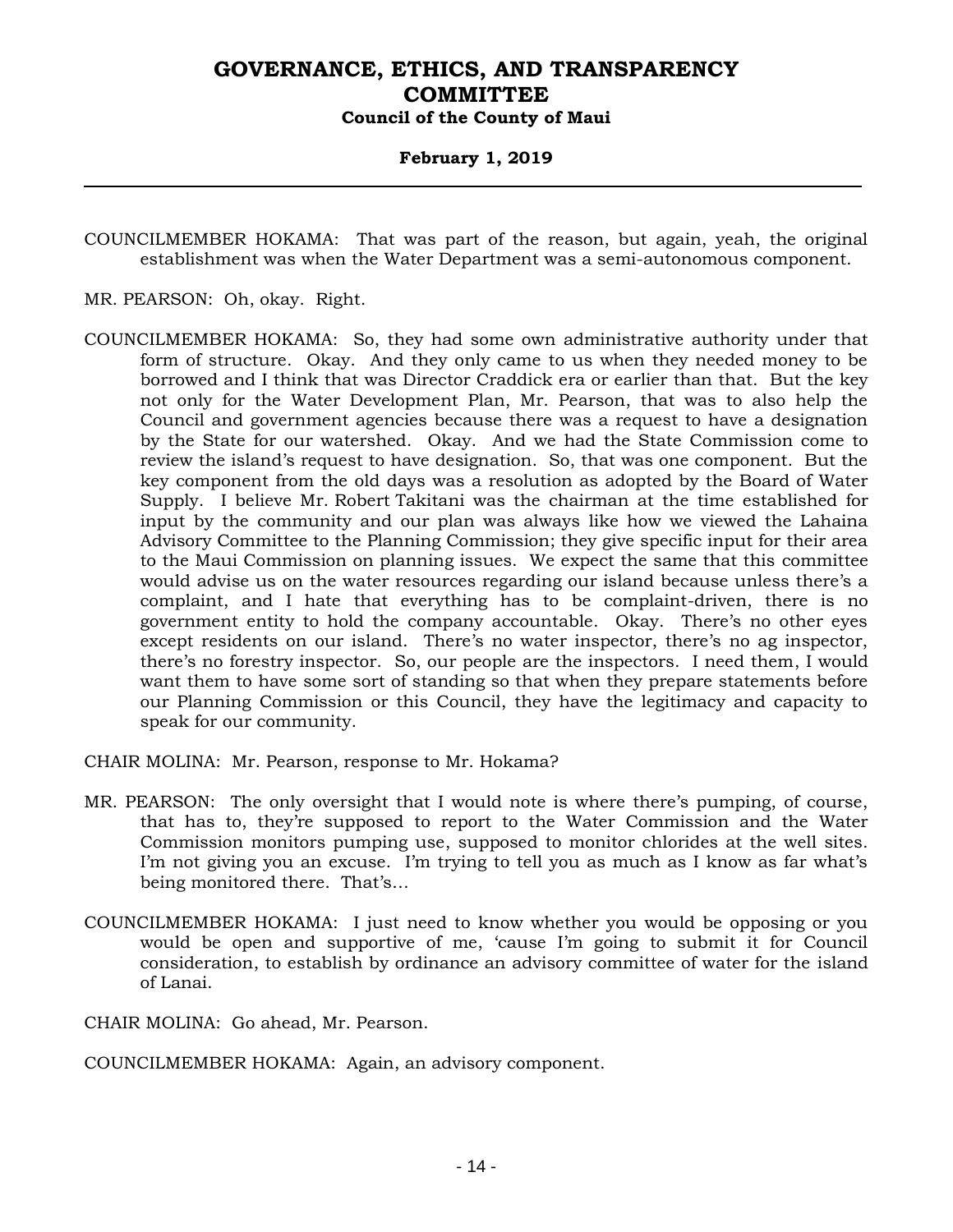### **February 1, 2019**

- MR. PEARSON: I see no detriment in supporting that. It's just gonna be, it may cause additional tasks at the Department of Water Supply, but that's okay. I can allow that and I think that the better the oversight…
- COUNCILMEMBER HOKAMA: I will help find you the revenue and resources to make it work. Okay. 'Cause I believe this is a critical component of our whole County, water. Potable water is a big issue for all our islands.
- MR. PEARSON: Again, I'm definitely I will say I'll support it, but I need to learn a little more and follow up a little more and follow up with your ordinance when I see it and likely talk with you and this…definitely talk with you when this comes forth and get a better understanding of what this entails both on Lanai and the public side and the County side. That's not a no, by the way, that's closer to a yes than a no.
- COUNCILMEMBER HOKAMA: No. And I appreciate you having the willingness to at least review the documents that I'm going to submit and, you know, associated testimonies from our community about this subject matter. So, I appreciate it. My only other comment is that the one, I'm appreciative that you are willing to work with Wastewater from DEM to help move some of our mutual departmental challenges forward. Part of my disappointment in the past was that Water and Wastewater was not as cooperatively working together as I had expected, particularly with Molokai and one of the Kaunakakai projects. So, I look forward to your willingness to be cooperative with your sister departments and move this County's program forward. Thank you, Chairman.
- CHAIR MOLINA: Okay. Thank you, Mr. Hokama. Committee Vice-Chair Rawlins-Fernandez, you have the floor.
- VICE-CHAIR RAWLINS-FERNANDEZ: Mahalo, Chair. Aloha, Mr. Pearson.
- MR. PEARSON: Aloha.
- VICE-CHAIR RAWLINS-FERNANDEZ: Mahalo for being here and for meeting with me last week. Okay. So, the first question I have for you has to do with the Molokai Ranch permit application. So, similar to Councilmember Paltin who expressed concern about who you consult with when you make decisions, 'cause for here I received information that in making this decision to accept their permit it was at the urging of Molokai Ranch which is a Singapore-based company. And you received advice that it was legally flawed and a bad idea and you accepted their permit anyway and it was just recently struck down by the Hawaii Supreme Court. So, what did you learn from this experience and what kind of assurances can you provide us so that we know that this kind of mistake doesn't happen again?

CHAIR MOLINA: Mr. Pearson?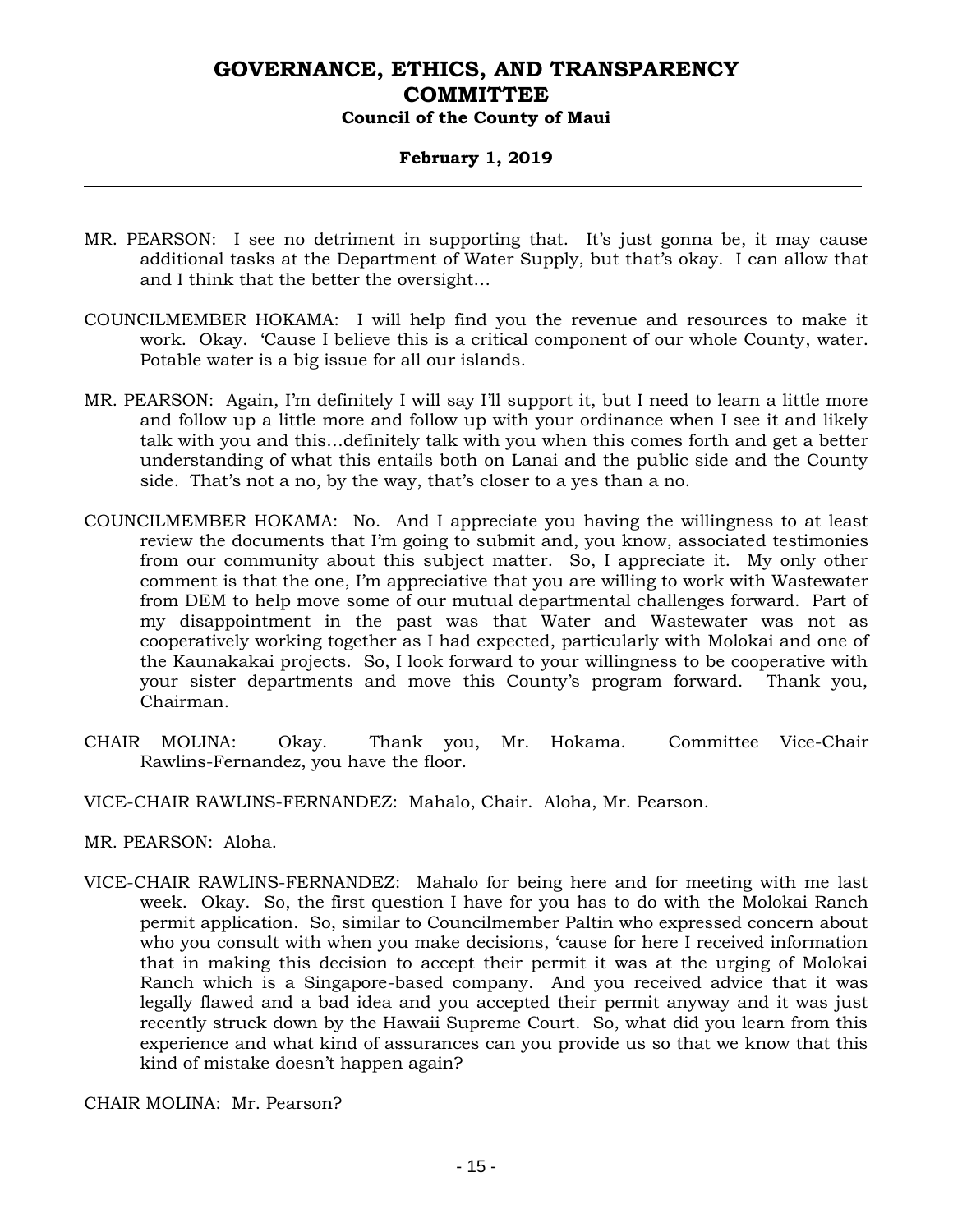### **February 1, 2019**

- MR. PEARSON: If I may clarify, Member Rawlins-Fernandez? What was…went to the Supreme Court was the Molokai Ranch…see, I gotta remember this now. I call it beer-mentia, by the way, when I don't remember. But, the other parties requested that the contested case that was in place for the Molokai Ranch well be, ended and either start over or at least stop the existing contested case that's been going for shoot, you may know since the '90s I think. And it's kind of ironic that contested case was brought forth by Molokai Ranch way back when they were unhappy with the amount of water that the Water Commission was going to provide them so they called for a contested case on themselves and here we are still. But what took place at the Supreme Court was the…well, first before that the Water Commission made the decision to end that contested case at a meeting on Molokai and we heard there was a public discussion with all the parties. Molokai Ranch contested, I shouldn't say contested, opposed that and brought it to the Supreme Court and the Supreme Court ruled against Molokai Ranch and allowed the contested case to be severed. So, it wasn't about permits. It was about the contested case related to those wells and related to those permits. Right now, it's a mess up there. I think you know that 'cause there's two DHHL wells, there's one Department of Water Supply well, and then there's that we call Well 17, but it's Molokai Ranch. They're all in a little area and for some reason Well 17 is in this perfect spot that when you pump another well Well 17 isn't affected, but when you pump the County well it affects the DHHL well. So, it's a mess. So, and right now if you want to go completely legal here these wells don't have permits and we're allowing, the Water Commission is allowing them to pump without permits. Just recently, USGS…these things I'm telling you, you probably know all these things already, but I gotta share.
- VICE-CHAIR RAWLINS-FERNANDEZ: It's okay. Yeah, I don't think all the other Councilmembers know.
- MR. PEARSON: The USGS did a model and it took them a long time to complete this model and the idea of the model was to determine what you could pump and where you could pump and what well would be affected when you're pumping these other wells. And also, with the, to make it even cloudier, the sustainable yield in that area is 5 million gallons a day. DHHL had made a reservation way back that got recorded in HRS for 3 million gallons a day and they're pumping like a half a million gallons a day now. Water Supply needs a little more water in the future. They're pumping, I think, half a million gallons a day or less in that well. So, I don't even know if I have an answer to your question. Your question was am I siding with the developers or am I siding with Molokai Ranch or well, at this time we weren't, the Water Commission wasn't siding with anybody. The Water Commission was trying to come to a resolution with the wells in that area and the fact that if we…actually, I keep saying we, of course, I'm not there anymore, but I apologize.

CHAIR MOLINA: No. No apologies necessary.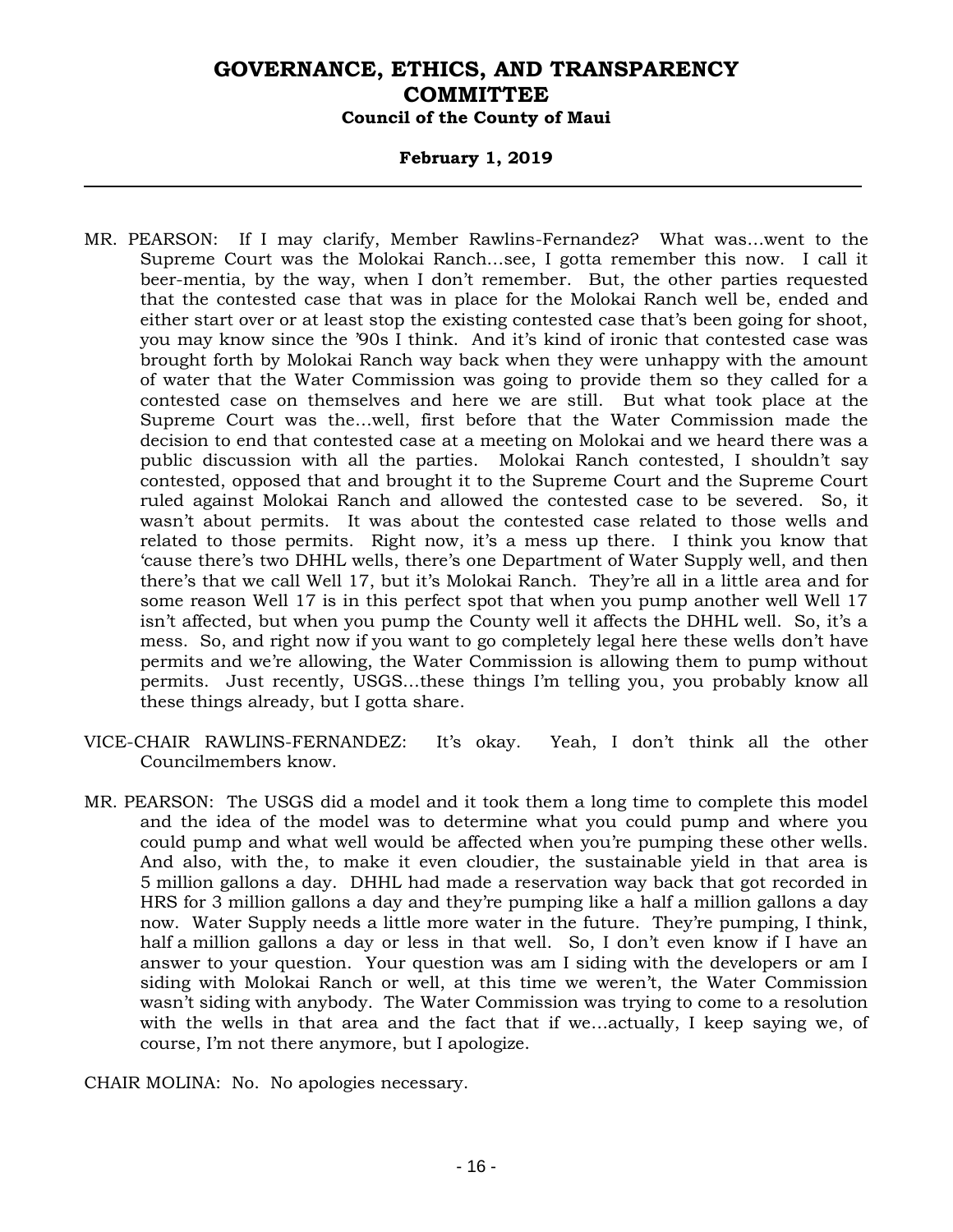### **February 1, 2019**

- MR. PEARSON: At the Water Commission, if every one of those permits were satisfied, including the 3 million gallons from Department of Hawaiian Home Lands, then it would be over pumping the sustainable yield. So, that's the conundrum that's taking place right now. So, in my little world with the County, I'm hoping that we can locate a well that's outside of that aquifer therefore we can continue pumping at the rate we are or less and then pump another well that's hopefully is nearby but outside the aquifer to satisfy water supply needs.
- CHAIR MOLINA: Okay, Ms. Rawlins-Fernandez?
- VICE-CHAIR RAWLINS-FERNANDEZ: Okay, thank you. So, when Councilmember Lee asked about new source, that wasn't the Molokai well, a new Molokai well wasn't on your list? So, is that…
- CHAIR MOLINA: Mr. Pearson? I'm sorry.

VICE-CHAIR RAWLINS-FERNANDEZ: Go ahead. You know where I'm going.

- MR. PEARSON: Correct. Because the source isn't as great of an issue and what I was talking about was long-term source and this I know as Member Lee said we need to look to the long term, but it's not in the immediate CIP, but it's part of the evaluation of that model that's from USGS. And so, down the line when there's the need, that's my hope or direction to, but it's not pressing for a source issue right now.
- CHAIR MOLINA: Ms. Rawlins-Fernandez?
- VICE-CHAIR RAWLINS-FERNANDEZ: Okay. To follow up with that, so when you and I met in my office I asked you about the water meters in Kalae because it and residents are expressing concern because they're not, they're being told that the County is not issuing any more water meters in Kalae. But you're telling me now that source is not an issue. But it sounds like it is for those residents. Do you have a response for that?
- MR. PEARSON: That's true. Kalae is mostly served by Department of Hawaiian Home Lands. And I guess when I was talking source, I was thinking more Kaunakakai and so you're right. I stand corrected. The decision and, of course I'm not part of this decision, I just got here, but what I've learned in the 21 days, what I've learned recently is that because the Department of Hawaiian Home Lands has chosen not to provide any more meters from their source that Department of Water Supply is following their lead and also not providing additional meters. That's about all I can, I can't answer the whole question right now. But, I will.
- VICE-CHAIR RAWLINS-FERNANDEZ: So, after I asked you that question in my office, did you follow up on that question?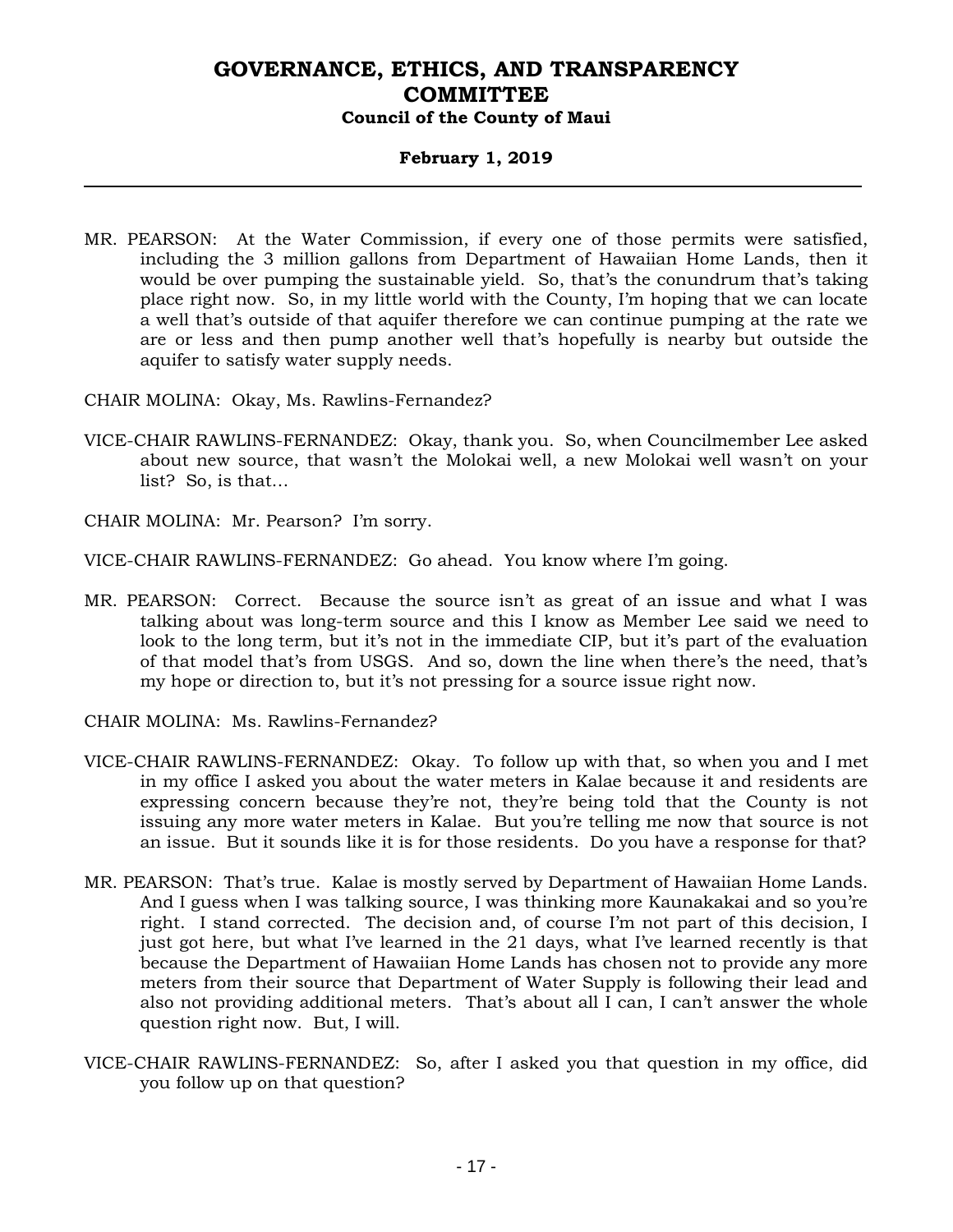### **February 1, 2019**

- MR. PEARSON: No, and actually I want to, when you asked me the question in your office, I didn't even know the answer I gave you now. I've learned that since we've talked with engineering, some of the staff in engineering.
- VICE-CHAIR RAWLINS-FERNANDEZ: Okay. Thank you.
- MR. PEARSON: So, I apologize.
- VICE-CHAIR RAWLINS-FERNANDEZ: Okay. My next question, what is your position on using Maui water to meet the bottling desires of for-profit companies?

#### CHAIR MOLINA: Mr. Pearson?

MR. PEARSON: That's a tough one, too. Well, I guess maybe it's not that tough. Back to the question from Member Kama. It's a public source and it's a public resource, so when you come forth and bottle water you're taking it for a private use and you're pulling it from the public resource. So, generally I think I'd be against setting up a bottling company to pull water from our aquifer. But, I don't want to just stand up and pound my fists because there's legal issues, there's Corp. Counsel, there's…and I'm not gonna ask you the question, Mr. Kushi, but there's a lot more that goes into it. But I think generally speaking it doesn't, it's not the right thing to do. I know Kauai Springs was an issue that was out there, but I honestly didn't study that one in detail so you may know more about the results of that, but I think they weren't allowed to bottle water, the bottom line.

VICE-CHAIR RAWLINS-FERNANDEZ: Okay. My last question for this round.

CHAIR MOLINA: Proceed.

VICE-CHAIR RAWLINS-FERNANDEZ: Thank you, Chair. Water rights in Maui has been a heated debate for many years as you know. How do you plan on balancing the needs of our constituents with water rights in mind?

CHAIR MOLINA: Mr. Pearson?

- MR. PEARSON: Could you repeat that or rephrase that? I'm not sure I understand the…
- VICE-CHAIR RAWLINS-FERNANDEZ: How do you plan on balancing the needs of our constituents with water rights in mind? The needs for water.
- MR. PEARSON: For surface water? I mean, water rights, I mean again, you know, it's a public trust purpose. So, and balance is a magic word. I appreciate that word and there needs to be balance, but we have to provide water for the masses and not look at water to serve a private entity. Looking at from this, you know, from again from some of my experience at the Water Commission, you try, you want to meet the needs of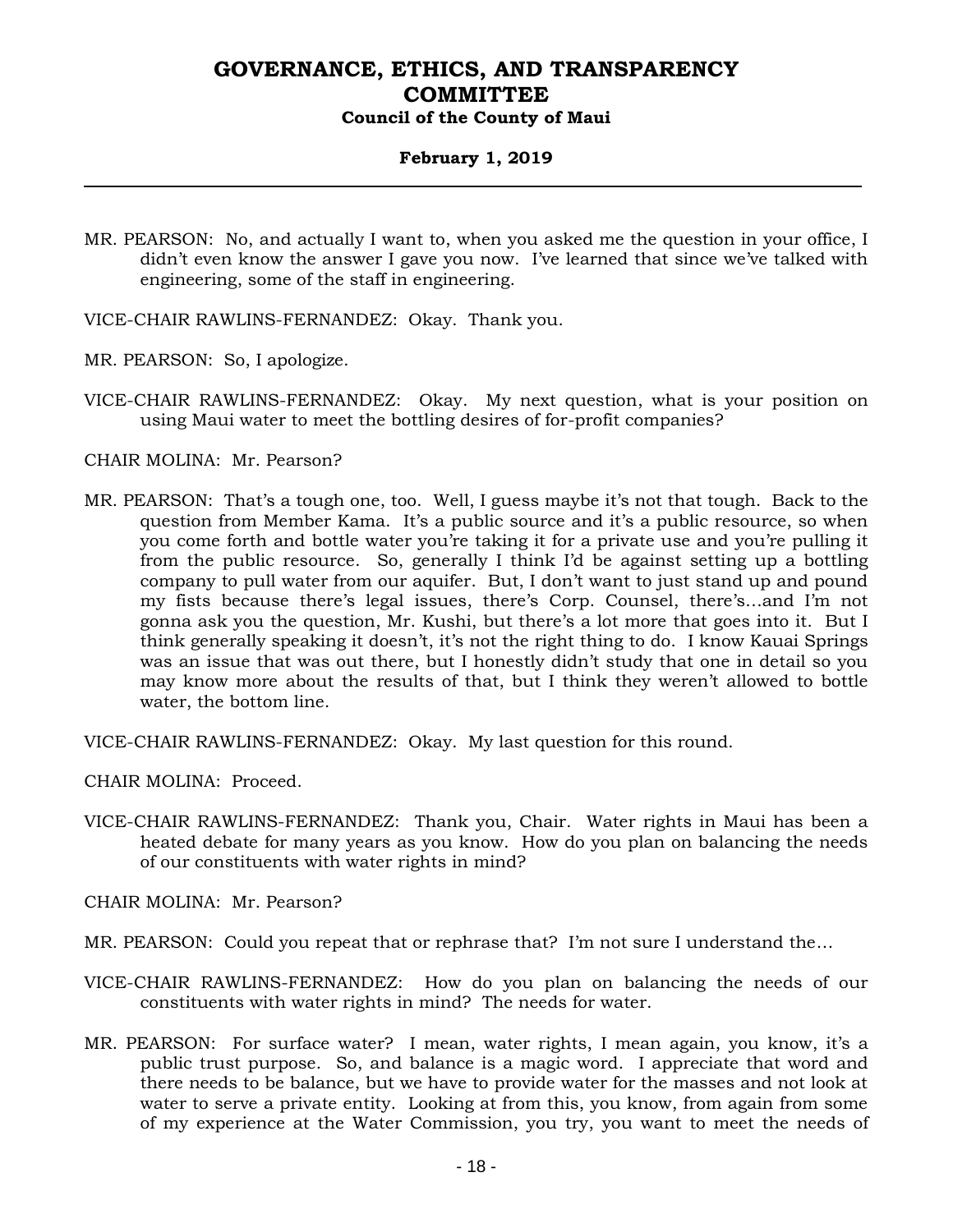### **February 1, 2019**

that stream, whatever those are, aesthetic needs, the needs of the…I call them the little buggers, but you know the native opae and iiwai [*sic*] and those need to be, those needs to be met. And once those needs are met, and that doesn't mean you have to have 100 percent stream flow, you can meet those needs on a reduced stream flow based on studies and so forth, but if those needs are met then there can be a balance as you said for off-stream uses and that's where the difficult part comes in; what is that balance and how do you accommodate, you know, off-stream uses that aren't a public trust purpose? So, again, I'm sorry if I didn't answer your question, but it's water rights are…if you're talking kuleana rights then that's different because kuleana rights are part of the public trust and they deserve, they have their rights, you know, back from the Great Mahele for the appurtenant or the riparian. So, if that's the case, then they definitely deserve those rights and they've earned those from the, from before the Great Mahele. So, those should be preserved.

- CHAIR MOLINA: Very good. Thank you, Mr. Pearson. Member Rawlins, we'll come back to you later --
- VICE-CHAIR RAWLINS-FERNANDEZ: Mahalo, Chair.
- CHAIR MOLINA: --in this round.
- VICE-CHAIR RAWLINS-FERNANDEZ: Mahalo, Mr. Pearson.
- CHAIR MOLINA: Thank you. Good line of questioning there. Chair recognizes Council Chairman King.
- COUNCILMEMBER KING: Thank you, Chair. I'm trying to formulate my questions so I can group them so that we don't get into too much detail. But, I do have concerns about…thank you for meeting with me in my office before today. I have concerns regarding some testimony that was sent in by Hui O Na Wai Eha and I'm not gonna go over every incident in there, but I would like to know how you see your relationship with Na Wai Eha and going forward how you intend to work with them in light of the statements you made about, you know, keeping water in its natural state and keeping it in the streams? And how we can…and just to let you know I don't know if you seen it, but they have strong reservations. They didn't say don't approve him, but, you know, we need some assurances on how you're gonna forward working with our local water rights, you know, protectors in Maui County. So, can you address that?

#### CHAIR MOLINA: Mr. Pearson?

MR. PEARSON: Member King, thank you. Yeah it was a nice conversation we had and I enjoyed speaking with you also. That was a real tough time back when the flood of September '16 and there was a lot of raw nerves and there was some difficult times, but I felt like I did my best to meet with them and get in front of…get with them. I made a point to meet them in the stream. I'm getting to know Hokuao Pellegrino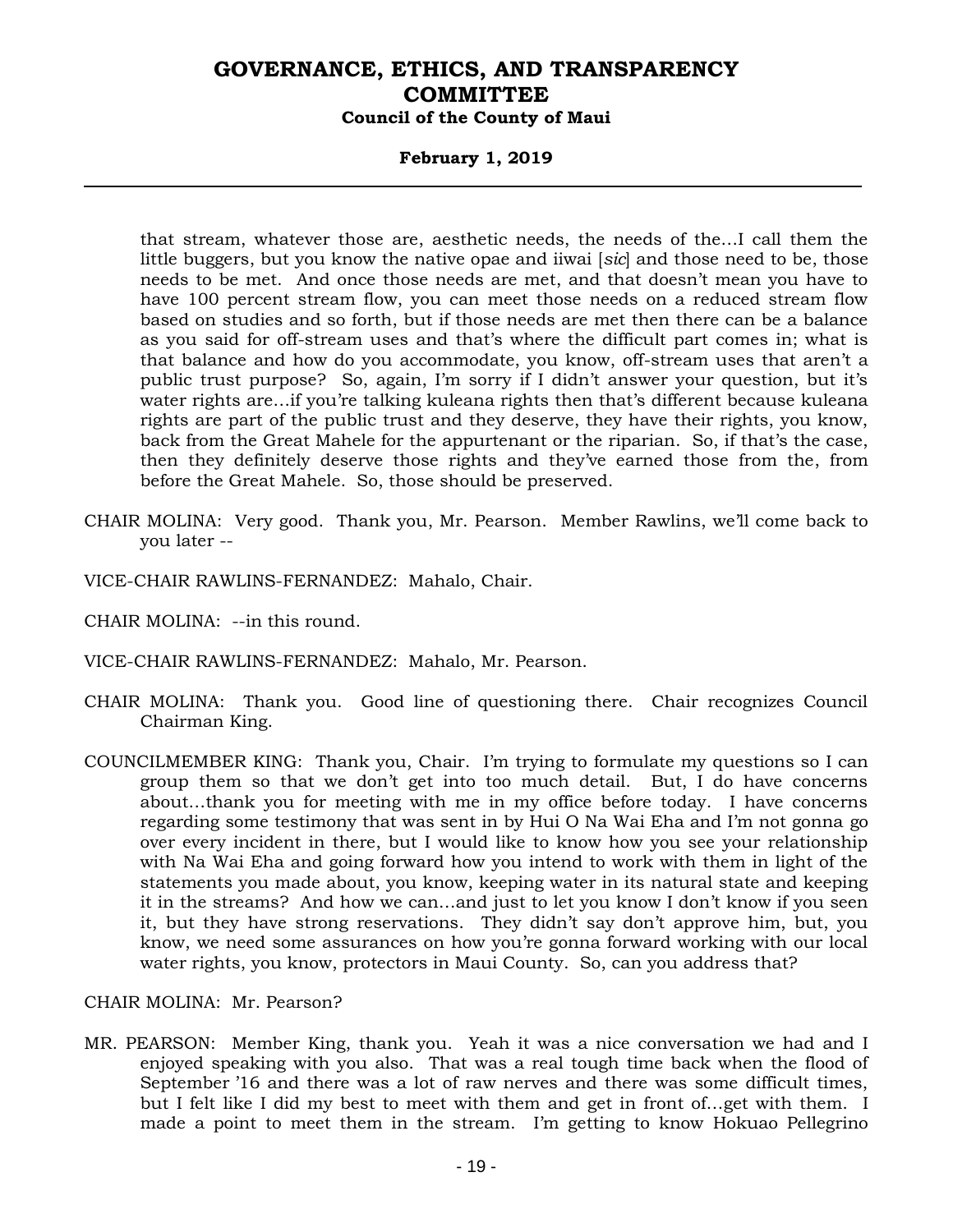### **February 1, 2019**

much better. I don't think he's chair of the board anymore, but I feel like I have a relationship with him. Hopefully, he thinks the same thing.

COUNCILMEMBER KING: He is board president.

- MR. PEARSON: He is board president now? Okay. John Dewey I know was president in the past and there was an issue that I know that when I sat down with Member Paltin that we talked about how the permit issue was mishandled with Mr. Dewey, but there's a longer story there, but I don't want to go into all that. I think my relationship with them isn't horrible. I think they realize that I'll listen to them. Again, I don't take sides. I don't want to take sides. So, I think the relationship isn't lousy. I kind of appreciate the fact that they said strong reservations. They could've gone further. So, I mean, that's something small to grab onto, but I don't feel that it's a lousy relationship. I can work harder to get a better relationship with them. That's true.
- COUNCILMEMBER KING: Okay. Will you make a commitment to have regular meetings with our local folks regarding water rights and stream flow? And kind of to tie in to that, can you give us your thoughts on, you know, we've got a lot of water and agriculture issues coming up with the Mahi Pono group that's purchasing I think it was 41,000 and then recent I heard it was over 50,000 acres along with the water system. So, if you can give me your thoughts on the water rights of big ag as well as your thoughts on whether or not to look into privatizing the EMI ditch system and/or purchasing the Wailuku Water Company.

CHAIR MOLINA: Mr. Pearson?

MR. PEARSON: Okay. Let's see, yes, I can commit with meeting with the Na Wai Eha, with the board or whoever they choose to meet. You know, one of the bigger issues there of course is diversion of the four streams, Na Wai Eha. There's, I think, you know, there was a mediated agreement to provide the instream, interim instream flow standards for those four streams. And, I think, generally most of the time they're met and when they testified, they testified about times where those instream flow standards weren't met. Right now, there's not great enforcement availability or with the Water Commission so that needs to be improved. I think working with the diverter, most of the time these IIFS are met. Water Commission has been putting real-time monitoring in some of these streams so we can go on the web right now and see if there's 2.9 million gallons don't….going down Waikapu. And, again, I've worked with primarily Hokuao on those issues. Moving to East Maui, I just read in the paper today that the Mahi Pono is purchasing half of the EMI ditch that, according to the paper, is finalized like this week or something. What the comment was from Mark Vaught is that we're gonna get more people. I don't think, I think we'd rather, you know, and that's of course a private system that's being operated by EMI and as long as we can, the Water Commission can keep them to behave and to divert where they can divert and to ensure that the full water goes down those ten streams where it's supposed to go down and no diversion takes place, you know, I think it's a better situation than trying to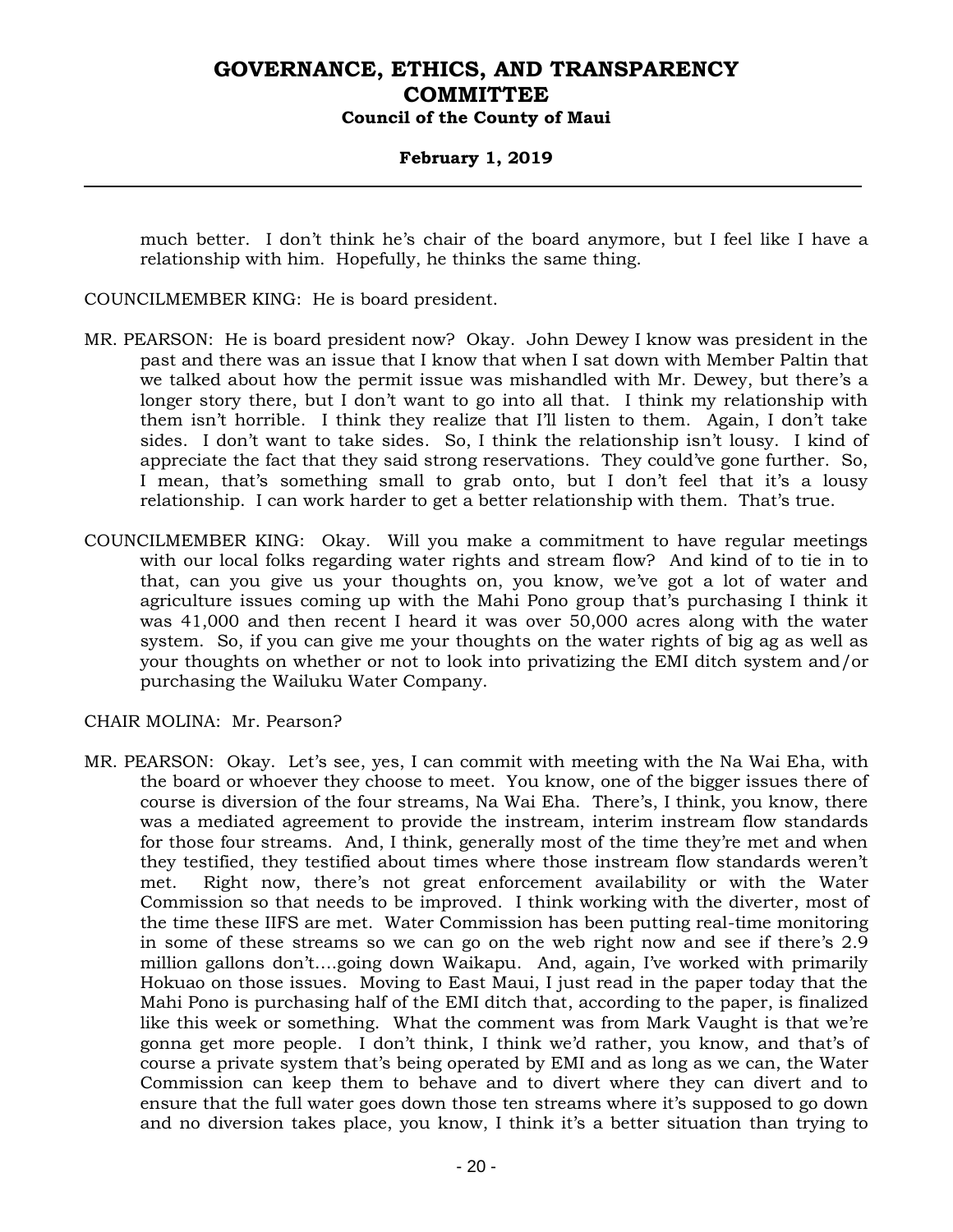### **February 1, 2019**

take it over by a State entity, 'cause State entity, they're gonna have no people and there's gonna be probably poor management. Sorry, but that's, you know, ADC. So, I think, you'd rather have a private entity where you have money to do both management and the repairs of the system. So, you know, right now with the contested case finalized, I think the number is about 70 million gallons a day that they can divert. Right now, they're diverting, well what goes past Kamole is about 17 to 19 million gallons a day 'cause that's, you know, they're not gonna divert it and do nothing with it. Good for them that they realize that so they leave it in the streams. They just have the ability to divert more based on the results of the contested case.

CHAIR MOLINA: Member King?

- MR. KING: Okay. And your thoughts on the Wailuku Water Company purchase that the previous mayor was pushing?
- CHAIR MOLINA: Mr. Pearson?
- MR. PEARSON: Well, that's a tough one. Myself and staff met with the Mayor just once since I've been here and he, I can't repeat everything he said 'cause the door was closed, but I want to say that right now it seems like it's being left up to the Mayor to make these decisions. My thoughts that I can communicate is in my own little water world all we really need to keep us happy with the diversion is to divert water from Iao that ends up at the Iao Treatment Plant and that would save us well, let's see about well, right now it's about \$800 a day to pay I think it's 48 cents for, per thousand at 1.7 million gallons a day. So, if you do your math I think that's 800 bucks a day. If you get to the 3.2 which we hope comes out of the contested case then it'll be like 1,600 bucks a day. There's also \$10,000 a month that comes from this tunnel that's under Wailuku Water's ownership. So, in my own little world, just take those two little chunks out of it and purchase those and therefore we'd have control of our own water. Have to manage that which I don't know if we would be able to do with current union requirements, but that's my thoughts is selfishly just taking what we need. I'm sure there's more value there, but I don't really want to go there.
- COUNCILMEMBER KING: Okay. Well, that actually kind of aligns with what I was previously thinking. So, thank you for those thoughts. And, Chair, my last question --
- CHAIR MOLINA: Proceed.
- COUNCILMEMBER KING: --has to do with your, you know, and thank you for responding to these questions that I sent in previously. Strategic planning is really important to me and especially for directors to have those skills and one thing that really bothered me I have to share with you is your response to the short-term goal, the one-year short-term goal, which was basically just ensuring you get the maximum funds encumbered. So, to me, getting funds encumbered is a means to an end that I'd like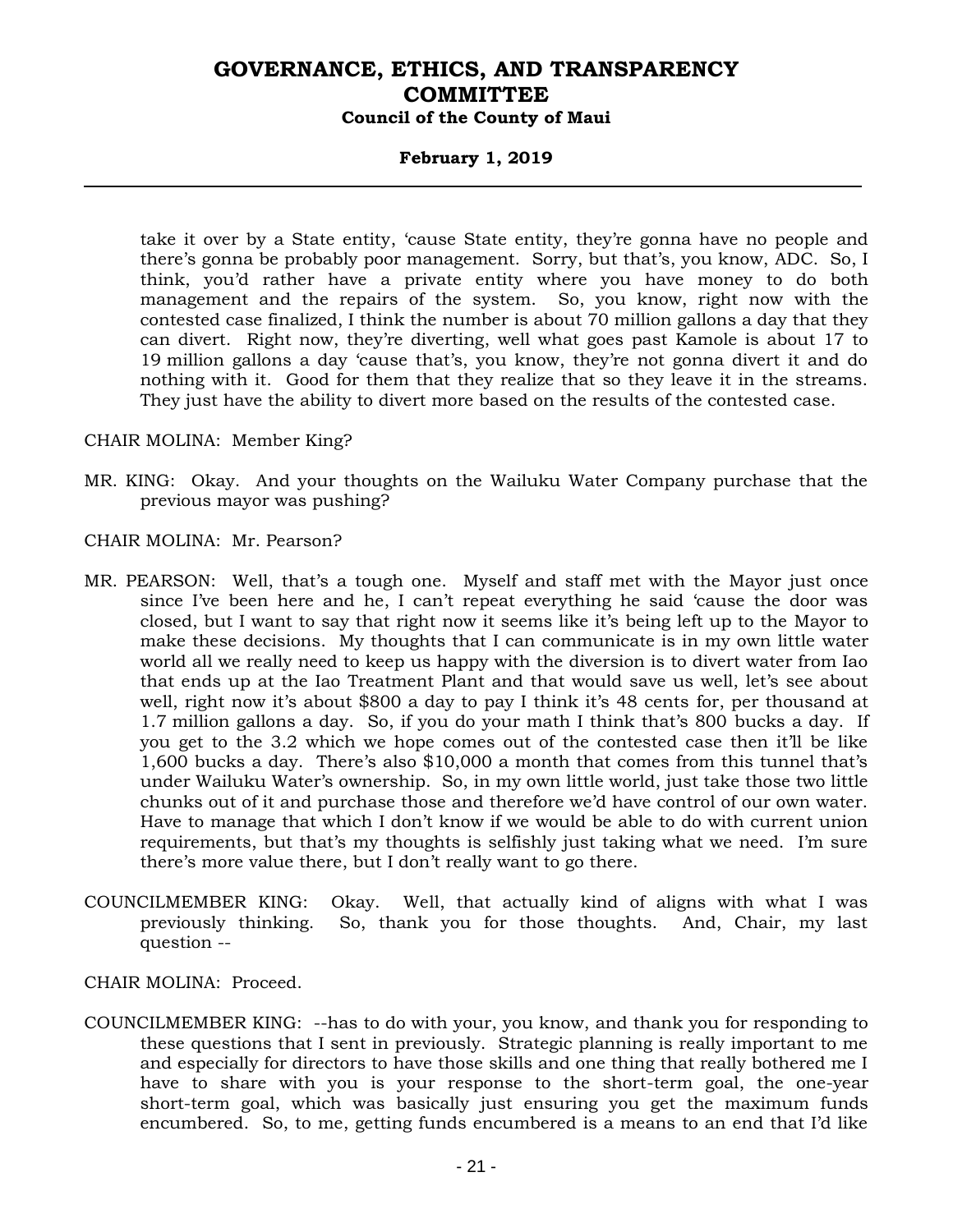### **February 1, 2019**

to what that end is. So, the goal, you know, any time you ask for money there should be a goal in mind that that money is applied to, not money…getting funds should not be a goal, an end in itself in other words. So, can you maybe restate what your short-term one-year goal would be?

#### CHAIR MOLINA: Mr. Pearson?

- MR. PEARSON: Well, the reason I answered it this way is the 2018 Capital Improvement budget was, I think it's \$28 million and there's good reasons and I'm not and I wasn't here, but I'm not trying to derate the staff that's there now, but there was a lot of money in that 2018 Capital Improvement budget that was…went unencumbered. And, to me, that's huge because it comes in front of you and if we're asking you for money and I'm sitting here in front of your face and asking you for money and then the year and a half goes by and it's not spent, that bothers me. So, at the time that I wrote this, that was high on my list to try to ensure to the Council that that wouldn't happen with the 2019 Capital Improvement. So, I guess if you want to look at a longer or a bigger picture, the idea is if we provide planning through Capital Improvement that we should follow through on that planning, that short-term planning.
- COUNCILMEMBER KING: Okay. So, there were things that were planned that were not followed through and so the goal is to get more done so that you can encumber those funds. 'Cause I would hate the goal to be just to encumber the funds so you don't lose them. I mean, hopefully there's a goal. You know what I'm getting at?
- MR. PEARSON: I understand what you're saying. A little short-sighted.
- COUNCILMEMBER KING: I haven't seen a lot of that in the County departments. What we'd like to see is what is the actual goal. You know, money is a means to an end. Personnel, staff development is a means to an end, but what is the real goal and what projects are you trying to get done? What projects are you prioritizing?

MR. PEARSON: Okay. Yeah. Thank you.

- COUNCILMEMBER KING: Okay. Thank you, Chair. I'll yield.
- CHAIR MOLINA: Thank you, Chairwoman. And from Hana, Mr. Sinenci?
- COUNCILMEMBER SINENCI: Thank you, Chair. Thank you. Afternoon, Mr. Pearson. Thank you for coming and for meeting with myself and my staff. My first question you mentioned earlier about a consent decree to divert more East Maui water earlier? Can you explain that?

MR. PEARSON: No, yeah, yeah.

CHAIR MOLINA: Go ahead.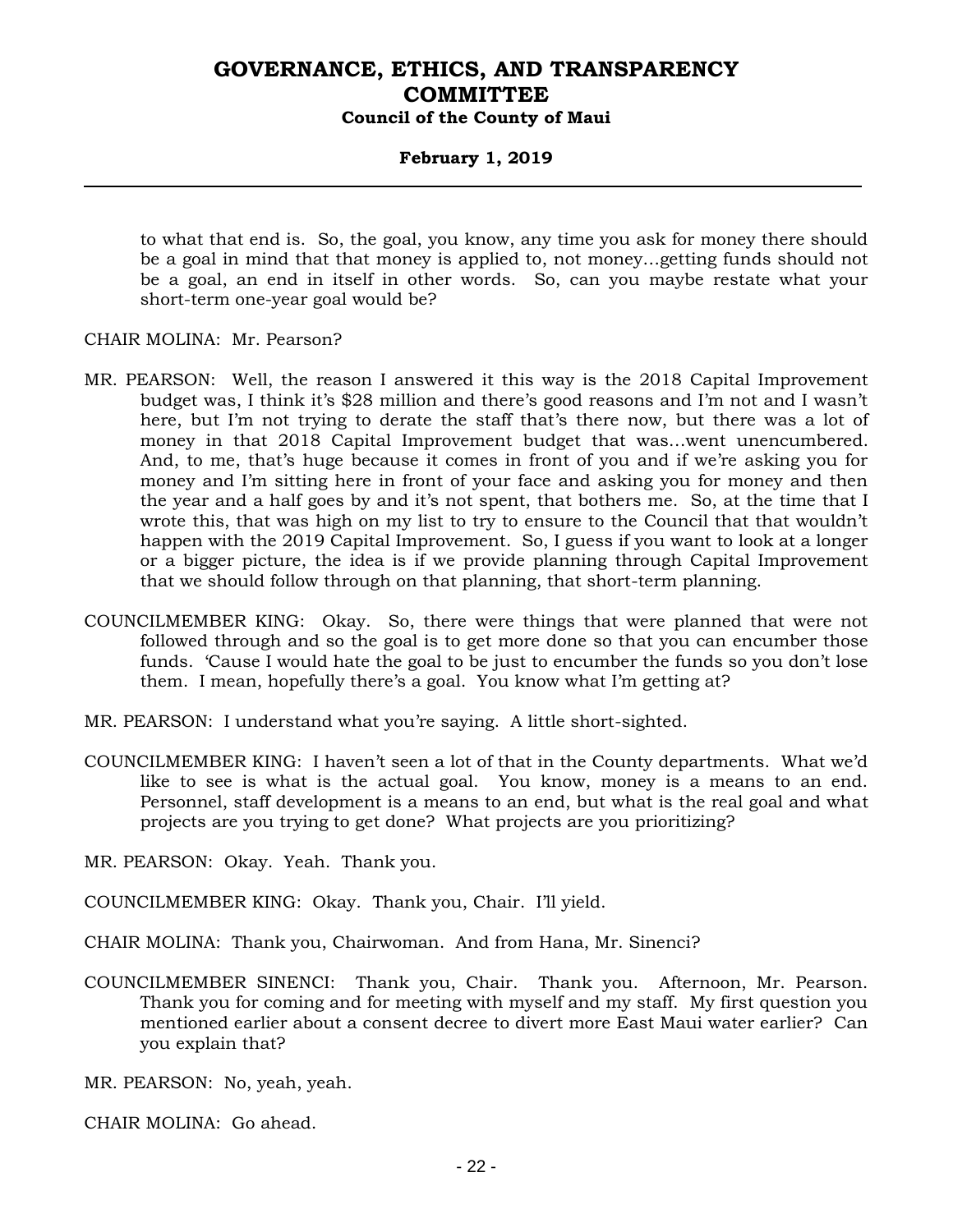### **February 1, 2019**

MR. PEARSON: No, the consent decree is just the opposite. It's a box driven…drawn on a map in Haiku where there is no pumping allowed in that area. So, of course, and that was signed actually when I was like a few weeks as Deputy Director under George Tengan and under Mayor Arakawa. I'm not sure the whole reasoning behind it, but he seemed to sign it in a little bit of haste, in my opinion, Mayor Arakawa. But, with that consent decree, it limits the development that Water Supply can pursue going east. And, of course, if the development of wells is limited going east, then our source availability is also limited. So, that's kind of it's a thorn in the side to work towards the east side, one of the thorns in the side to work towards the east side to develop water for Central and Upcountry.

CHAIR MOLINA: Mr. Sinenci?

COUNCILMEMBER SINENCI: Thank you. Second question is it is my understanding that the "Show Me the Water" legislation was to make sure that developers had a source of water for their development. What is your opinion of the "Show Me the Water" legislation and do you think it should be repealed?

CHAIR MOLINA: Mr. Pearson?

MR. PEARSON: Well, Member Lee spoke about it a bit.

COUNCILMEMBER SINENCI: Yes.

MR. PEARSON: I agree on her points that "Show Me the Water" is only going to…well, I shouldn't say only, but it's gonna allow the developer when he chooses to come forth and provide a source. I do not think it should be repealed. I think there's a lot of work put in to that. I think there's been amendments to that to add exemptions to that bill. I think I'm not saying it's a perfect bill. At the time that I was made aware of that I was on the developer's side and at that time I was working for Maui Land and Pine. And at that time I wasn't as high on that bill, but now I'm kind of on the other side of the, you know, I'm on a different perspective here. So, I do not think it should be repealed, but that's not completely up to me, of course. That's why this body is here and that's why you have a Chair of the Water and Infrastructure and I will work with you on whatever direction you choose and if I'm opposed to that direction, I'd like, you know, transparency and communication. I hope you'll hear from me. That's doesn't mean you'll agree, but we'll talk.

COUNCILMEMBER SINENCI: Thank you, Chair.

CHAIR MOLINA: Thank you, Mr. Sinenci.

COUNCILMEMBER SINENCI: Thank you.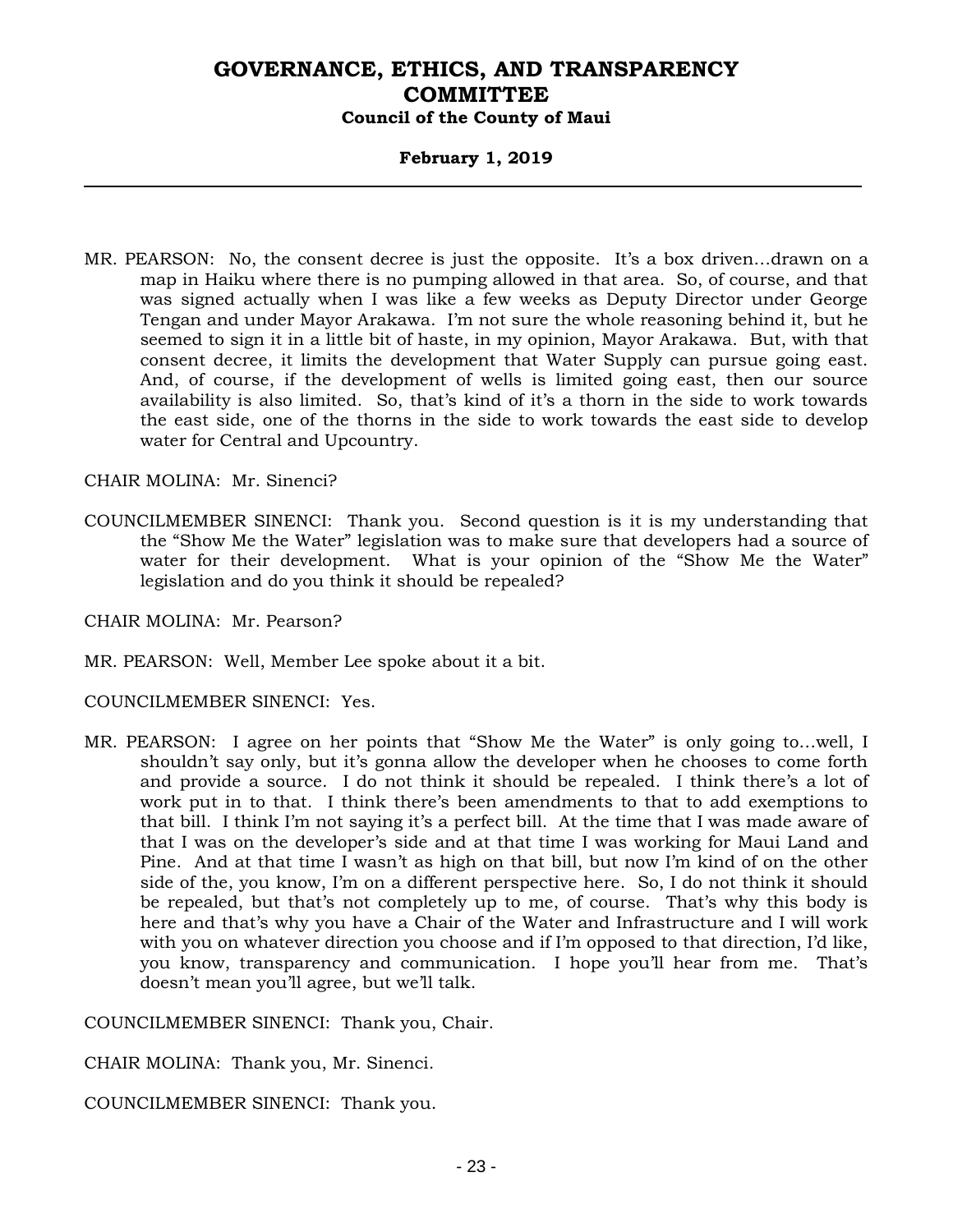### **February 1, 2019**

- CHAIR MOLINA: Mr. Pearson, I'm gonna change gears a bit in terms of rather than focusing on the bills and the water itself and past cases, I want to look at you in terms of your leadership style, department morale, working with Personnel because you are the face of the Department. I believe my personal feeling is a director should be open, be a collaborative leader, not have subordinates be afraid or be intimidated to approach the director with new ideas or offer constructive criticism. Now, I know you've been with the Department before and I bring this up too because the last Administration as you are probably well aware there was a difficult situation between one of the Water directors and the former mayor. Share with us how you will approach these issues that I've brought up as far as worker morale and your working relationship with your subordinates. And by the way I do want to put in a nice plug for your secretaries because whenever I've heard good things when people call up with a water concern, your receptionists and secretaries are really right on it, very courteous and so forth. And that can usually be, that type of behavior is usually instilled in the subordinates and usually starts from the top. So, just share with us your leadership style and the other matters that I've mentioned. Mr. Pearson?
- MR. PEARSON: Michele's my secretary, I call her my support. Secretary, I don't really like that word, but I know it's in the position description. But, yeah, Michele Sakuma is a winner and that's one reason I asked her to support me where I'm at today. And, you're right, she…I'm not sure she might know more than me, but she can answer questions without me there. So, I think I'm a people person. I like to be around people. I like to talk to people. I know that this position is a leadership position; that's why they call it director. So, I don't intimidate. I look at people as we're all equal. You have strengths that I don't have and I have some strengths that you don't have, but that doesn't put me above or below you. We're all in this world, we're all God's children. So, I mean that's not an issue. I think coming in here there's been, talking to some of the division heads there's been obviously a lack of leadership because there wasn't leadership and then, you know, the Director was out and then at that time the Deputy Director was there. Of course, I'm not, I don't throw anyone under the bus. That's not the way life is. There just been some issues that leadership wasn't always there. So, I think a bunch of the, at least the division heads that I've talked to and some other people they're happy that we have a director now. And hopefully I can live up to their expectations. They're thinking I'm the savior which, of course, that's a long ways to go to live up to that. So, I'm gonna work on morale, we're also working on a strategic plan that took place prior to me there. I won't take any credit for that, but we're just getting going with our consultants. We actually met today. I think that's gonna help, you know, pull everyone together, find out where our weaknesses are, where our strengths are, how we can put things together better going forward. So, I'd like to think I'm a leader that's and I want to also be out in the public. I want to let people know what Pearson looks like and they be able to approach me and usually when you're out in the public well, I mean not usually, but you get a lot of complaints and that's fine. That's the job; you guys hear it, too. So, I'd like to think I'm gonna I plan on leading and I plan on being there and communicating.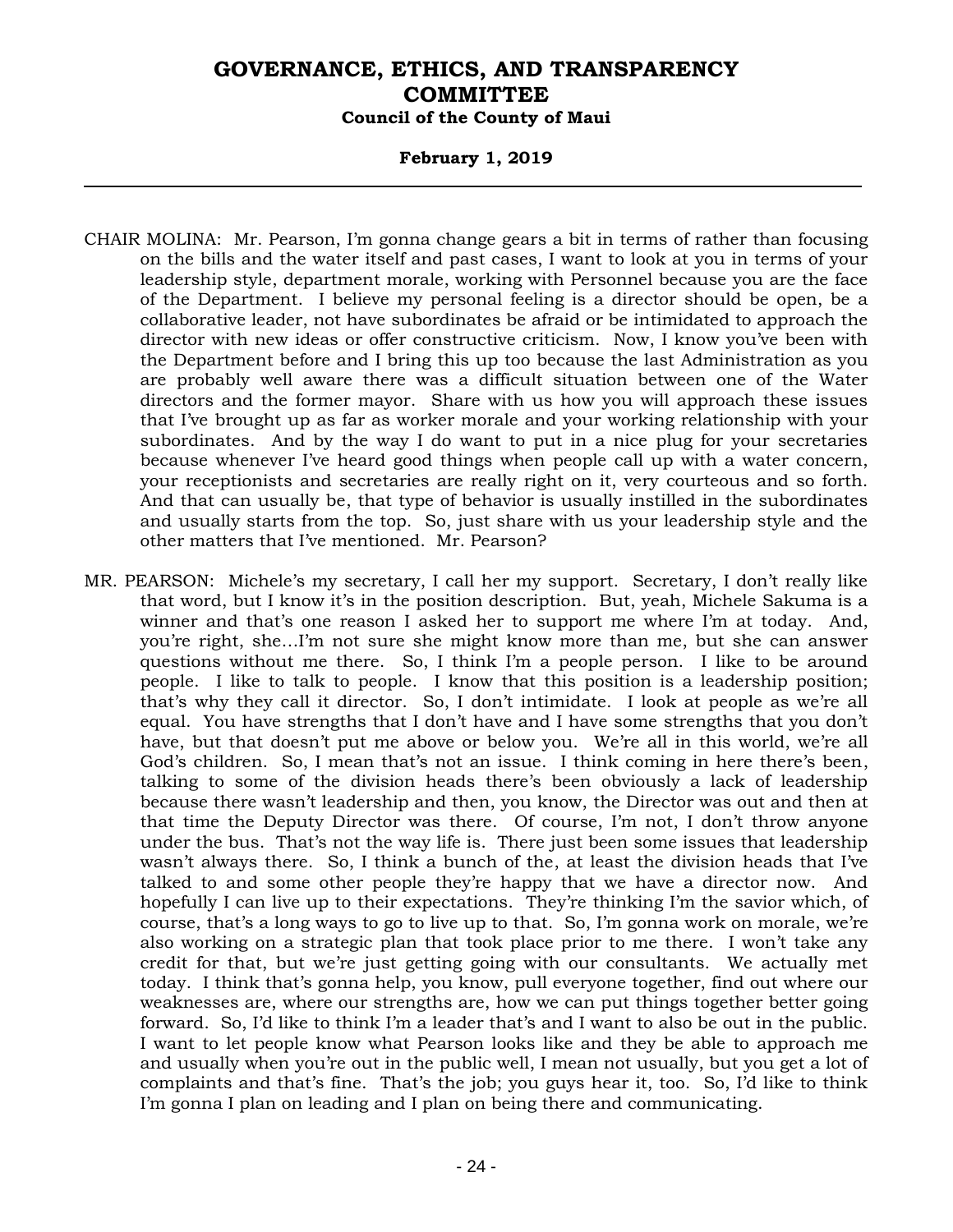### **February 1, 2019**

- CHAIR MOLINA: Okay. Thank you, Mr. Pearson. For the second and last round, I believe Member Paltin, Member Rawlins-Fernandez, and Member Lee had questions. So, we'll start with Member Paltin.
- COUNCILMEMBER PALTIN: Thank you, Chair. Sorry, couple more questions. So, you worked as the deputy director under the first Arakawa Administration, right? And then you left to work for Maui Land and Pine and then you came back to the Department of Water Supply under the CIP program. Then you went to CWRM and then now you're coming back. Do you see any conflicts of interest in dealings with like say Maui Land and Pine or any other entities like that?

#### CHAIR MOLINA: Mr. Pearson?

- MR. PEARSON: No. I could elaborate, but I'm trying…
- COUNCILMEMBER PALTIN: No. No need. No need. And then, you know, just looking over the Hui O Na Wai Eha testimony, I think the feeling is that, you know, I know you shared with me the situation with the Dewey fines, but the feeling is that when the Dewey's diverted water without a permit, they were targeted and put to have fines. But then when Wailuku Water Company wasn't abiding by the IIFS report or decisions, there was a lack of enforcement in that case. So, I think that's kind of a problem for me in that if you're the regulatory agency and you pursue fines in one case and not in another case, can you explain?

CHAIR MOLINA: Mr. Pearson?

MR. PEARSON: They're quite separate issues, but of course they were both at the Water Commission and both on the regulatory side. There wasn't, you know, there was some missteps with the John Dewey with that permit, but as I think I told you earlier there was, there's more to it than is on Facebook and there's more to it than public testimony. And as I explained to you, the Water Commission even way before I was there and way before the surface water designation took place, the stream branch at the Water Commission had approached Mr. Dewey many times to have him just put in his permit; there was really no reason not to. It would have simplified the issues. It would have not caused any and, you know, would be prior to the designation and for whatever reason he chose not to. Then when we get to this heated issues as we move forward then he finally decided to put in his permit and then while he did that he delayed his actions and we sent him letters and he, you know, the 30 days and after 30 days based, you know, regulatory agencies then fines can begin after 30 days. You know, can be up a maximum like 5,000 a day. You know, we're not gonna do that. But we felt we had to do some type of enforcement and in that case those fines were a little more clearly laid out in the rules that we have to work with at the Water Commission. I'm not saying it was right. It was like I told you that was that Commission meeting was the worst day of my Water Commission life. We made some wrong decisions and the community came out and the Commission reacted and the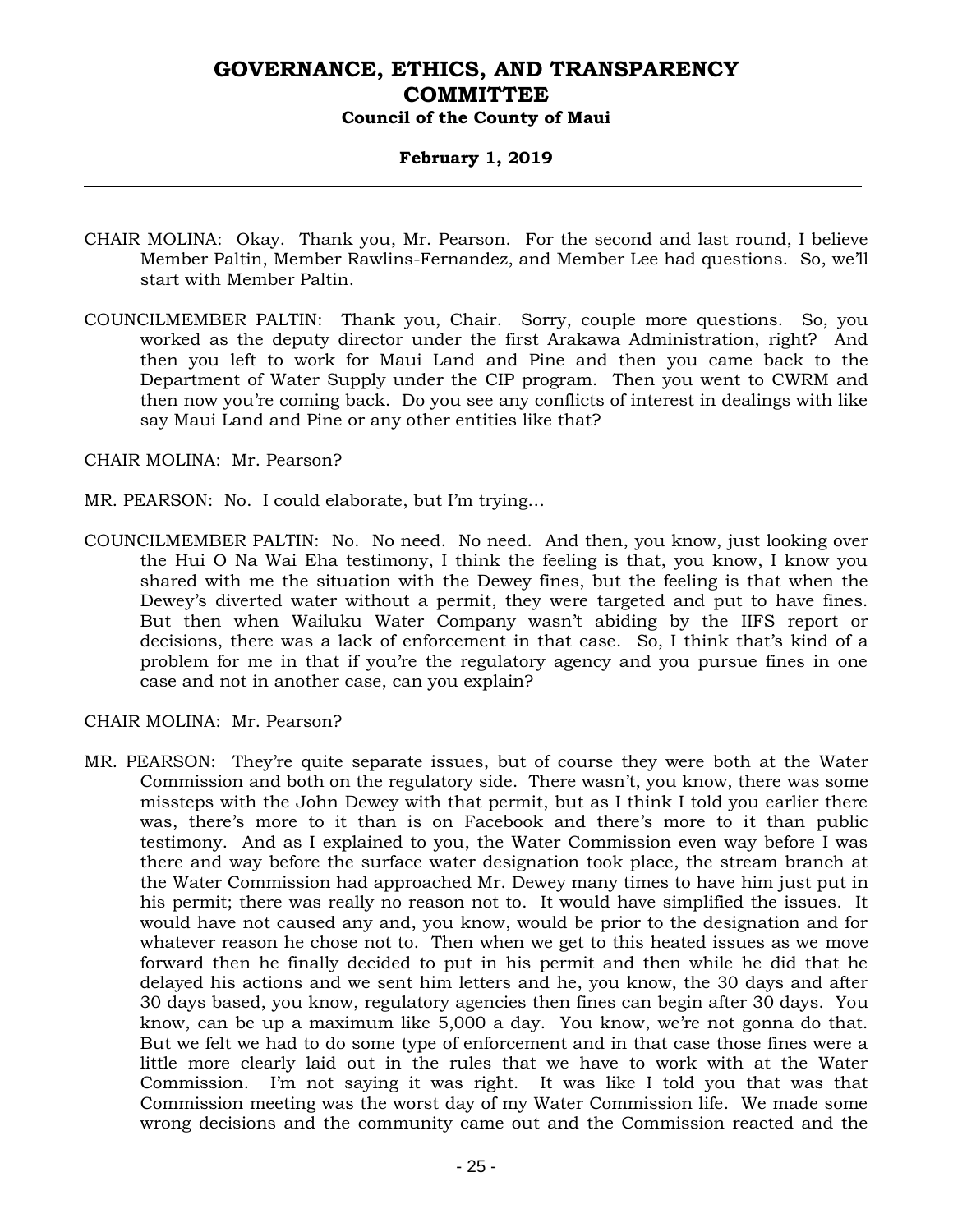### **February 1, 2019**

Commission made the final decision and it wasn't pretty. You know, I still consider myself a friend of John Dewey. I don't think he's holding it against me. That same day Rose and I held hands at the back door. So, you know, I'll just leave it at that. The enforcement issue I think I've talked about a little bit with the Na Wai Eha and I don't, we don't side with anybody like I tried to explain before. But, we need to work with the diverters the best we can to ensure the interim instream flow standards are met and that doesn't mean don't fine them. I didn't mean it in that tone, but as I said, enforcement on IIFS issues is more difficult. Do you enforce them with one, do you fine them for one violation? The violation may have been due to it didn't rain that day so there's no water in the ditch. So, do you enforce that or do you wait for 30 days and read the meters for 30 days and then enforce? If we would've fined him the chances are real good that he would've been able to fight the fine because we didn't have rules strong enough to back up. There's nothing in HRS right now; it's just more policy. So, those fines wouldn't have been probably secured. But in the same time when these issues happen we try to work with the diverter, find out what the issues are, and get him if it's something that's he's able to control, get them to get back and get the water back in the stream. So, it's an imperfect system right now and that's what I tried to say that, you know, CWRM is working and I made a comment when I had to reply to the testimony in *The Maui News*; CWRM is trying to work towards getting stronger rules that have more enforcement. In the old days, there was no IIFS so there's no enforcement issue out there. Now, CWRM is doing I think a great job of establishing the IIFS, not only here, but on Kauai. And, of course, you know, I don't want to say unintended consequences, but now there's new issues that come up.

CHAIR MOLINA: Ms. Paltin?

COUNCILMEMBER PALTIN: Thank you, Chair. I think we have to agree to disagree here.

MR. PEARSON: Yeah, that's…

CHAIR MOLINA: Thank you, Ms. Paltin. Ms. Rawlins-Fernandez followed Member Lee.

- VICE-CHAIR RAWLINS-FERNANDEZ: Mahalo, Chair. Mr. Pearson, okay, I'm really happy to hear you say that you want to work as a leader of the Department and meet with everyone. What are your plans on meeting with the Molokai team? I know they really appreciated it when former Director Baisa flew over to Molokai and met with everyone and from the top to, you know, the entire division and everyone really appreciated feeling valued and like ohana.
- MR. PEARSON: Yeah, well, actually I was kind of waiting until I was real, you know, until I was approved. And once I'm approved I'm gonna work with my support, Michele, and start setting up meetings. I mean, not just Molokai, of course, but throughout the system. I think our initial meetings I'll include the deputy so she can be with me. We kind of divide up the workload with different divisions, but on something like this at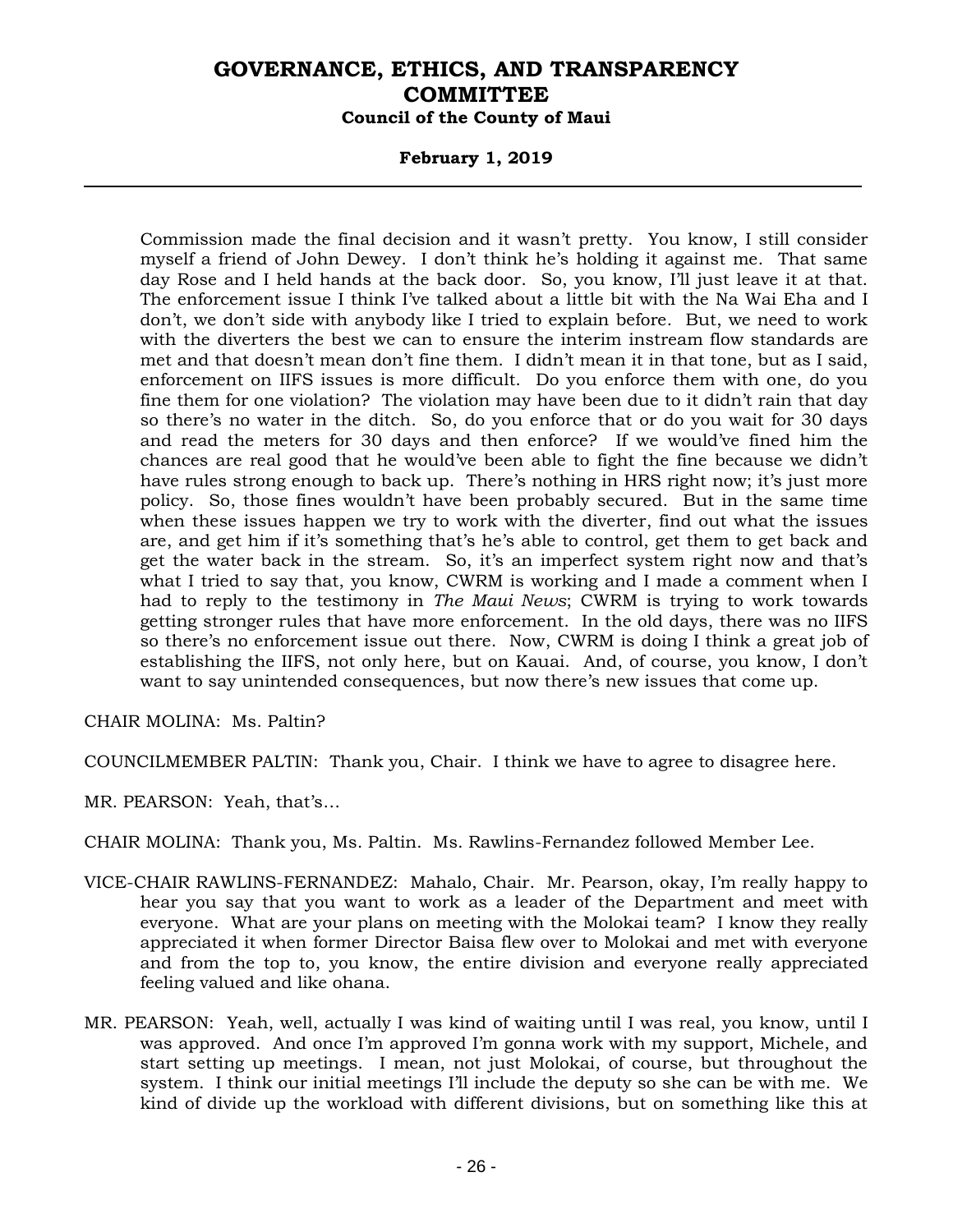### **February 1, 2019**

the first start we're gonna all, her and I will travel together to all islands and meet with staff and find out their issues.

- VICE-CHAIR RAWLINS-FERNANDEZ: Mahalo. Okay. Next question, to your knowledge, what are some of the contaminants found in our groundwater and wells and how would you propose to protect these supplies for the future?
- CHAIR MOLINA: Mr. Pearson?
- MR. PEARSON: When you do a, when you start up a new well and they do a well test, you do both a pump test; you determine how much the well can pump. You do a step test; you pump it at different rates and see what happens. At the same time, you take samples of that water and you send them off to the mainland and you spend four grand and there's about…I have my division head here, but there's probably about ten pages of contaminants that are evaluated and that's all required by Department of Health. So, I couldn't even and some of them are, you know, 32 letters with a bunch of tris, dis, and cris in there. But, the ones that are of concern to us and most concern is, you know, DBCP, TCP. When you get in the system, it's the disinfection byproducts that are a result of chlorination; that's trihalomethanes and haloacetic acid 5. Those are the ones that I still remember. But, you know, but of course you want mostly avoid is the DBC [*sic*] and the TCP because those are the byproducts of chemicals that came from pineapple. So, I can go further with you later, but there's ways to filter these out and they've, there's been agreements that took place in especially the H-Poko wells to alleviate that contaminant.
- CHAIR MOLINA: You certainly know your poisons and contaminants, Mr. Pearson. Ms. Rawlins-Fernandez?
- MR. PEARSON: A few letters anyway.
- VICE-CHAIR RAWLINS-FERNANDEZ: Okay. I wanted to ask this question. I thought it was a good question from one of the testimony. If, do you see yourself as a strong leader that will engage with our Maui County and will be able to address all of our serious water-related concerns?
- CHAIR MOLINA: Mr. Pearson?
- MR. PEARSON: Strong leader? I don't want to be a strong leader where I pound my fist on your head and tell you to do something. So, you know, you gotta have tact, you gotta have people skills, and you gotta try to work with everybody. Part of leading, I think, is mediating, but I'm gonna try to work with everyone and as I answered to Chair I think this Water Supply needs leadership and I hope to provide it. And with the help of the Deputy who is also a strong person I think we can get things done. I like to call myself a doer so I'd rather not kick the can down the road and get things done in our lifetime. So, and I'm looking at Member Lee and I'm not being facetious. So, yeah, I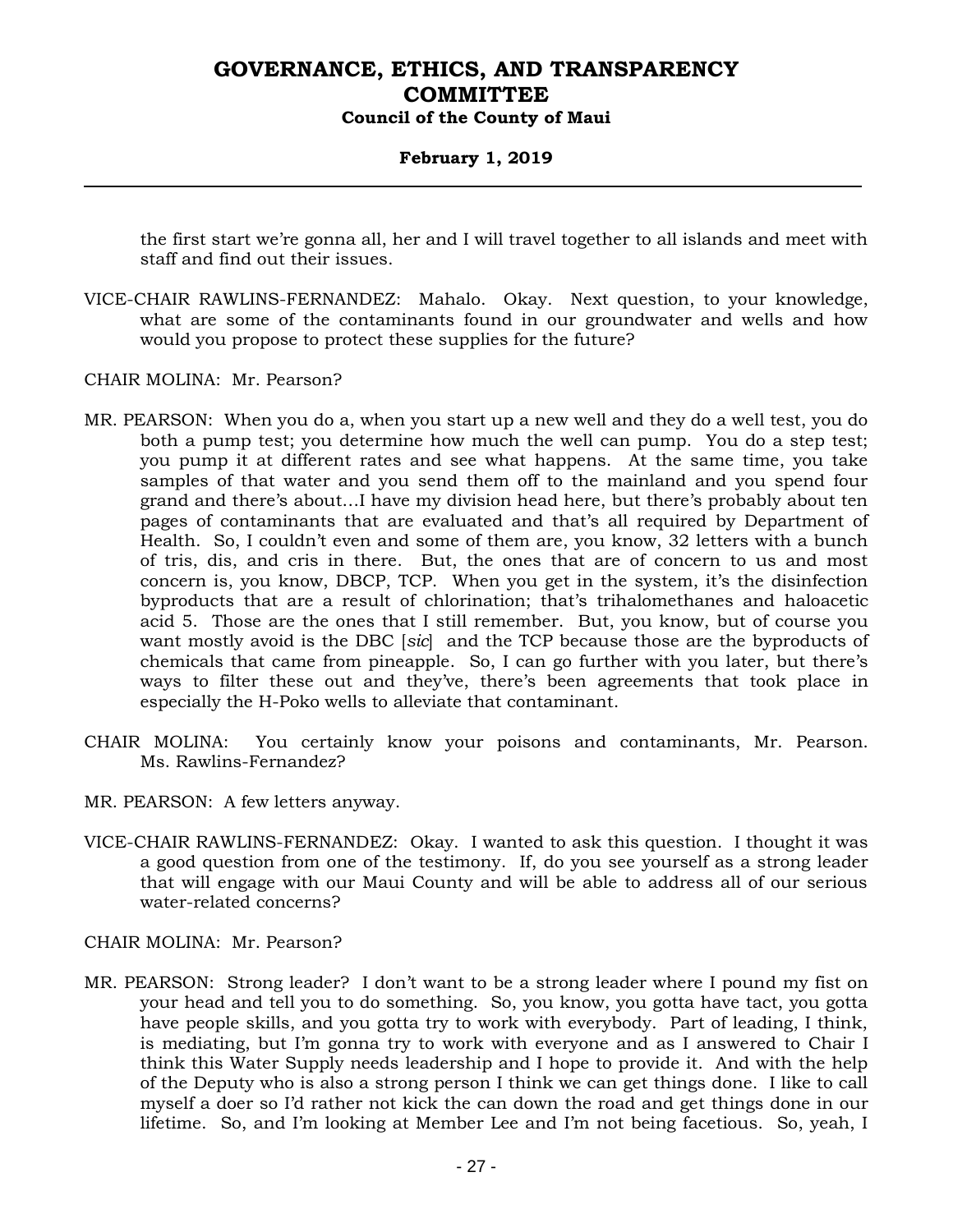### **February 1, 2019**

think I'm a leader. I'm not gonna call myself a good leader; that's for other people to say or not say.

VICE-CHAIR RAWLINS-FERNANDEZ: Okay.

CHAIR MOLINA: Member Rawlins-Fernandez?

VICE-CHAIR RAWLINS-FERNANDEZ: Mahalo, Chair. Mahalo, Mr. Pearson.

CHAIR MOLINA: Thank you. Member Lee?

- COUNCILMEMBER LEE: Thank you, Chair. Mr. Pearson, in the last couple of years due to a confluence of factors there was a major disruption in the Department, Water Department, and it was a complicated situation. But, apparently, the employee suffered somewhat from all of this and my understanding is Gladys Baisa really helped to turn that around. So, do you have plans to maintain that, you know, rising morale in your office? And, if so, what are those plans?
- CHAIR MOLINA: Mr. Pearson?
- MR. PEARSON: Can you repeat the if so…
- COUNCILMEMBER LEE: What are those plans? Like training.
- MR. PEARSON: Training is tricky at times. You want to train to show the employees that you care and you want them to grow and to improve. But if you train just to train, they lose interest and they lose desire because it, you're just, it's just rote. So, training is very important, but we need to train the people that and communicate to them the value of training and how it's going to improve them. Gladys Baisa had a hugely difficult task first coming in as Deputy and I don't think the relationship was the greatest and then the Director leaves and then she's thrown into the director position. I think she did the best she could in a lousy situation 'cause when she was there the morale was already tanking. I think you're right. She made good efforts and she got out to the people and she worked on training and she clearly cared for the people. I'd like to continue that. I don't think that a Pipe Fitter I should walk into my office and complain to me. I think a Pipe Fitter I should go to his supervisor and then the supervisor to the division head or, you know, all the way up the chain and talk to the division head and say what's going on with Pipe Fitter I. So, although I'll talk to Pipe Fitter I, I don't want to be the one that manages Pipe Fitter I. We have to follow somewhat of a chain of command, but in a personable way, I guess; I don't know if you can have both. But, so I want to move forward and lead and I don't know all of the issues 'cause I haven't sat down with…I've sat down with division heads, but I haven't talked to a lot of people that are under them that may have some different points of view when they talk to me. So, I can't tell you everything that I'm gonna do because I need more information before I can move forward.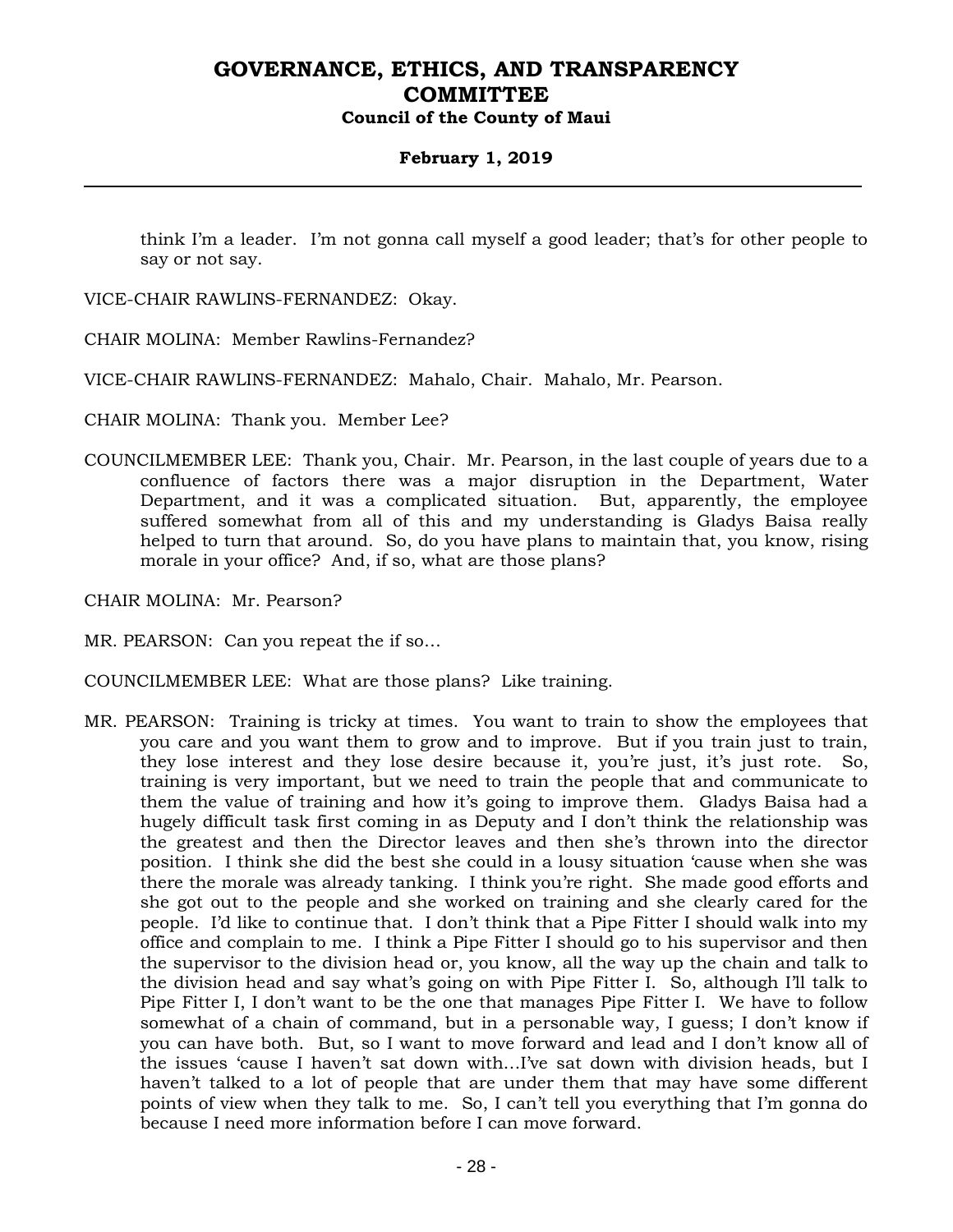### **February 1, 2019**

COUNCILMEMBER LEE: And one final question, --

CHAIR MOLINA: Proceed.

COUNCILMEMBER LEE: --Mr. Chair. Mr. Pearson, someone brought up earlier about projects that were not completed or even started and I'm wondering is a major reason for that shortage of engineers or other pertinent employees in your Department?

CHAIR MOLINA: Mr. Pearson?

MR. PEARSON: I'm sorry. The reason was…you thinking the reason was? Please repeat.

COUNCILMEMBER LEE: I'm thinking that part of the reason why projects were not completed in your Department, 'cause you just mentioned that earlier, was it because you don't have enough engineers and there's a shortage of key personnel in the Department?

CHAIR MOLINA: Mr. Pearson?

MR. PEARSON: There's…when you have a variety of projects and larger projects, there's never just one reason and I don't think that's the major reason. An example, one project there was a \$1 million project there was a protest on the bid. So boom, that's out. Another project, land issues weren't resolved and I think they were dealing with entities to resolve these land issues, time ticked on, the land issues weren't resolved by the end of the fiscal year or actually six months later, boom, that project's out. So, that's I think like 11 million bucks right there. So, I'm not trying to make excuses, but there are a lot of issues that are not under the control of the engineers that will cause delays. Of course, the key is to get the darn land issues resolved before you come to this body and ask for the money; I mean, that's obvious. And I don't know the whole story 'cause I wasn't here for 2018, but I'd like to think that I can help and support the division head in engineering to do a better job of getting these projects through. I have a year for the CIP 2019, so I don't really have an excuse for that year.

COUNCILMEMBER LEE: And so you have enough personnel to finish those projects?

CHAIR MOLINA: Mr. Pearson?

MR. PEARSON: Yes, I think we do.

COUNCILMEMBER LEE: Okay.

MR. PEARSON: Yes, I think we do.

COUNCILMEMBER LEE: Thank you.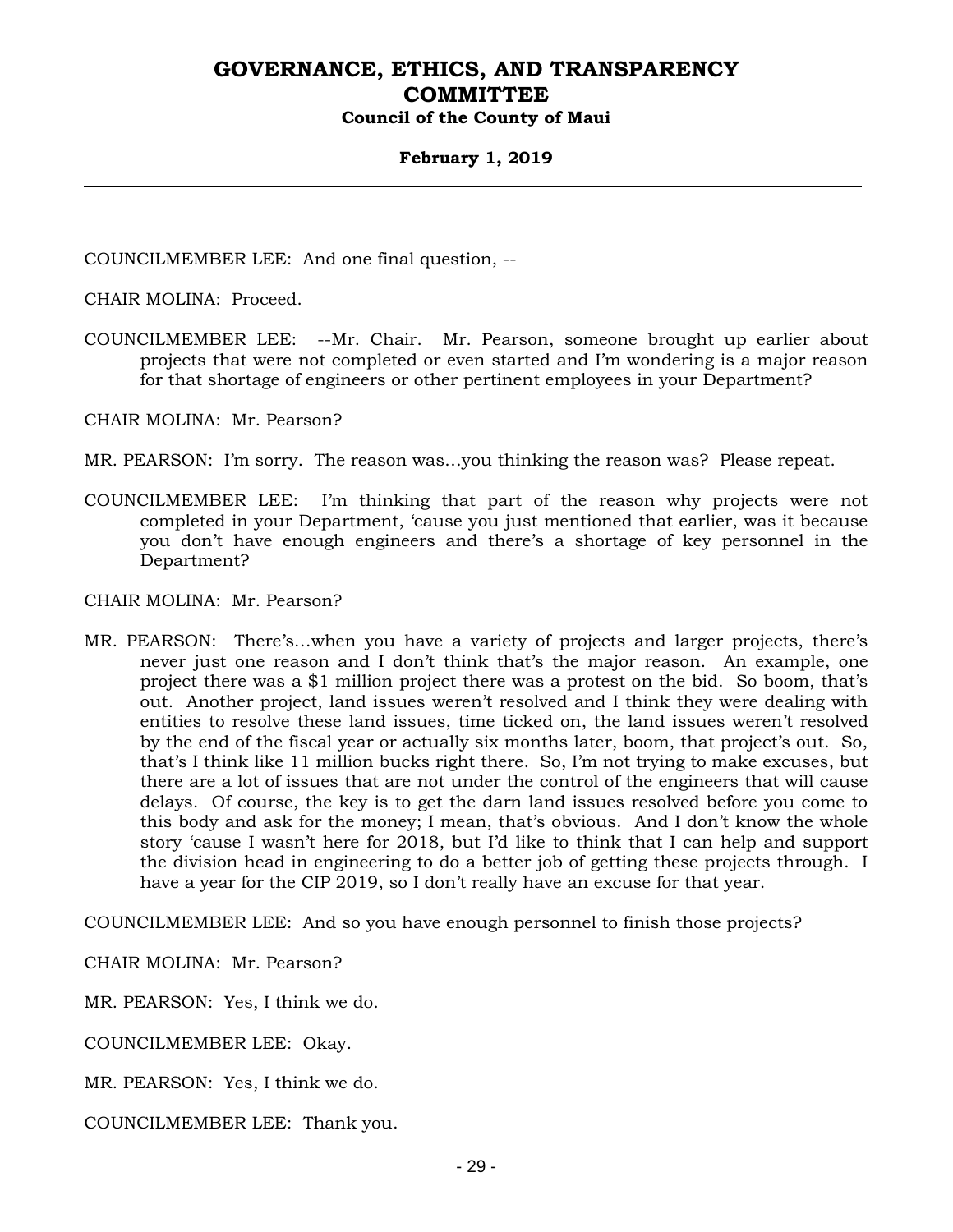### **February 1, 2019**

- CHAIR MOLINA: Thank you, Member Lee. Members, the Chair is aware of the time and the time commitments of some of our Members for today on this. Chair's ready to offer a recommendation; however, if there are more questions…Chair recognizes Councilmember Hokama.
- COUNCILMEMBER HOKAMA: Just quickly, Chairman.
- CHAIR MOLINA: Go ahead.
- COUNCILMEMBER HOKAMA: You may have answered this earlier before I returned, but did you give a status on where this island's water use and development plans are?
- CHAIR MOLINA: Mr. Pearson?
- MR. PEARSON: The short answer is you're gonna see it in March. It went through the Board of Water Supply on my first meeting at the Board of Water Supply. They pretty much gave it the blessing and so there's a few comments that are, came out of last Board of Water Supply meeting. So, it'll be within well, it'll start of course within Member Lee's Committee in March.
- COUNCILMEMBER HOKAMA: Okay. Because I think that will help provide to the community, the public in general, the proposed allocation tables of where water will go under certain circumstances and that is critical. 'Cause I can speak for the Lanai plan which we did what 20 years ago. And, you know, for us we decided priority one residents, period. Number two, I think was agriculture. Three was maybe the resorts, conservation, agriculture, you know, we allocated the water accordingly to our community's priorities. And I think once you present that to Ms. Lee's Committee I think this island will have a better sense of how we will allocate water in the future on a fair, equitable basis. So, I appreciate your comment. Thank you, Chairman.

CHAIR MOLINA: Thank you, Mr. Hokama. Members, --

COUNCILMEMBER SINENCI: Chair?

CHAIR MOLINA: --if there are no other questions...oh, Mr. Sinenci?

COUNCILMEMBER SINENCI: Just real quickly. Mr. Pearson, this morning we heard about some of the problems with waterline installations that may have disturbed some burials. Can you describe the process taken when these installations are planned and what's being done to ensure that burials are identified ahead of time and not disturbed? What is this process?

CHAIR MOLINA: Mr. Pearson?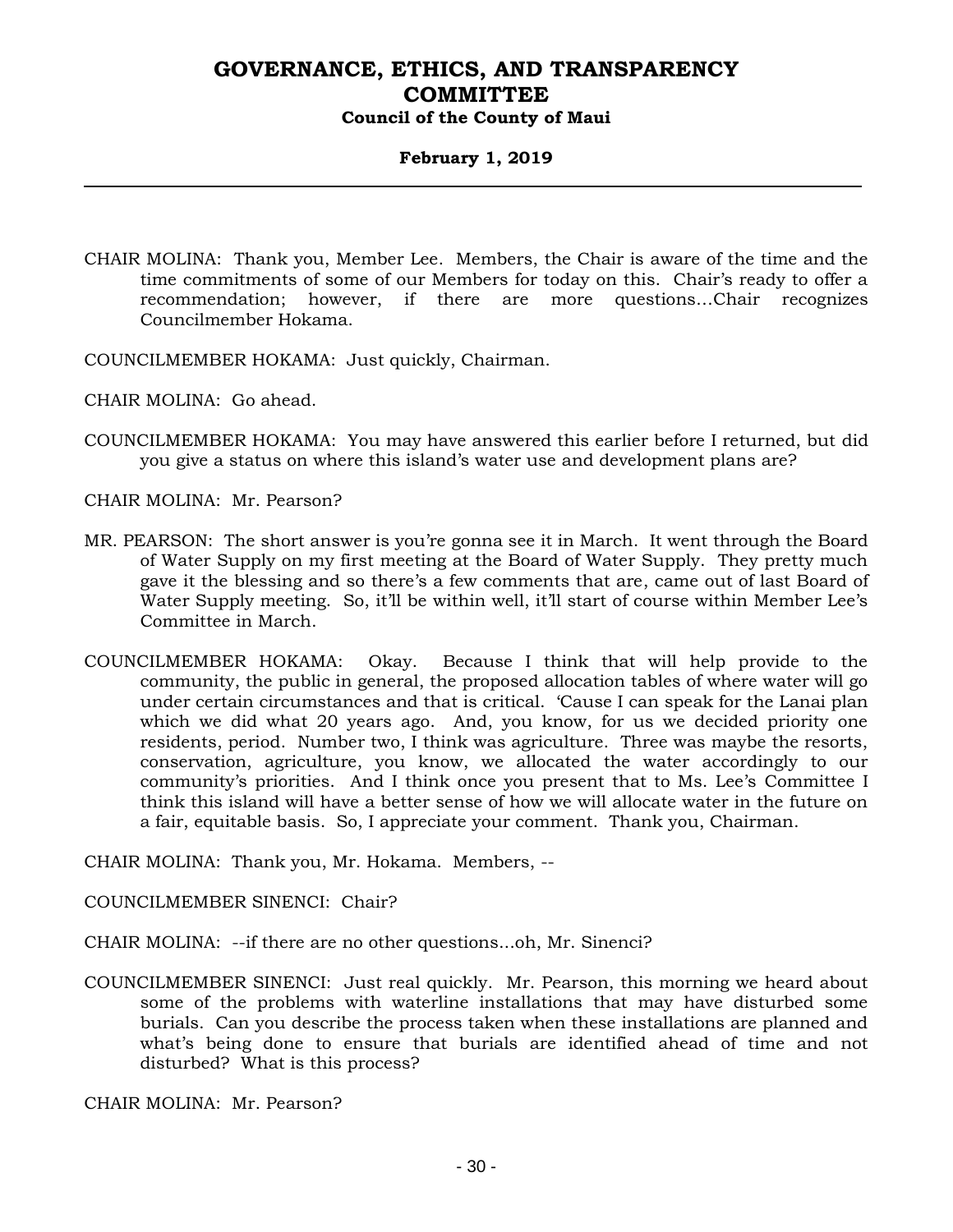### **February 1, 2019**

MR. PEARSON: Of course, not all burials can be identified ahead of time. Depending on the depth of the State Historic Preservation Division's review and what they require for that work, they might not be identified. But, I think it's pretty obvious to anybody but if a burial is come across, work should be stopped immediately, SHPD should be notified immediately, and of course that has to be the way it is. I don't know what's happened in the past, but that's the way it has to be.

COUNCILMEMBER SINENCI: Thank you.

CHAIR MOLINA: Thank you, Mr. Sinenci. Alrighty, before I ask, any last questions? If not, Chair's gonna offer a recommendation. Okay. Chair's recommendation is to adopt the revised proposed resolution entitled Approving the Mayor's Appointment for the Director of Water Supply; and which is to incorporate any non-substantive revisions that may be needed; along with the filing of the proposed resolution entitled Disapproving the Mayor's Appointment for the Director of Water Supply. Chair's open to hear a motion for that.

COUNCILMEMBER SUGIMURA: So move.

- CHAIR MOLINA: Okay. It's been moved by Member Sugimura. Is there a second?
- COUNCILMEMBER HOKAMA: Second.
- CHAIR MOLINA: Seconded by Member Hokama. The floor's open for discussion. Member Sugimura, as the movant.
- COUNCILMEMBER SUGIMURA: So, I am gladly making this motion based upon the answers that you gave today as well as what I, you know, when I sat with you and met with you for this confirmation. And, again, I'm really grateful with your work experience and where you came from with CWRM. I think you can really add a lot of knowledge that, to the Department. I love your spirit that, you know, you will work with the employees and you understand the hierarchy of running a department and you recognize and appreciate, like a lot of us do, the former director Gladys Baisa. She's very special to many of us and I'm glad she stepped in the way that she did. But, I look forward to working with you. I wholeheartedly support you and my main thing, as you can tell, is the Upcountry water meter list and I would love to get rid of that list and I will do everything I can to support you. So, thank you.
- CHAIR MOLINA: Thank you, Member Sugimura. Floor's open for further discussion on the proposal. Mr. Hokama?
- COUNCILMEMBER HOKAMA: Thank you, Chairman. Again, my support is more about how he responded to my Lanai concerns. Yes, we are not a public utility, therefore, there is no water fees going into the County's pots, either for restricted or unrestricted use because we're not part of the County system. But, I appreciate the nominee's attitude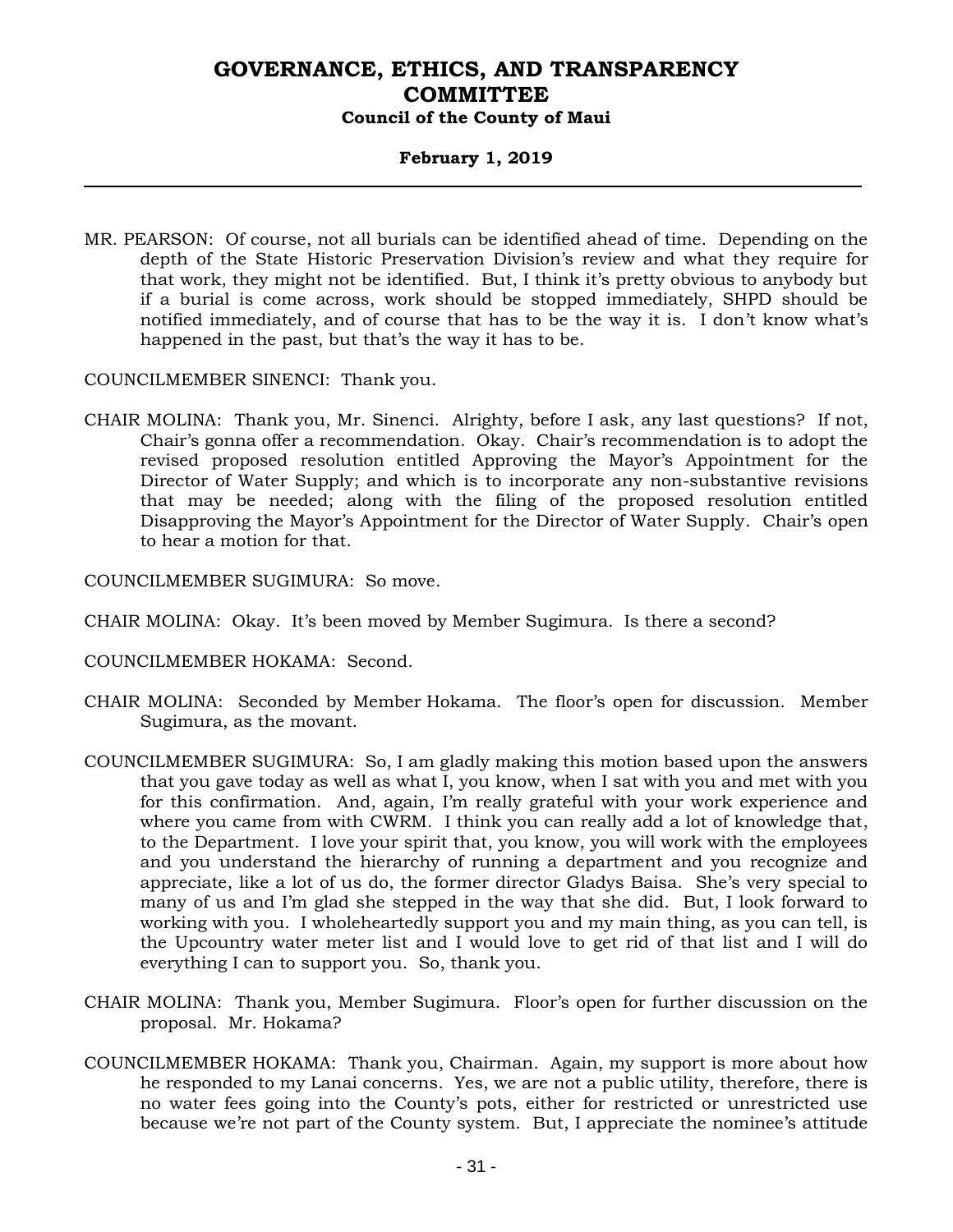### **February 1, 2019**

toward looking at Lanai from the public interest perspective and the public's role in protecting our island, our watershed, and our aquifer. So, it's a refreshing change of attitude for me and for our community on Lanai 'cause a lot of people will be watching this interview 'cause of the interest of the Lanai water advisory component. And being a contributing advisory to governmental and other public requirements to at least have a voice of the users and the residents that use and need the access to our watershed and its associated attributes. So, I'm gonna support you for this and I look forward to us working for a mutual resolution to assist Lanai to have an additional public voice in the issue of potable water. Thank you, Chairman.

CHAIR MOLINA: Thank you, Member Hokama. Further discussion? Chairman King?

- COUNCILMEMBER KING: Thank you, Chair. I didn't really know you, Mr. Pearson, before we had a really good chat in my office and I do have some reservations about some of the incidences that, you know, have been reported to us through testimony. But, one of the phrases you used that really, I really appreciated was that now I'm on the other side. So, now you're on our side. You're on the side of Maui residents and Maui water users and so hopefully your experience at CWRM can play into that. I really do, you know, it's a hard decision to make right now that's why it takes so long for every director because we're making a four-year decision and we have no authority over it, but I am hoping that you work closely with the Council and, you know, the Councilmembers and the community. So, I'm putting my faith in you that you're going to be, have open communication; especially with Ms. Lee who chairs our Water and Infrastructure Committee and that if we do have concerns and further concerns from the community that we can create entities on Maui as well as the one that Mr. Hokama is talking about on Lanai where we can come together and discuss them, you know, for the best interest of the public. And I'm willing to give you that chance. I'm willing to support you and give you that chance. So, thank you for stepping into the job. I know part of it is now you'll get to stay on Maui instead of having to go to Oahu, but I also I believe your intentions are good, are honorable, and that we can move forward together. So, I will be supporting the motion, Chair.
- CHAIR MOLINA: Thank you, Chairman King. Members, further discussion on the motion on the floor which is to approve the resolution, approving the, for the Mayor's nominee for the Director of Water Supply? Member Paltin?
- COUNCILMEMBER PALTIN: Thank you, Chair. We had one testifier when we had testimony that stated, you know, they knew you and that you're a good husband, you're a good father, you're a good grandfather, and I just wanted to point out that that's not what we're voting on today. And I do believe that you are all of those things and I thank you for the work that you've done here in the State of Hawaii and for Maui County. The testifiers that came and especially from Hui O Na Wai Eha laid out what I consider to be a clear pattern and they didn't tell us one way or the other. They had very strong reservations and they put the accountability to us to make the final decision. They didn't say that they oppose or support and with that accountability on my shoulders, I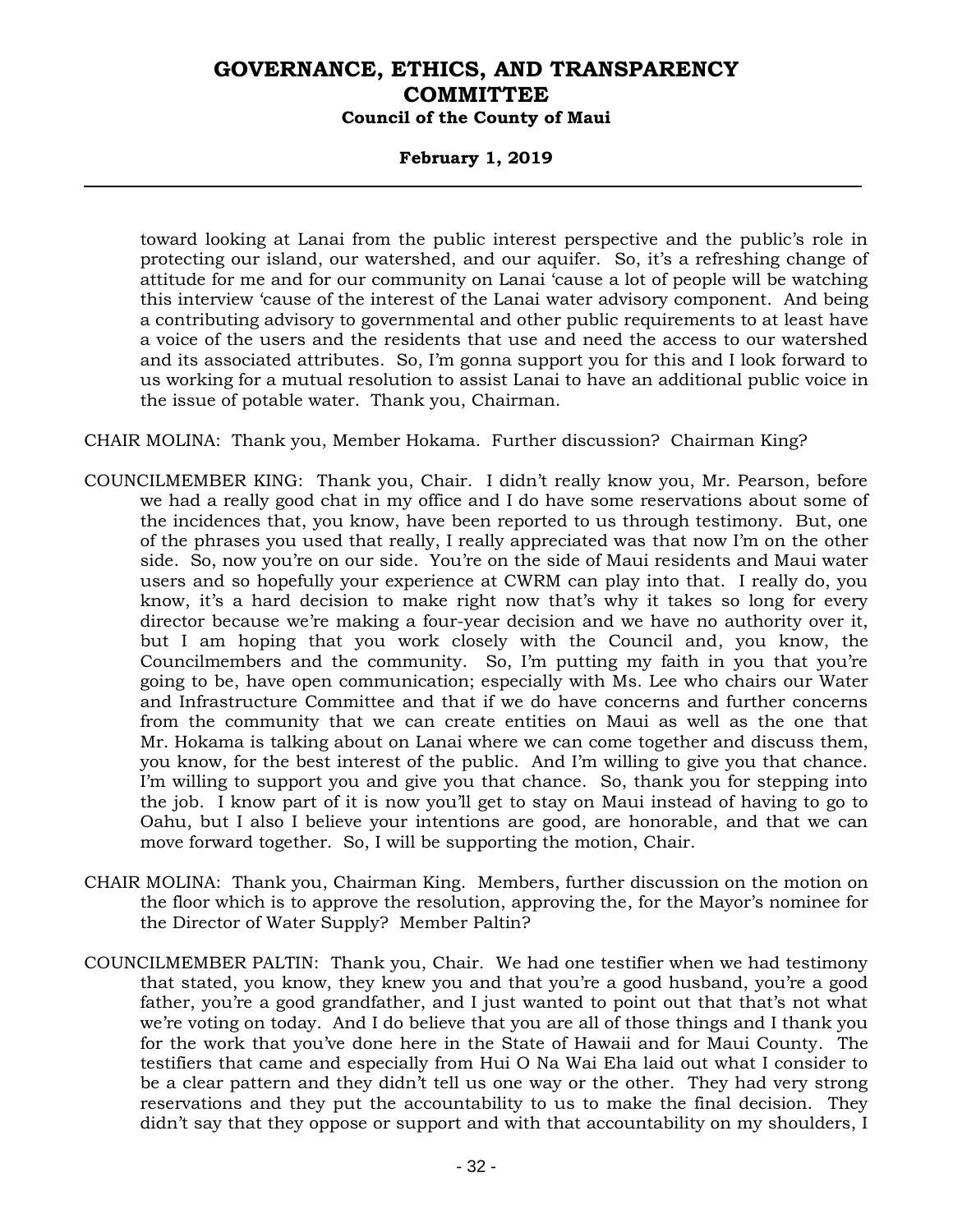### **February 1, 2019**

don't feel that I can support you at this time and I want you to know it's nothing personal and I have the best respect for you and the best respect for Mayor Victorino's process, but I just can't, cannot support it.

CHAIR MOLINA: Thank you, Member Paltin. Members, further discussion on the motion? If not, the Chair make final comments.

COUNCILMEMBER SINENCI: Chair?

CHAIR MOLINA: Mr. Pearson, I want to thank you for going through this --

UNIDENTIFIED SPEAKER: Chair?

CHAIR MOLINA: --grueling…oh, I'm sorry. Mr. Sinenci, you have the floor.

COUNCILMEMBER SINENCI: Thank you, Mr. Pearson. You know, I just wanted to say as East Maui residents, water is our, one of our precious resources in many different ways. And while others may think that stream flow to the ocean is a waste of water, we see it entirely differently. We see it as a vital, natural cycle to sustain all life, and so, including kalo cultivation, healthy estuaries, and increase marine life and fish stock. I, too, liked some of your responses today and I think it swayed me to say that I will support you with some reservations today. So, mahalo for saying those things. Thank you.

COUNCILMEMBER KAMA: Chair?

CHAIR MOLINA: Thank you, Mr. Sinenci. Member Kama?

COUNCILMEMBER KAMA: I've been sitting here kind of quiet just listening to everybody speak and listening to Mr. Pearson's responses and I thought I should just at least let him know what I was thinking 'cause it's hard to know what people are thinking if they don't say anything, right? So, I wanted to let him know why I asked him that question, that one question that I had, about who owns the water. As a native person, Hawaiians own the water. That's what my heart says. That's what my bones tell me. That's what my history tells me. But, you are correct when you said that the State Constitution, and which you need to honor and I do, too, tells you differently, that it is a public trust doctrine and I know that. But, I also want you to try to keep in mind should you be confirmed today that we want to teach you what it is to be what Uncle Don always says, is ha. When Hawaiians greet each other, yeah, we go nose to nose. You know what we're doing? All that is imparted into me from my kupuna, from its inception on this place that's in me, I now impart into you, and you, from wherever you come from, impart into me which means that we become a part of each other, we become a part of this place. And if you don't get that then we're always gonna be at odds with each other. And I think we need to be doing more of that. I know Uncle Don he only does that with certain people and Hawaiians we do. But, I think we need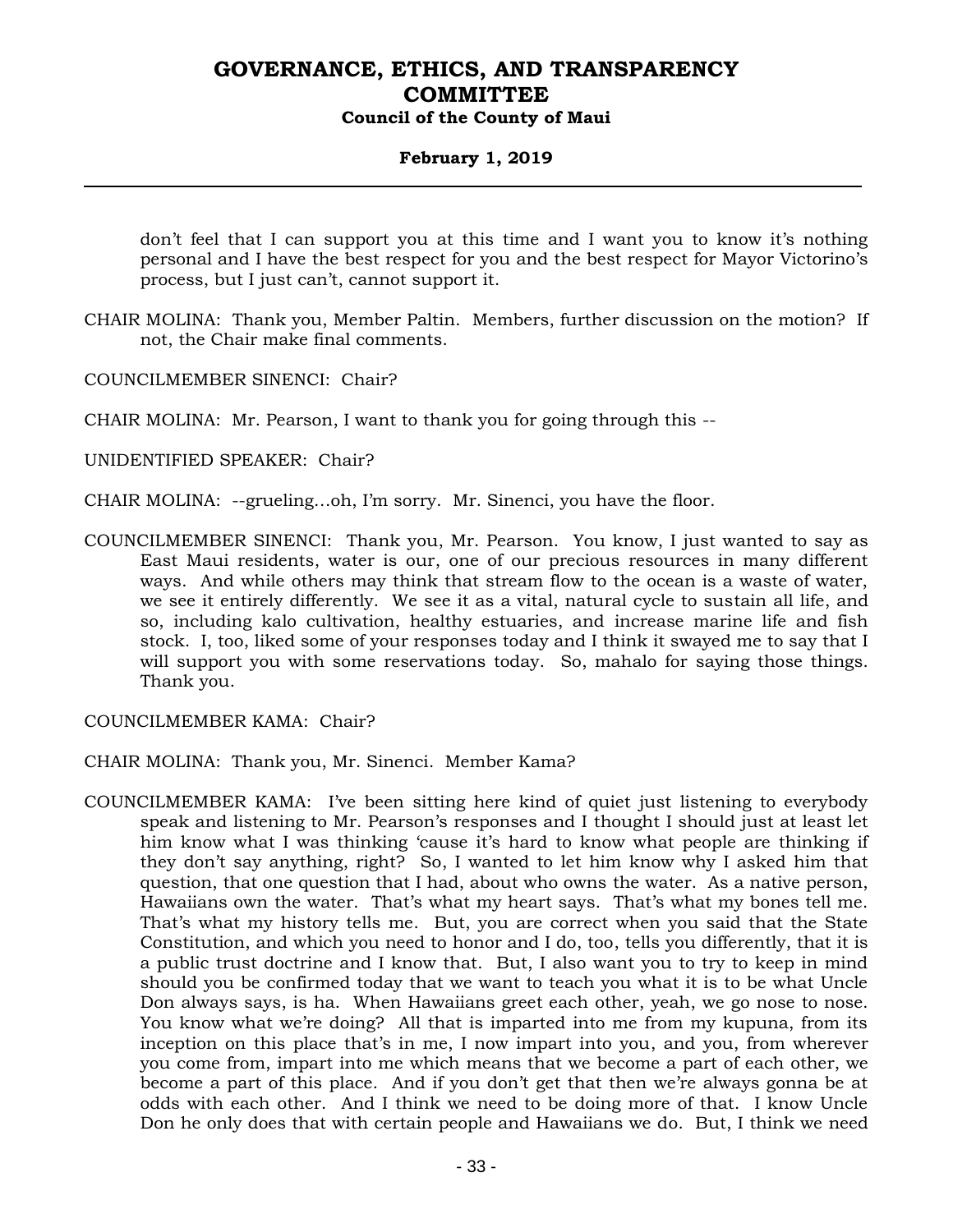### **February 1, 2019**

to be doing more of that; that we greet each other in the way the Hawaiians do honi, yeah. 'Cause all that I have in here, I want you to know that 'cause it's so rich. Do you want to do the same with me? So, I wanted you to know that, Mr. Pearson, that I've been thinking long and hard and reading and reading…God, I must've read this thing how many times already just in the two hours we've been here. But, I do, again, support your confirmation, at least for me, and I will be looking forward to being with you and meeting with you and helping to educate you about who we are, the people of this place, and why we hold our land and our atmosphere and our environment so dear to our heart as much as we hold our iwi that which is buried under this sand, under this ground. And that hopefully, collectively, that we can all learn how to live together, one with another, and how not to be so contentious about things, but that we could come to love the things that are endearing to us. Thank you, Mr. Chair.

- CHAIR MOLINA: Thank you, Member Kama. Well-stated. Councilmember Rawlins-Fernandez?
- VICE-CHAIR RAWLINS-FERNANDEZ: Mahalo, Chair. Mr. Pearson, I think you're a great guy. I'm sitting here and my naau is all twisted and I'm not completely confident in the decision to support this nomination. It sounds like you have the votes right now. I'm sorry, but I won't be supporting your nomination. Thank you.
- CHAIR MOLINA: Thank you, Member Rawlins-Fernandez. Well, nobody ever said this process was easy. So, it's understood, you know. Okay. Chair would like to offer his comments before the vote. Mr. Pearson, thank you for going through this grueling process. I believe you gave as best your responses to all of the questions that were asked of you. On my part, I emphasize that you instill cooperative leadership, openness with your subordinates, your Deputy Director on down. You got some wonderful people that work in that Department, very seasoned professionals in there and they're gonna look to you for leadership, certainly. But, I'm sure they would want to offer their thoughts, their manao to you as to what you can do to help make this Department better. So, I'll leave it with that thought and the Chair will call for the vote. All those in favor signify by saying "aye."

COUNCILMEMBERS VOICED AYE.

CHAIR MOLINA: All those opposed.

VICE-CHAIR RAWLINS-FERNANDEZ: No.

COUNCILMEMBER PALTIN: No.

CHAIR MOLINA: Okay. For the record, we have seven "ayes," two "noes," Members Paltin and Rawlins-Fernandez. The motion passes.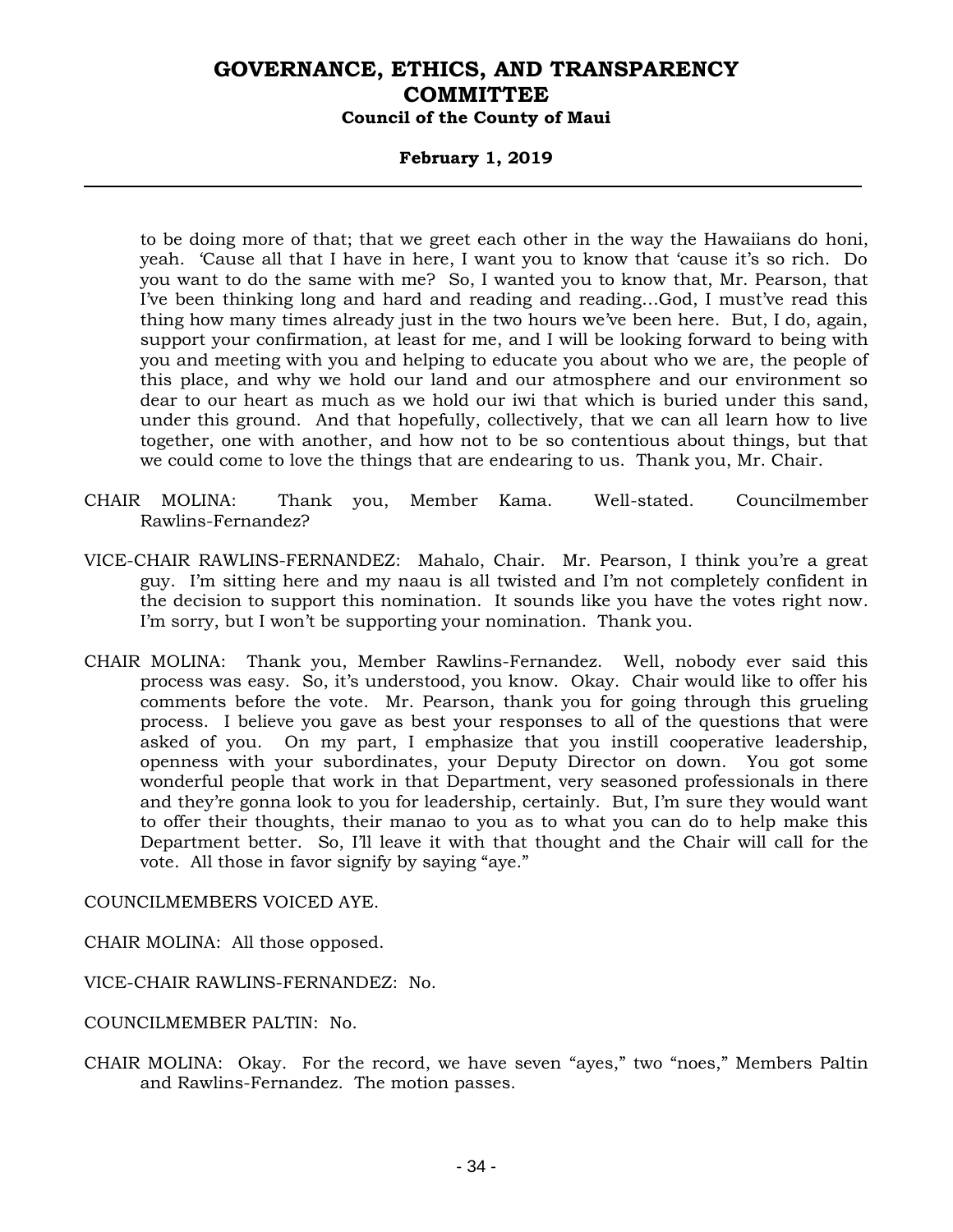#### **February 1, 2019**

| VOTE: | AYES:           | Chair Molina, Councilmembers Hokama, Kama,<br>King, Lee, Sinenci, and Sugimura. |
|-------|-----------------|---------------------------------------------------------------------------------|
|       | <b>NOES:</b>    | Vice-Chair<br>Rawlins-Fernandez<br>and<br>Councilmember Paltin.                 |
|       | <b>ABSTAIN:</b> | None.                                                                           |
|       | <b>ABSENT:</b>  | None.                                                                           |
|       | EXC.            | None.                                                                           |

#### **MOTION CARRIED.**

#### **ACTION: ADOPTION OF REVISED RESOLUTION TO APPROVE THE APPOINTMENT OF JEFFREY PEARSON AS THE DIRECTOR OF WATER SUPPLY AND FILING OF RESOLUTION TO DISAPPROVE.**

- CHAIR MOLINA: Congratulations, Mr. Pearson. You will now move on to the full Council. Members, Chair is gonna take, we would like to take on one more nominee today so we will take a short recess. Let's return here at five minutes to 4:00. The recessed meeting of January 29th, GET meeting of January 29, 2019 is now in recess 'til 3:55. . . . *(gavel)* . . .
	- **RECESS: 3:47 p.m.**

#### **RECONVENE: 3:57 p.m.**

CHAIR MOLINA: . . . *(gavel)* . . . The recessed GET meeting of January 29, 2019 is now back in session. Members, today is February 1, 2019. It is 4:00 p.m. We are on the second nominee on today's agenda and as the Chair mentioned earlier, the Chair is aware of the time commitments of some of the Members. The Chair's intention is to finish just before 5:00 p.m., hopefully, with what little time we have left. The Chair has excused two of our other nominees that was on our agenda today. So, we will just be taking up Mr. Teruya at this point. So, with that said, I'd like to ask the Chief of Staff, Ms. Tegarden, to give opening remarks.

### **GET-1(5) APPOINTMENT AND REMOVAL OF ADMINISTRATIVE HEADS OF DEPARTMENTS (DIRECTOR OF FINANCE) (CC 19-1)**

MS. TEGARDEN: Thank you, Chair and Committee. Mr. Teruya comes to this position with a breadth of experience. His track record is one of fiscal responsibility, system and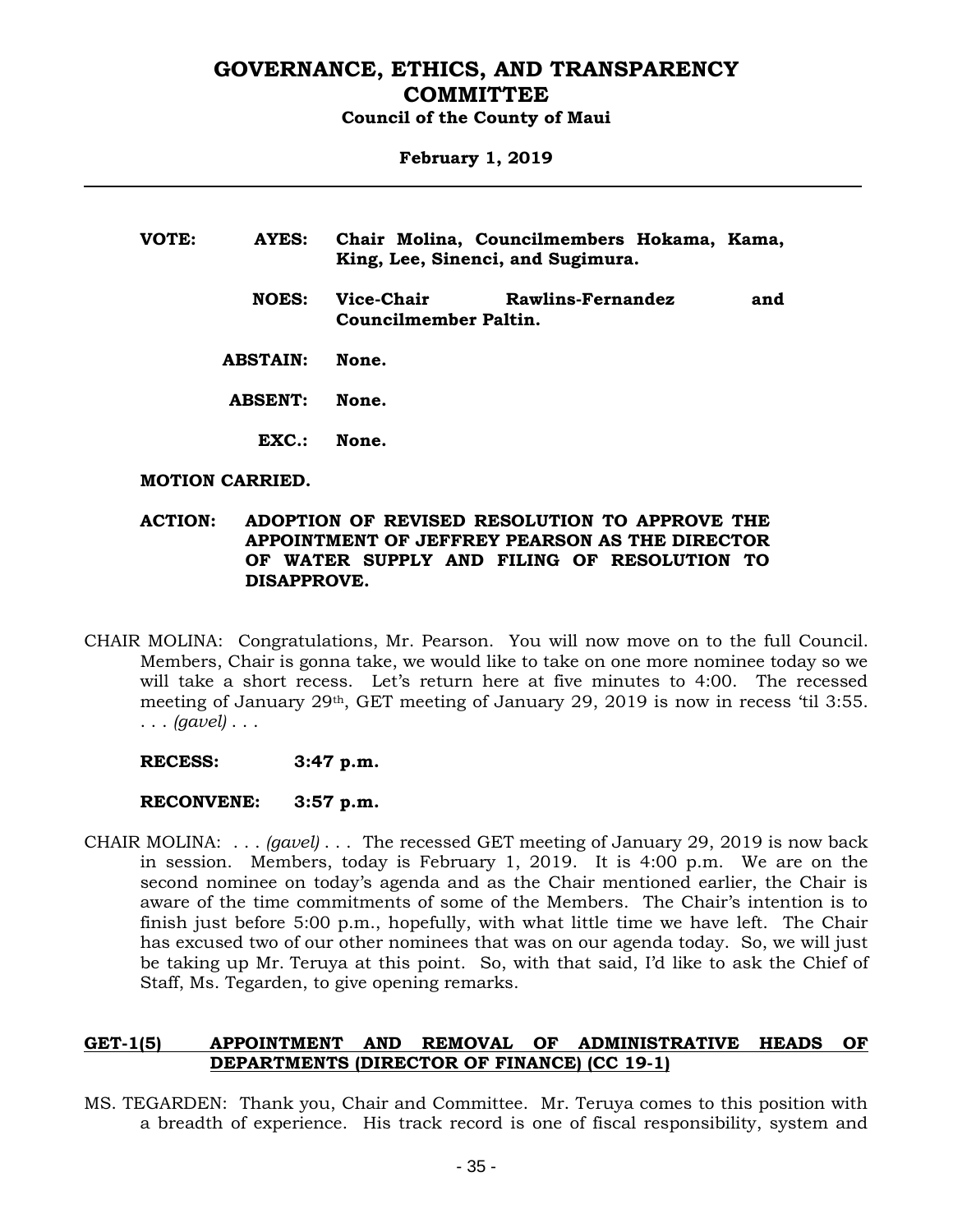### **February 1, 2019**

office efficiency, and with a vision for change. Customer service, as you know, is of the utmost importance to the Mayor. Mr. Teruya has customer service at his core and will bring that along with his strong financial acumen and leadership with him to this job as Director of Finance. Mayor Victorino thanks you for your kind consideration.

CHAIR MOLINA: Thank you, Ms. Tegarden. Mr. Teruya, you have the floor.

MR. TERUYA: Thank you, Chair and Members. Good afternoon, my name is Scott Teruya. I'm the Acting Director of Finance before you today seeking confirmation. A little bit of background for myself - I'm born in Honolulu, raised in Manoa Valley, I attended Roosevelt High School and the University of Hawaii at Manoa with a BBA in business administration with a major in real estate. I began my professional career working in the private appraisal firm on Kauai and primarily completed fee appraisal work for mortgage loan purposes. After about four years and receiving my license, the downturn in the economy forced me to move to Honolulu and work for the City and County of Honolulu as an appraiser there. While I was there, nine months in, I've applied and received a position with the County of Maui as an appraiser assistant and been there for the past 22 years. In the last 22 years being there, I worked myself up the ladder as I mentioned starting as an appraisal assistant and to an appraiser to a supervisor and eventually to the Administrator position which I've held the last 11 years. I currently hold an inactive Hawaii State salesperson license. I hold a active certified residential appraiser's license in the State of Hawaii and I also have a designation with the International Association of Assessing Officers as an assessment administration specialist. The IAAO, just for quick background, is a organization of members approximately a little over 8,000 members for property tax officials, people interested in tax policy, and et cetera. So, that's the organization. I'm also been elected by my peers and hold a board of director's position with the IAAO with a three-year term ending in 2020. I seek the Finance Director position as I'm looking for a new challenge in my career; one that I took 11 years ago at Real Property Tax. The experience will be brought over to the Department of Finance and many suggestions and implementation of new procedures and processes will be taking place within the Finance Department in areas I believe have deficiencies. Although there's a lot of number of areas that I plan to address, some of most immediate items I will identify here. I think you guys are all aware of the HR/Payroll project, also known as Workday. As I was briefed by IT and the staff on the existing status of the project, it's slated to be released approximately April 1, 2019 and the primary reason of the delay is somewhat two-fold. One, there's a limited number of subject matter experts on the project that are currently working an exorbitant number of hours in overtime. And two, rushing a go-live date compromises sufficient testing and ultimately would undermine the quality of the Workday product on its rollout. For number two, compliance with Maui County Code that was recently passed in 2018 to hire a third-party investment company. The investment committee, as you may or may not know, is made up of the Finance Director, the Managing Director, the Budget Director, the Deputy Director of Finance, and the Accounting Systems Administrator. And we're slated to meet on February  $22<sup>nd</sup>$  to be briefed on the existing status of the project and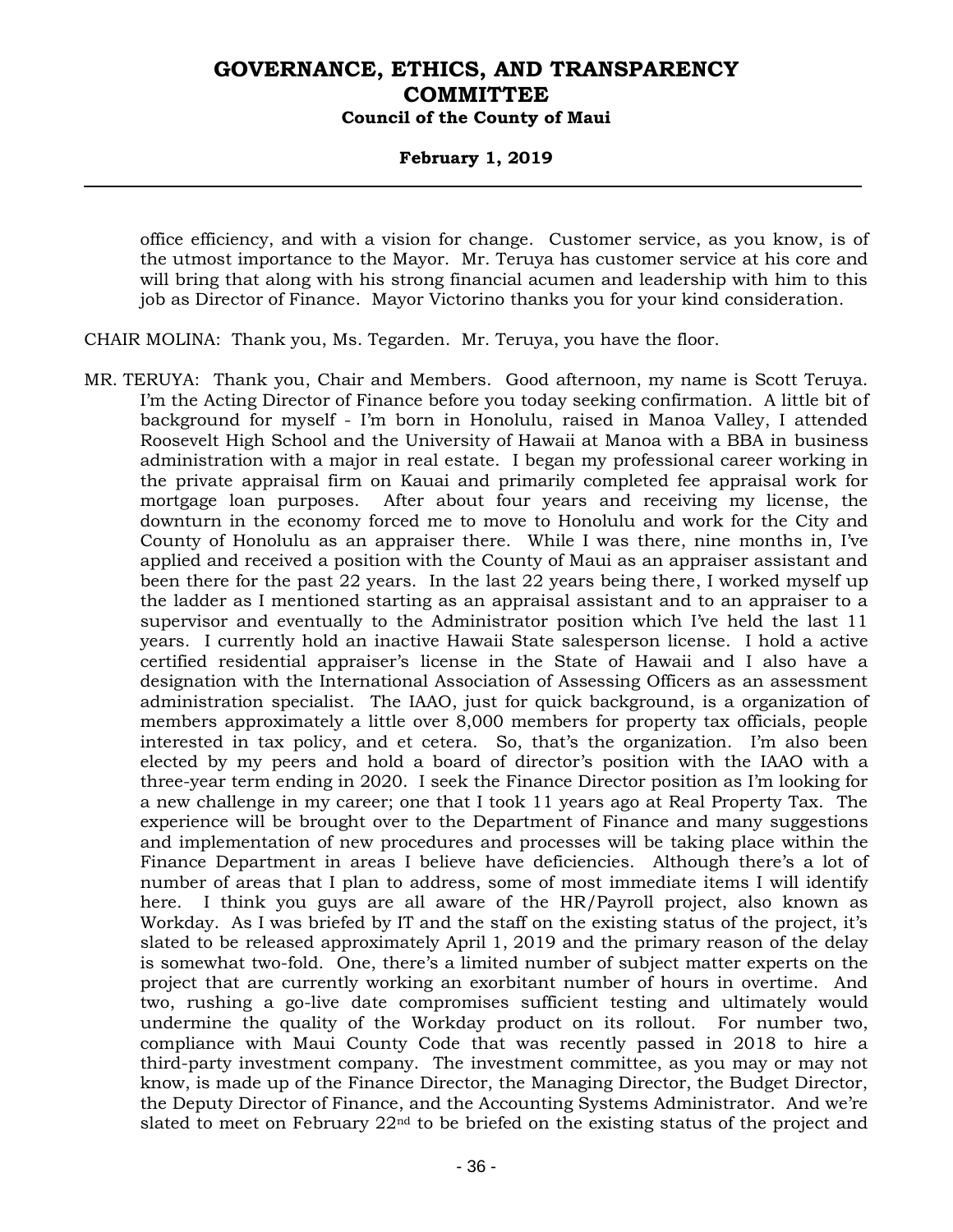#### **February 1, 2019**

its next steps. There are a number of action items that myself and the Deputy have identified; 34, to be exact that we have prioritized and identified as items for corrective action. We have met with our division heads and we've explained the items that we'll be addressing and already have many initiatives already in motion. One of the strengths that I bring to the position of Finance Director is my extensive knowledge in real property tax. Real property tax, as you may know, already accounts for 40 percent of the County budgets in its revenues, fund revenues. And I believe my background is an added benefit to the position. I have spent the last 11 years working closely with past Council budget chairs to provide information that either requested or analyze taxation budget issues that come before them. I'm confident in my history from administration of Real Property that would be significant in my position as the Finance Director. One area that I would admit is not a strength, maybe yet, is related to bond issuance. That being said, I spent the past couple of weeks with our municipal advisor who's currently under contract with us 'til 2020 to educate myself on the process and other items of importance relating to the bond issuance. In my experience from Real Property, I understand some factors that affect bond rating and I plan to using the resources within the County to make astute decisions when it comes to managing the County's bond program. One thing I would like to point out is my Deputy, who is in the audience, May Anne Alibin. She's a perfect complement to myself and worked on the 2014, 2015--you can raise your hand--and 2018 bond issues as the County Treasurer and will play an instrumental in supporting me in this area. Ms. Alibin's experience on working both with the Budget Office under Sandy Baz, I believe, right, and been the Deputy Accounting Systems Administrator and has been the Treasurer for the last four years. On that note, there's also a lot of division heads in the gallery that's also their expertise is really something that's gonna really help me in the division as the Director of Finance. One of the priorities I mentioned in my meeting with most of you will be addressing the excessive amount of overtime in the Finance Department. I have firsthand experience really dealing with massive overtime as when I acquired Real Property in 2007, I believe the overtime, annual overtime was over \$160,000 per year. I can tell you for sure in the last eight fiscal years under my administration, I don't think we have exceeded or probably average around \$4,000 a year just for normal project deadlines. So, that's a big difference. I know a lot of the overtime is directly related to the HR/Payroll project and I guess I'm sure the overtime for the people who are taking these amounts of overtime does not help them as far as coming to work and being able to do your duties on top of working a 70-hour week for some people. So, I'm looking for a tentative solution to curb the existing situation by one, filling vacancies, requesting a time-tracking lead for Workday in the next fiscal year, and cross-train existing employees from other sections, including the Director's Office, to assist with required testing and system backup; so the cross-training is probably the biggest thing that I'm gonna be implementing within the Director's Office to assist with reducing the overtime. On another note, the Finance Department has several large projects that I mentioned to you in our meetings and I have a lot of experience in successful implementations over the years at Real Property. In my review of the existing projects in the queue with the number of the available resources and subject matter experts in Finance, I feel it's too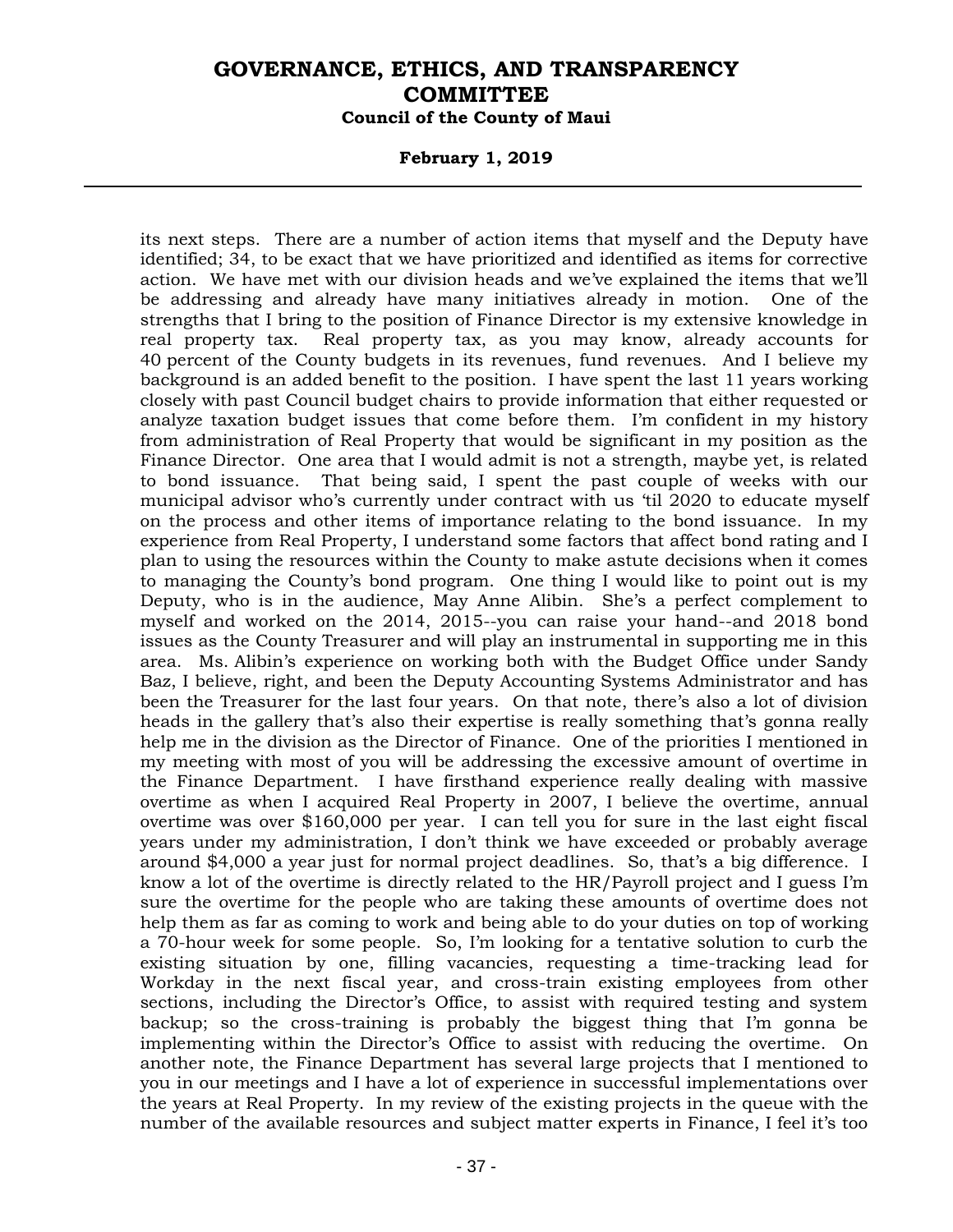### **February 1, 2019**

optimistic right now to have a large number of projects going on at once. My decision, as I mentioned to many of you, is to defer the IFAS upgrade at this time until HR/Payroll can be online and be self-sufficient and self-supported. And at that time, we'll re-evaluate of moving the IFAS upgrade at that point. In regards to manpower, I'll be referring to the auditor's report that was completed. I think many of you know the Moss Adams report that was delivered in November of '18. As the Accounts Division for HR/Payroll project and the time lead position, we'll need an additional body in my submission and according to the audit. That, as well as adding another body to the Real Property Manager, which is the sole person handling all of our County assets, the leases, the acquisitions, et cetera, I believe that's a large risk for only one person to be handling all of our County assets and taking a proactive approach in my opinion is a potential threat for not looking for a responsibility for adding another body to that position. Myself and Deputy Alibin have already goals set, prioritized the projects identified, and beginning to establish meaningful performance measures for directly relating to our goals and objectives that we have online. It's not only our job to better serve the community, but in the audit also, to serve our County employees. Chair Molina and Members, thank you for allowing me to provide opening remarks and I welcome the questions. Thank you.

- CHAIR MOLINA: Okay. Thank you very much, Mr. Teruya. We're gonna start towards my left with Member…oh, excuse me, I'm sorry. I'd like to recognize Committee, subject Committee Chair, Economic Development Budget Chair Rawlins-Fernandez and give you the honors of asking the first questions.
- VICE-CHAIR RAWLINS-FERNANDEZ: Mahalo, Chair. Aloha, Mr. Teruya. Mahalo for being here and for meeting with me one on one. Okay, let's see your first question, what are your thoughts on using a comprehensive budget software like Open.Gov [*sic*]?

CHAIR MOLINA: Mr. Teruya?

- MR. TERUYA: Chairman. To be honest, I've never heard of the software. That being said, I'm quite the proponent if you ask my employees, I'm open to any software; I mean anything that'll do our job better is definitely welcome. At the Real Property Tax office, without spending too much time, Chairman, we've implemented a lot of different solutions into Real Property for the purposes of making things more efficient, streamlined, and especially if it can reduce cost. Labor is one of the biggest things that we spend for the County, on almost every division it's probably about 75 percent in the A Account. So, if there's anything that would help reduce labor savings, it would definitely be welcomed.
- VICE-CHAIR RAWLINS-FERNANDEZ: Okay. Mahalo. How should I phrase this? Since you worked under the previous Administration, what would you like to accomplish that you seen wasn't being accomplished? Yeah, I'll say it like that.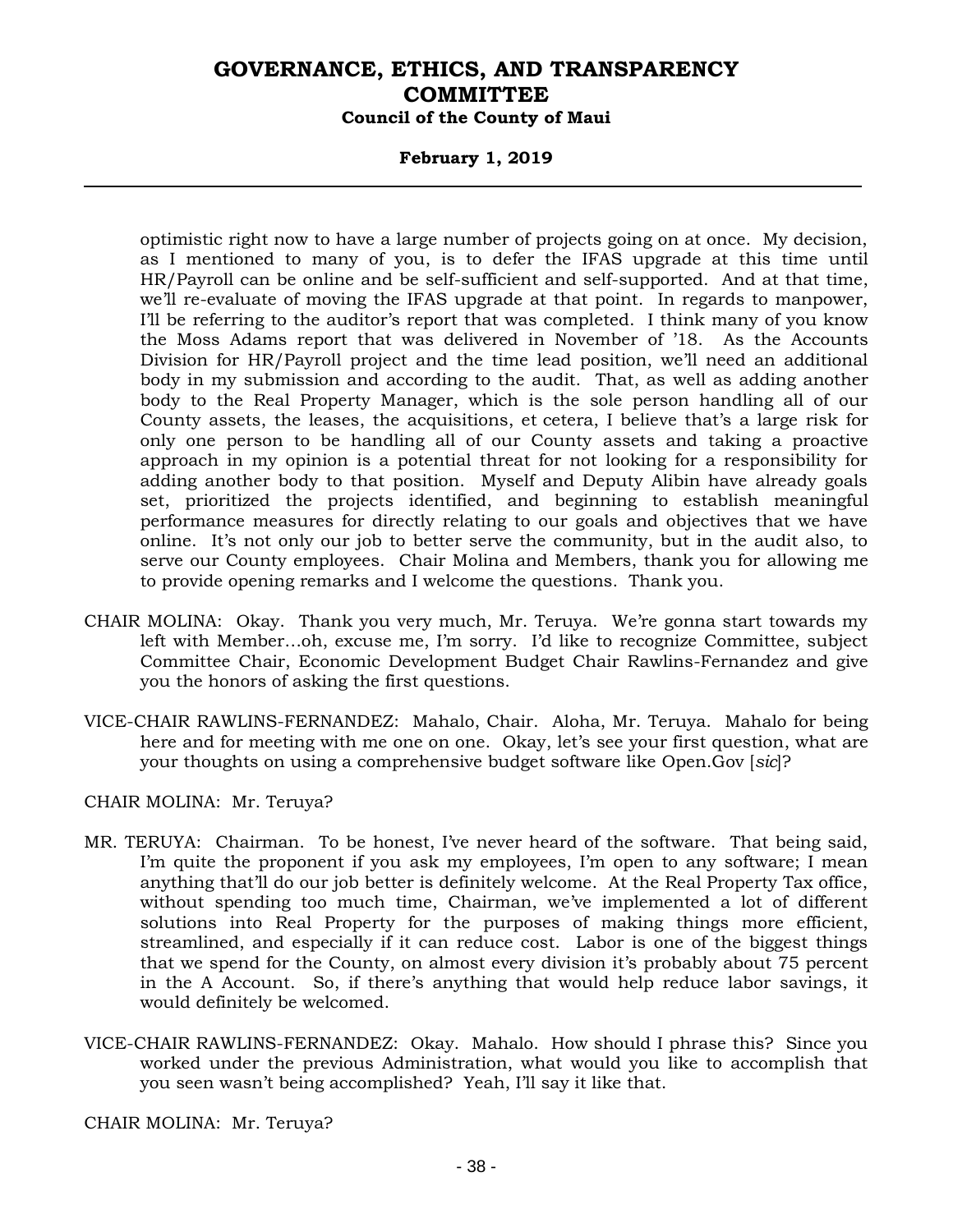### **February 1, 2019**

- MR. TERUYA: Thank you, Chair. Member, thank you for that question. And, I think it's probably the biggest thing on our agenda is change. In Real Property, we had a certain way of doing things. When I took over the Department of Finance and just looking around and asking questions because I'm relatively new, so there are a lot of questions; there is a very big lack of policies, procedures, training manuals. And that alone will take up a lot of time and resource to establish them, but in my opinion, if the Department of Finance can't take care of themselves it's very difficult to take care of anybody else. So, the core within Finance is gonna have to be re-established and go back through the things that I mentioned along with position descriptions and responsibilities.
- VICE-CHAIR RAWLINS-FERNANDEZ: Earlier this week we had an agenda item that I initially wasn't sure if it had, it was a kuleana land issue. It turned out it wasn't. But, we were trying to work together to figure out how to help the landowners with the exuberant land tax that they were faced with. What is your position on the kuleana land tax exemption and does your Department help our families with that?

- MR. TERUYA: Thank you, Chair. And thank you for that question; it's something that every member in Real Property knows very well when it comes to kuleana lands. I'm not sure if you know, but if you are kuleana lands established and I believe our Department relies on OHA to tell us that determination and your property is designated as kuleana lands the land tax is zero per year. So, I'm not sure if you know that. But, in the other case, and I believe I'm not sure if you're referring to the Kukahiko issue that was before the Council? In that situation, I know and I kind of followed some of that because that's a common problem, in their situation their inherited land and they're land-rich and maybe not so much affluent in cash, but in that situation it would help and I think Member King mentioned if you did live there or not, it would make a big difference because you get a home exemption and the circuit breaker application. In their case, it's not and I'm not sure if there's any current Code written that would help their situation other than somebody living there, becoming a homeowner, and affording those because a circuit breaker tax is the safety net; that is the safety net. Other than that, I'm not gonna say it's like any other property, but any other property gets taxed the same way. And in their situation, without being a homeowner and that is the biggest savings, at this current time there's no provision to allow for any other way to help them out unless there's a provision that we're gonna come up with in the County Code to address that situation. So, I apologize for now, but at the current time, there's no measure that would alleviate that burden.
- VICE-CHAIR RAWLINS-FERNANDEZ: Thank you. I do know about the kuleana land exemption, tax exemption. On Molokai, I received a lot of concerns about the OHA process and they, while we were working on the Molokai Community Plan, they were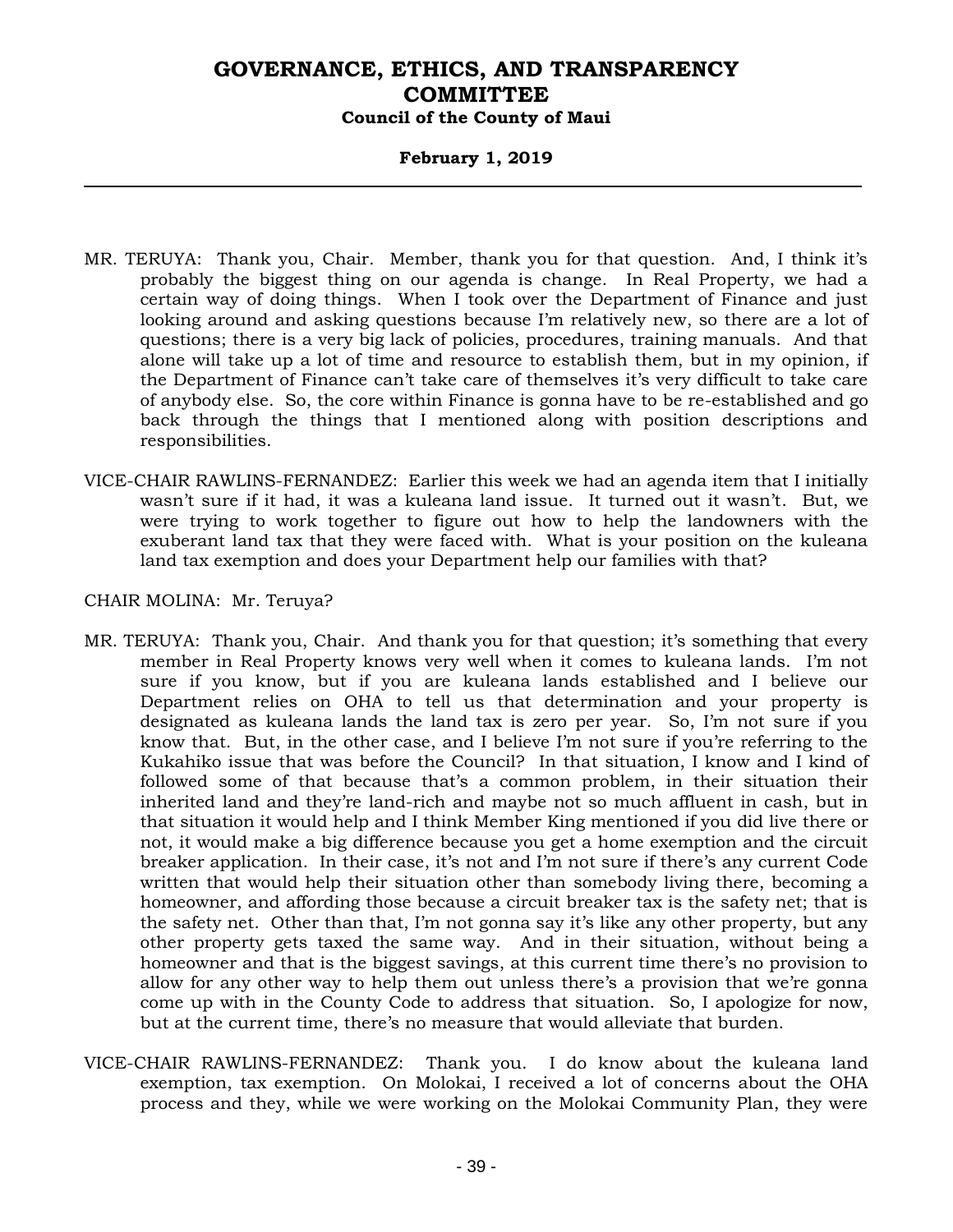### **February 1, 2019**

trying to figure out a way to bypass the OHA process. Do you know of like any kind of way that to bypass that?

#### CHAIR MOLINA: Mr. Teruya?

MR. TERUYA: Thank you, Chair. As the former tax collector for Molokai as well, believe me, I know Molokai's challenges and I know not everybody feels the same way about OHA. If you could identify another way for us to get verification that it is down from the King, I don't see why we would object to some of that paperwork. I think the reason why we relied on OHA was we were not experts in identifying who it was or how the land title was exchanged, other than maybe a break in title to see somebody else's name in there. But, other than that, I wouldn't say we're always open to any suggestion that you have that would help us expedite some of those processes because that's not the only problem we have; we have probate problems with many landowners that Real Property deals with on a day-to-day basis. So, I would say we're very open to any other ways that would expedite it 'cause it would just help us as well.

VICE-CHAIR RAWLINS-FERNANDEZ: Okay. Mahalo, Mr. Teruya. Mahalo, Chair.

- CHAIR MOLINA: Okay. Mahalo, Councilmember. Moving out to Hana, we'll start with Mr. Sinenci.
- COUNCILMEMBER SINENCI: Thank you, Chair. Mahalo, Mr. Teruya, for meeting with us. My first question is, you know, your experience has mostly been in the real property tax assessment and as the Finance Department head what is the, I mean, how will you manage a department that was, is much larger and includes the Real Property Tax?

- MR. TERUYA: Thank you. Thank you. Thank you, Member, for that question. To be honest with you, I don't see it being much different. A lot of the things that we've established at Real Property Tax will be implemented into the Department of Finance. I don't see many issues because we have so, honestly, we have very good division heads. And that is the strength that and I'm very lucky to have as the Director of Finance is having division heads that are very astute in their own division. That being said also, there's a lot of policies and procedures that need to be implemented for the entire Department of Finance that that is lacking. And when we start going through the performance measures, the goal setting, how we're gonna meet these expectations that will determine how things will change and that's the biggest change I see within the Department of Finance.
- COUNCILMEMBER SINENCI: Thank you. Second question, there was a Marci Sato that was the original selection for the position and I don't know what happened to that, but did you interview with the selection committee? And if so, can you tell us a little bit about that process?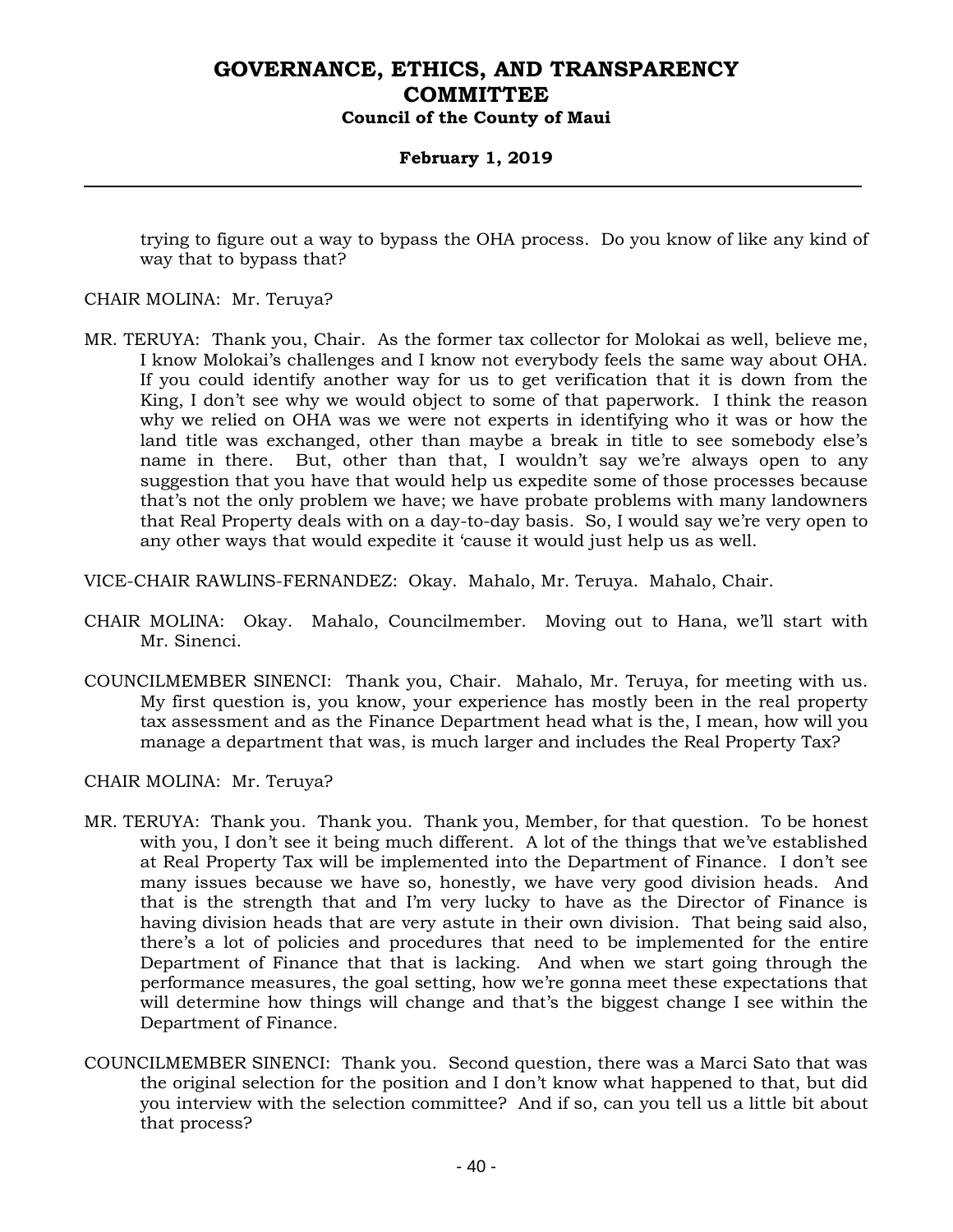### **February 1, 2019**

MR. TERUYA: Chairman?

UNIDENTIFIED SPEAKER: *. . .(inaudible). . .*

- MR. TERUYA: Member Sinenci, thank you for the question. I cannot tell you what happened. My application was sent in to be Marci Sato's deputy. I was not interviewed by the selection committee. I don't believe any of the deputies were interviewed by the selection committee. However, when I applied and had a, my interview with Mr. V, Mayor Victorino, sorry about that, and Tyson Miyake, my understanding was the selection committee had already been dissolved. It was after that point that I was called by Mr. Victorino to ask, he asked me personally if I would be able to take the director's position and that's all I know; I don't know anything about the selection process.
- COUNCILMEMBER SINENCI: Thank you. Last question, I can see that the Director of Finance would be a much larger responsibility and would definitely take up, well at least more of your free time. Do you have any, what are your plans to manage the Department effectively and efficiently?

MR. TERUYA: Chairman?

VICE-CHAIR RAWLINS-FERNANDEZ: Mr. Teruya?

MR. TERUYA: Madam Chair, my bad. Chairman and Member Sinenci, caught me off guard there. That's a very good question and one that I would tell you that I will give you my 100 percent. I think from every day I've been on Maui that since January  $2<sup>nd</sup>$  I've been in the office. It's a lot of work. I mean e-mails, signing of documents, custodian of records; it's a lot of work. And I put in every day to make sure the job is gonna get done and that's all I can give you is my commitment to making sure that everything gets done.

COUNCILMEMBER SINENCI: Thank you.

VICE-CHAIR RAWLINS-FERNANDEZ: Mahalo, Mr. Sinenci. Chair King?

COUNCILMEMBER KING: Oh. Aloha, Chair.

VICE-CHAIR RAWLINS-FERNANDEZ: Aloha.

COUNCILMEMBER KING: Thank you. I've got quite a few questions, but I'll try to limit them and then yield and if we get time to come back because I know we have limited time today. Thank you for being here, Mr. Teruya. I'm a little bothered by the statement that it's not very different from your previous job because I think isn't Real Property just a division under the Finance Department? So, I'm looking at the qualifications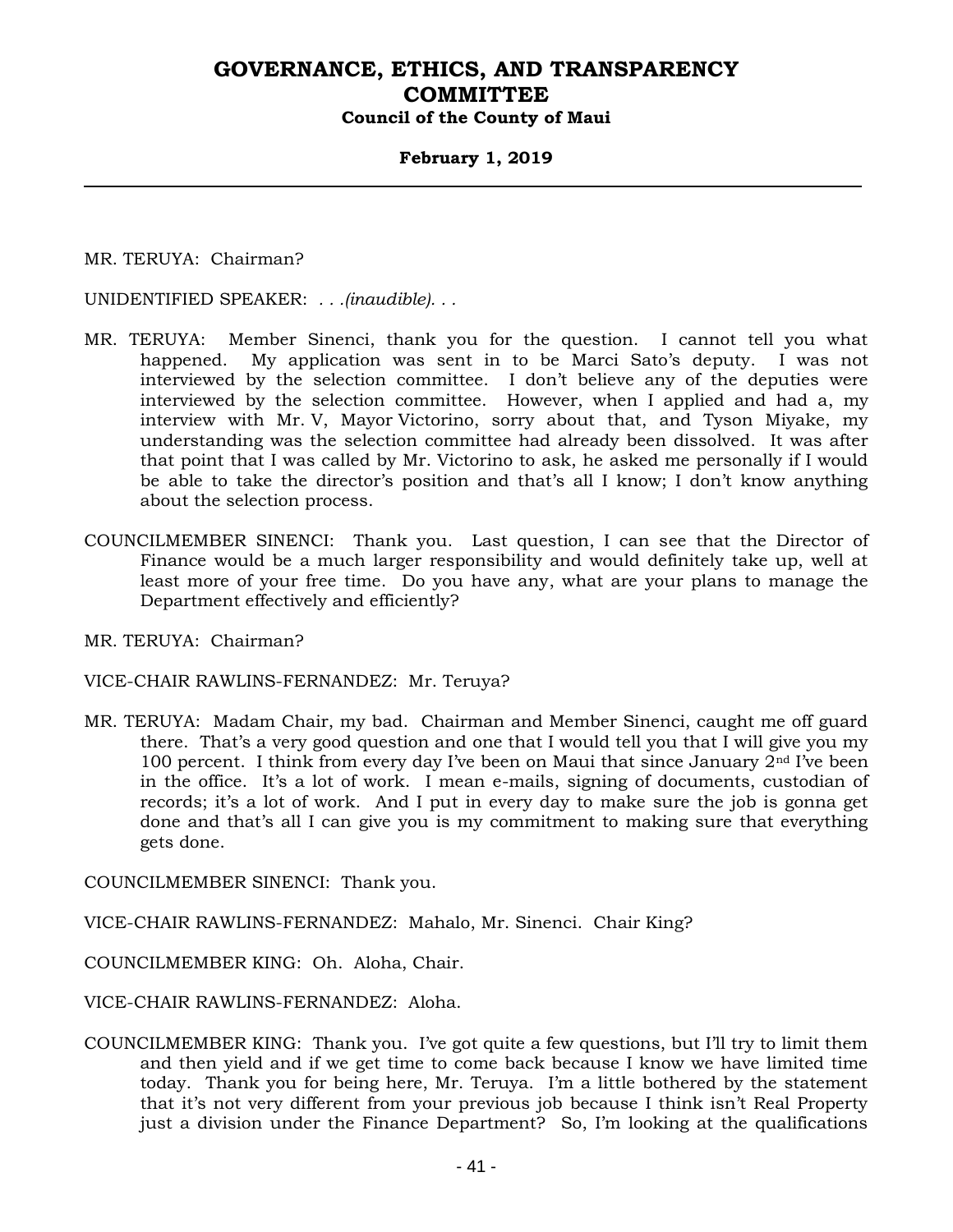#### **February 1, 2019**

and, you know, one of the qualifications in our Code 2.14.080, there's A through O of different duties it asks experience in. And I don't know why we did this, but it says one or more. I would have preferred it say seven or more, but so it's quite an extensive, you know, expanded responsibility, in my opinion. And so, and thank you answering the questionnaire that was sent out to you. So, I wanted to address some of the items in here because you mentioned in the questionnaire that you wanted to make changes within the Department in areas that you know have deficiencies. So, can you tell us in your view what those areas of deficiencies are?

VICE-CHAIR RAWLINS-FERNANDEZ: Mr. Teruya?

MR. TERUYA: Thank you, Chair. And thank you for the question, Ms. King. I'm not sure if this body had received the audit by Moss Adams.

VICE-CHAIR RAWLINS-FERNANDEZ: Yes, it has.

MR. TERUYA: The audit clearly identifies 22 findings of material inefficiencies, that all 22 are in my list of 34 that will be addressed in order of priority; some of which I have in…myself and the Deputy came up with this sheet. We consider it like our vision 2020 goals of what we want to establish in the Department of Finance. We've identified them as items that can be completed within either 30 days, 60 days, 90 days, or long-term goals of corrective measures and we're gonna step through every single one of them. Everything in the audit report will be addressed and whether or not one will take longer than the others; some will, some are things that we've already moved on and are moving on, including the vacancies and all the paperwork to fill vacancies so we can reduce the overtime. So, other than that, I'm not sure if you want to go specifically into my goals or I can always give this to you guys --

COUNCILMEMBER KING: Can you --

MR. TERUYA: --up to the Council to --

COUNCILMEMBER KING: --yeah, can you maybe --

MR. TERUYA: --review.

COUNCILMEMBER KING: --state for the Committee your top five priorities out of all those --

MR. TERUYA: Okay. Sure. Not a problem.

COUNCILMEMBER KING: --list?

MR. TERUYA: Chair?

CHAIR MOLINA: Yeah, proceed, Mr. Teruya.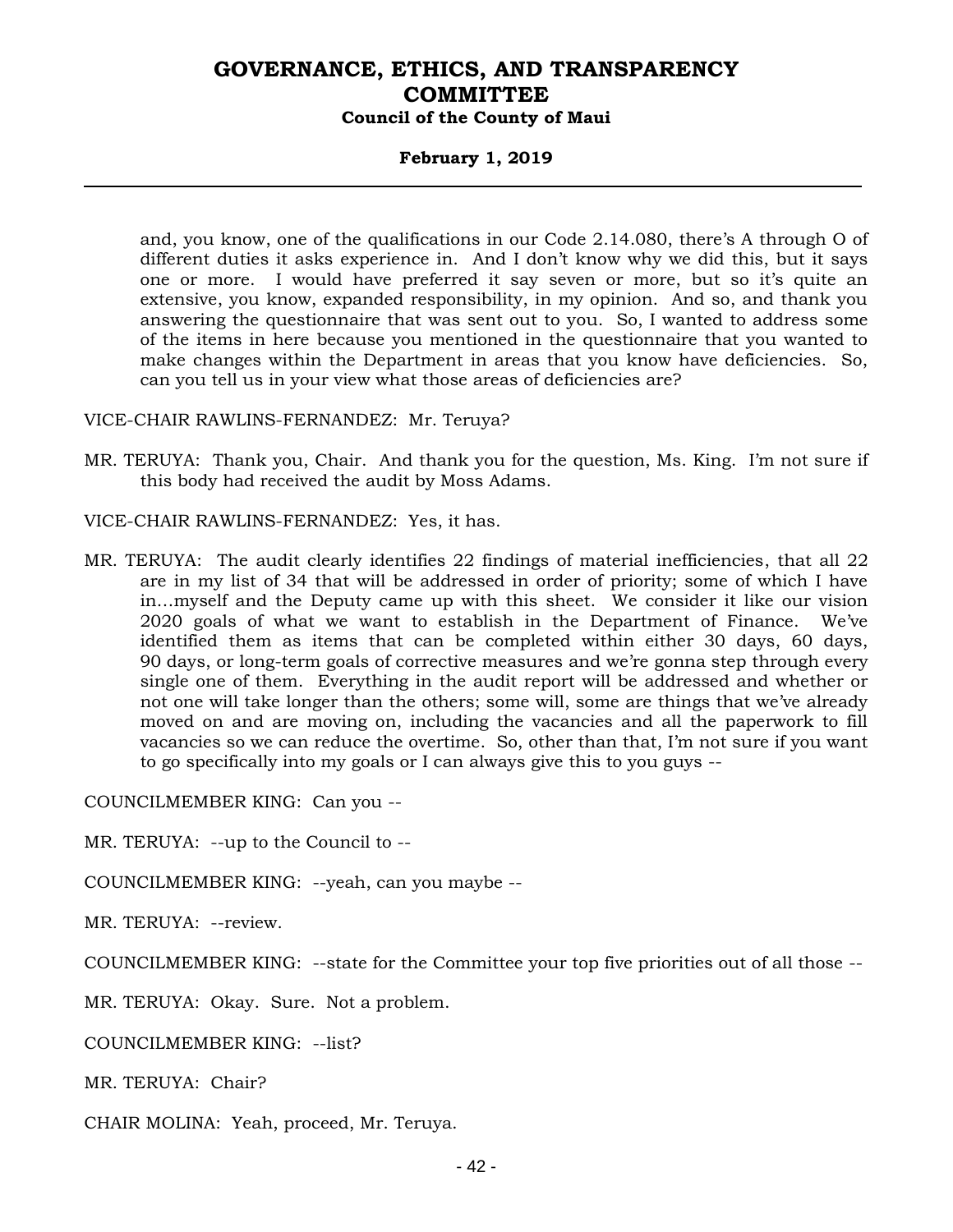### **February 1, 2019**

- MR. TERUYA: Okay. I'll just go down in some random order which is by what we have as our priority list, which is primarily for January, things we wanted to complete in January.
- COUNCILMEMBER KING: I'm sorry, Mr. Teruya. If you have them in order of your priorities, can you put them, can you give us your top five priorities rather than random list?
- MR. TERUYA: I don't have them by priority. I have them just by dates that we want to complete them by and that's how I grouped my things. But, I can go down the list and identify maybe the first five.

#### COUNCILMEMBER KING: Okay.

MR. TERUYA: Third-party investment. We want to definitely identify the third-party investor because we're required by Code to do that. HR/Payroll update status report, I think we give that and we're trying to move forward with the HR/Payroll project to be completed as soon as possible. Establish performance measures to measure if goals are obtained. I want to meet with all of the sections and divisions with my Deputy as a show and tell for them to tell us what they're doing in their division or their section. Establish overtime policies and procedures. And the next one would be iNovah system implementation and iCapture system; and iNovah is, for those who are not familiar, it would be a single cashiering element, one collection system. And ultimately, the goal someday as I mentioned to some of you is to do like a kiosk-type or online payment where the residents and the taxpayers of Maui County can just pay all of their bills at one location.

COUNCILMEMBER KING: Okay. Thank you. And, if I may, Chair?

CHAIR MOLINA: Proceed.

- COUNCILMEMBER KING: I just wanted to follow up on the, because that was one of my questions about the iNovah cashiering system. You put, you mentioned fully implementing by 2020, so you feel like it's on track to be completed by and fully implemented by then?
- MR. TERUYA: Chairman?
- CHAIR MOLINA: Mr. Teruya?
- MR. TERUYA: There are some challenges in the sense that we're trying to make sure everybody and there's about two or three divisions left to go onto iNovah. One of which, just today, I was aware that Parks Department is using ACTIVE Net and their contract ends in June 2019 and their request is for a one-year extension. That meeting has not been established yet to identify whether or not we can get them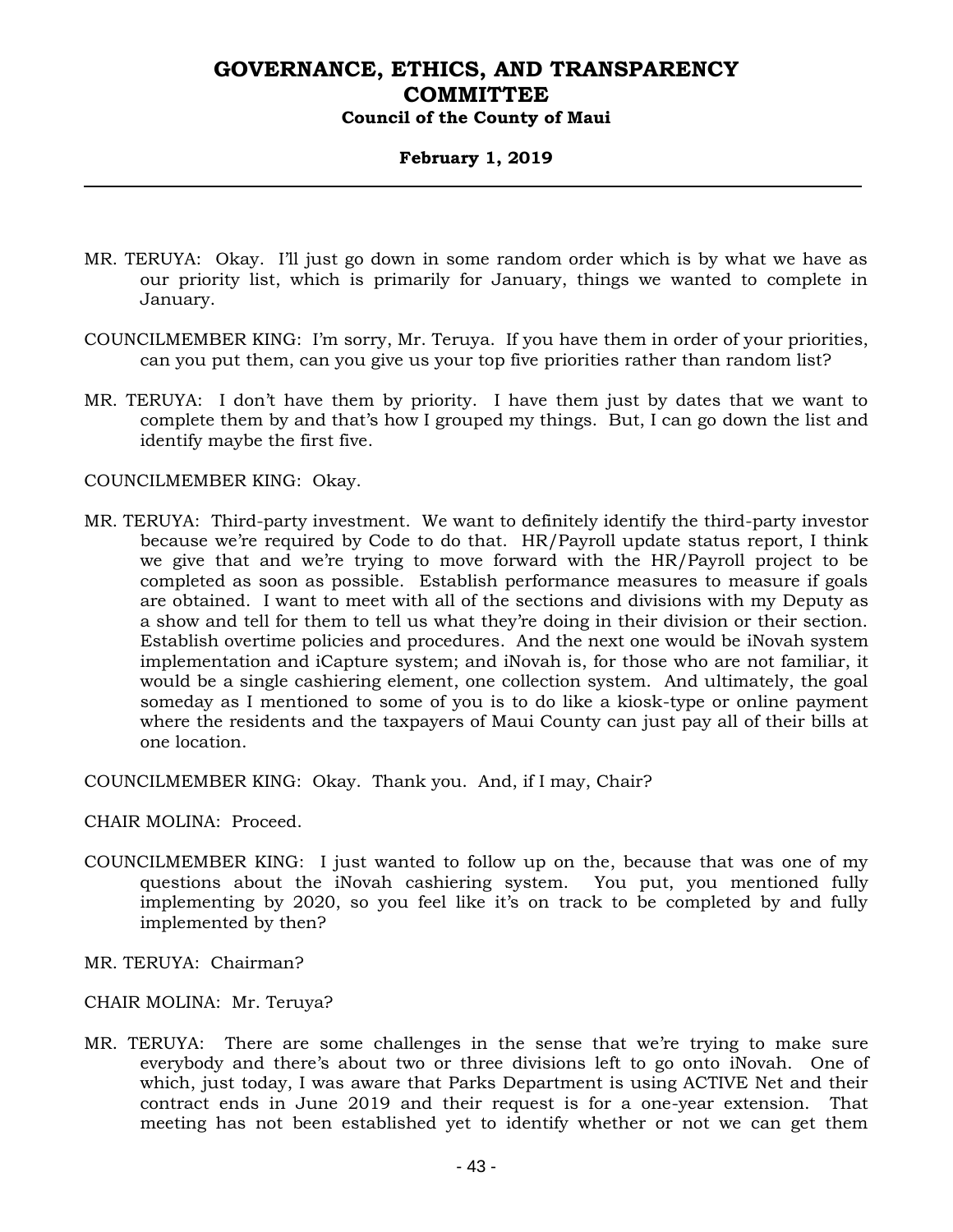### **February 1, 2019**

onboard earlier or not. That I would have to get back to you, but that is the intent is for everybody to be on one cashiering system.

- COUNCILMEMBER KING: Okay. So, you're not sure about the date though?
- MR. TERUYA: It is, it was established to be a 2020 goal because we're thinking that's when we want to do it; whether that is established I cannot tell you at this time until I get back from Parks.
- COUNCILMEMBER KING: Okay. Well, you said it was established, but you can't tell us if it's established so is that your intention right now?
- MR. TERUYA: The intent is to --
- COUNCILMEMBER KING: Okay.
- MR. TERUYA: --online by 2020.
- COUNCILMEMBER KING: Okay. Is that system going to interface directly with the Real Property Tax software system or will it require manual entries?
- MR. TERUYA: That I am not sure. I don't believe if it is…it would be integrated with iasWorld, which is our CAMA system, and that is the intent to be. There are some situations that will be much more difficult to identify yet because I know, like I said I really don't know what Parks is doing because they're on two different systems for the golf course and I know they don't talk to each other right now so I cannot tell you how it would, they would integrate, but the intent is yes, it would be integrated with iasWorld.
- COUNCILMEMBER KING: Okay. Then integrated, it will interface with the current general ledger system then that we have at the County?
- MR. TERUYA: Chair King, that I cannot guarantee an answer on that.
- COUNCILMEMBER KING: Okay. Okay. We have a lot of challenges in this County, so, you know, I understand, but we are constantly given deadlines that don't get met. So, that's why I'm pressing you on that deadline because, yeah I mean, time is money. So, every time something gets pushed back another year or two years there's additional expenses with that. So, what are your plans and vision relative to the Motor Vehicle Division?

#### CHAIR MOLINA: Mr. Teruya?

MR. TERUYA: Chair? As far as Motor Vehicles, I cannot tell you what their plans are moving forward. I can tell you if you already seen in Safeway, we have deployed the kiosk to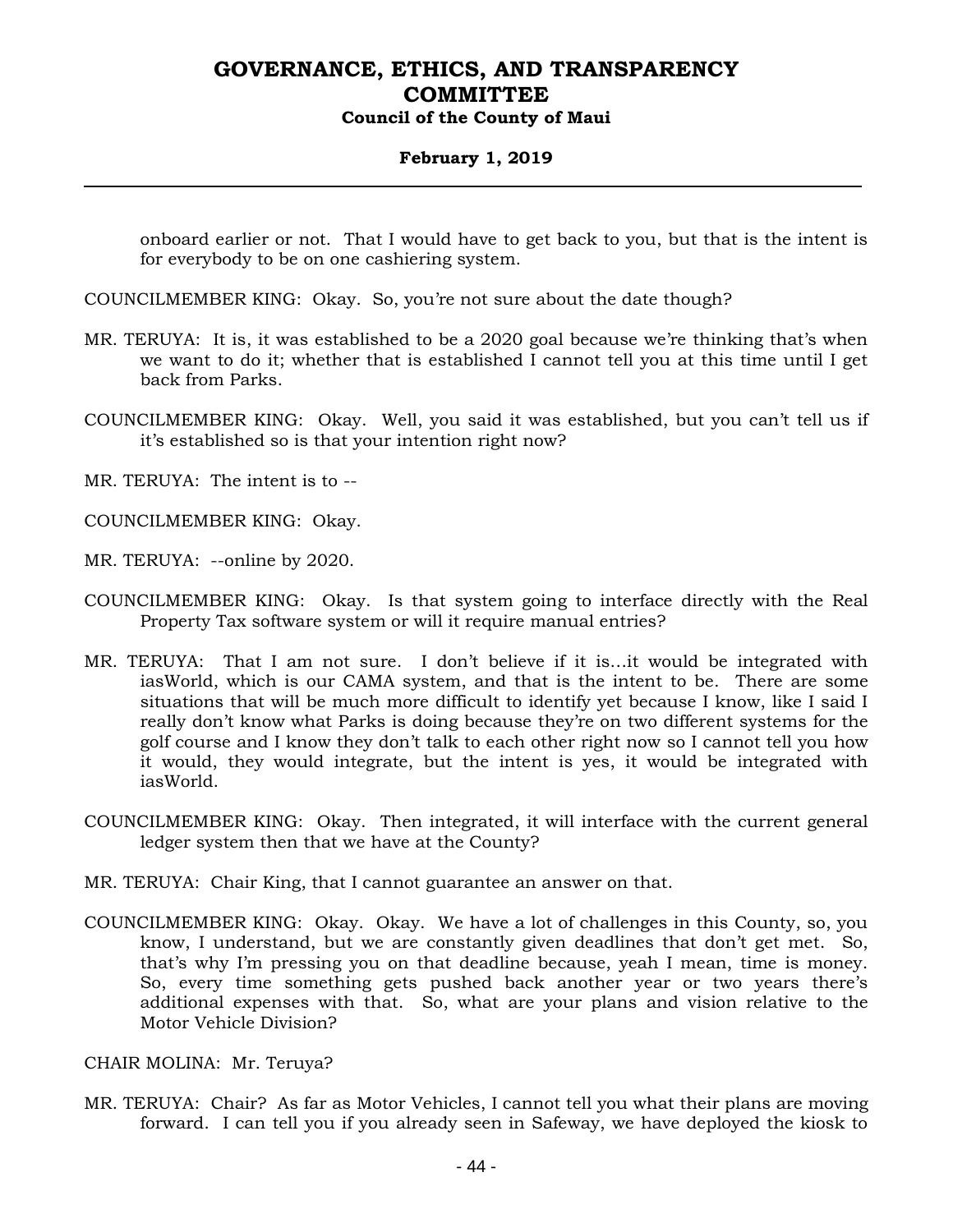### **February 1, 2019**

do registration renewals; that is new in Safeway. But, as I mentioned, we are still yet to meet one of our goals which is to meet with every section and every division, myself and the Deputy, to meet with them to go over two things. We talked about number one is I want to make sure that every division will be reviewing the entire PDs, policies and procedures…position descriptions for all their employees. It was a deficiency that was noted in the audit that everybody's PDs are relatively dated. So, that is the number one thing and that will take a lot of time, not only for us, but DPS is gonna have 163 possibly positions reviewed; that's the Department of Finance, 163 employees.

COUNCILMEMBER KING: And how long do you think those will take?

CHAIR MOLINA: Mr. Teruya?

- MR. TERUYA: Thank you, Chairman. I cannot give you a time period of how another department will review our paperwork. All I know is I can say what their reaction was when I told them what we're gonna do, but, you know, that will be something that we will be providing to them as we go down the list by department, by division, and by sections, and especially by priority.
- COUNCILMEMBER KING: Okay. Chair, I'll yield for now just to give everybody else a chance.
- CHAIR MOLINA: Thank you, Member King. Prior to recognizing Member Lee, Chair would like to thank Committee Vice-Chair Rawlins-Fernandez for facilitating the meeting in my brief absence. I appreciate it.

VICE-CHAIR RAWLINS-FERNANDEZ: Happy to, Chair.

CHAIR MOLINA: Thank you. Councilmember Lee?

COUNCILMEMBER LEE: Thank you, Chair. Mr. Teruya, when did you institute the change where you have people can register their cars at Safeway?

CHAIR MOLINA: Mr. Teruya?

MR. TERUYA: I can't give you an exact date. The director is there, I mean, I'm not sure if you want to recognize that, but it was about last week we had the soft opening over there. And there will be, I believe it's on Monday, February  $11<sup>th</sup>$  that we're gonna have the basically opening at Safeway to recognize the Safeway in, across Baldwin.

CHAIR MOLINA: No, Maui Lani.

MR. TERUYA: Maui Lani.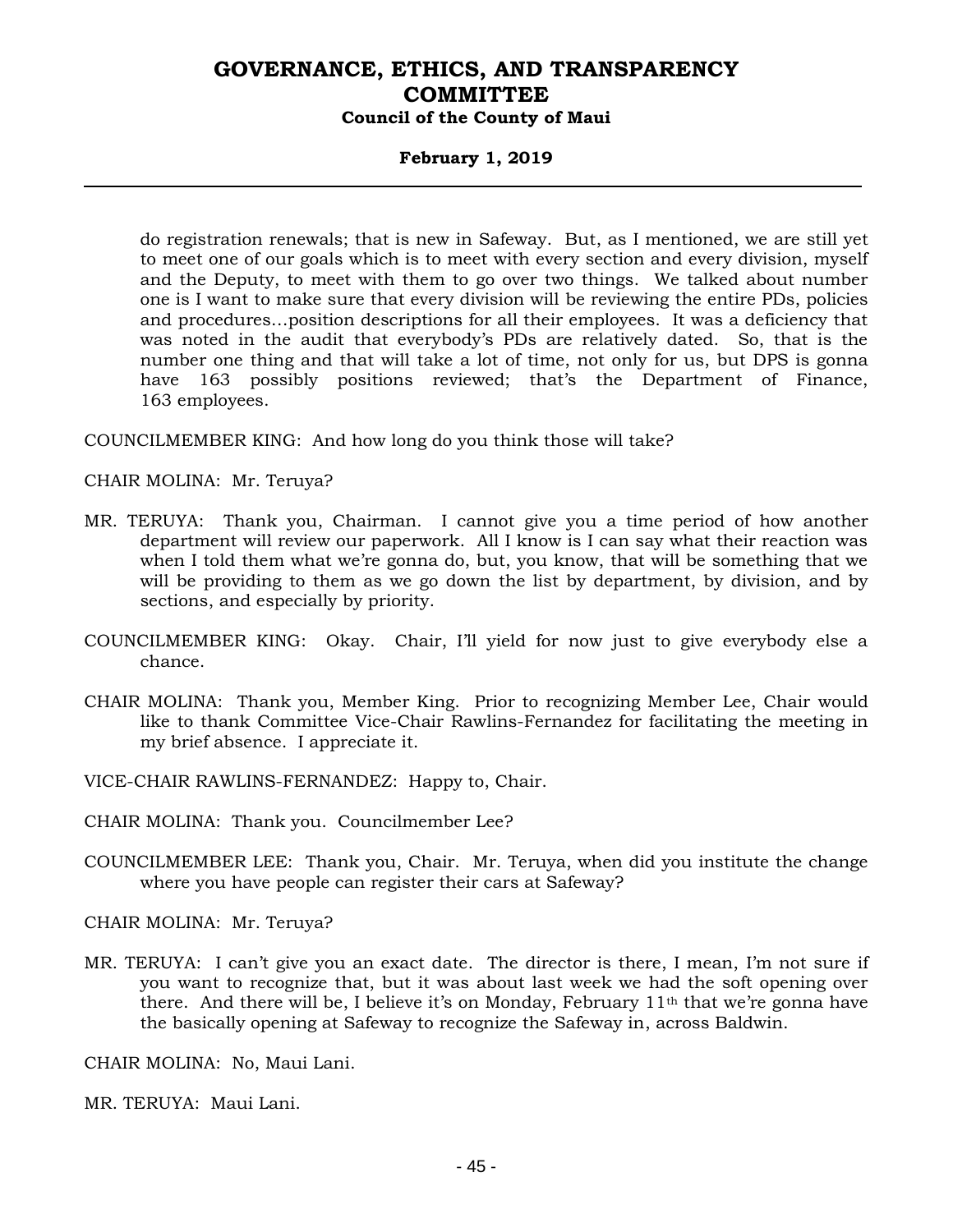### **February 1, 2019**

COUNCILMEMBER LEE: So, what's the range of services that are offered at that location?

CHAIR MOLINA: Mr. Teruya?

MR. TERUYA: Thank you, Chair. It's just a kiosk to handle the renewal of registrations.

COUNCILMEMBER LEE: Like licenses as well?

MR. TERUYA: No.

COUNCILMEMBER LEE: Only just car registrations?

MR. TERUYA: It's just the registration at this time.

COUNCILMEMBER LEE: Okay. Then, may I suggest if you are confirmed, that on your February calendar on list of activities, could you reduce the wait time at DMV for renewals of licenses and other needs that people have, you know, with regard to the vehicles? Is that possible?

CHAIR MOLINA: Mr. Teruya?

COUNCILMEMBER LEE: Is that on your February list, by any chance?

- MR. TERUYA: Thank you, Chair. That is…everything is possible as long as the division head is willing to go down there and work on the front lines. But, no, I understand what you're saying and the frustration of people that may have. And the wait time over there is really dependent on what day you go there. There's some days that nobody are down there and some days are just bad. It's the first day of the month, last day of the month those are bad days when you're dealing with renewals, but I will have your question written down and address the division head at that time.
- COUNCILMEMBER LEE: I appreciate that because when I went to renew my license I must have caught the wrong day. I was in line for 45 minutes, yeah, and then I went to renew my license and that took 10 minutes. So, that tells me you don't have enough people down there or maybe you see Member Kama's sister works there and so she gave me some ideas, right? And if you adjusted some of the times and possibly provided service on Saturday, that could really alleviate those long lines and wait times. So, can you consider that as a possibility?

CHAIR MOLINA: Mr. Teruya?

MR. TERUYA: Thank you, Chair. And I'm kind of laughing, chuckling because I have my own opinions on what they could do as far as hours, but they may not like it, but, you know, when you rent a facility you're paying for it 24/7 and, you know, other ideas come to my mind and I may be laying them out; whether it's functionally possible, that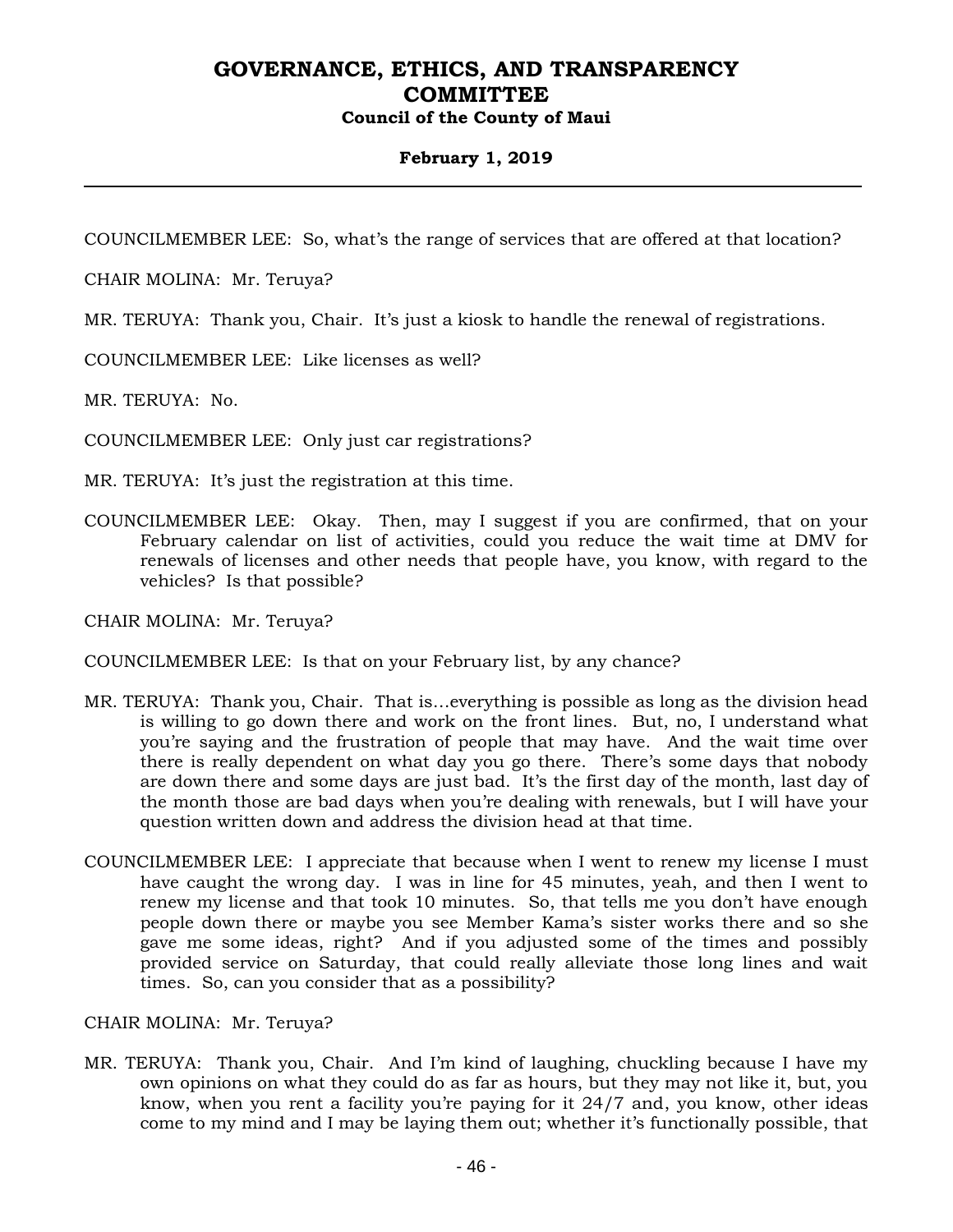### **February 1, 2019**

would be another question because we've always had the discussion within Real Property that when you rent a facility, it's kind of wasted for the times that you are closed. So, I, whether or not it's part-time workers working night shifts, I wouldn't say that's out of the question. I would maybe explore it and get back to you whether or not it's financially feasible.

- COUNCILMEMBER LEE: Alright. So, that leads me to my last question, Mr. Teruya, and that is are you planning to move to a permanent place at some point?
- CHAIR MOLINA: Mr. Teruya, are you able to answer the question?
- MR. TERUYA: Thank you, Chair. I don't quite understand the question.
- COUNCILMEMBER LEE: Well, you know, we pay a lot of rent there or do we own the building? I don't think so, right?
- MR. TERUYA: Yeah. Thank you, Chair. The response I will tell you is currently the plan is for the Real Property Assessment Division and part of Treasury Division to be part of the Wailuku Civic hub location on the 2nd floor. The Motor Vehicles have already break ground in the Kahului area. So, that, the service center is moving down there for DMV, I believe DSA, and some other departments as well.

COUNCILMEMBER LEE: Okay. Where is that location?

CHAIR MOLINA: Mr. Teruya?

MR. TERUYA: Thank you, Chair. I do believe it's the Maui Business Park, Maui Business Park across BMW is what I hear.

COUNCILMEMBER LEE: Okay.

- MR. TERUYA: I know the location. I just can't tell you the cross streets, but it's in Maui Business Park kinda near where Ken Ota's building is.
- COUNCILMEMBER LEE: Okay. Thank you, Mr. Teruya.

CHAIR MOLINA: Okay. Thank you very much, Member Lee. Councilmember Hokama?

COUNCILMEMBER HOKAMA: Chairman, thank you. I pretty much know this gentleman's whole history with this County. I can tell you that I do know he has been enticed by my colleagues to join other jurisdictions because of his qualifications and abilities and accomplishments. So, I think we've got someone who is a great asset for this County. I don't have that many questions because, Chairman, I will just say what I know that this gentleman has done; especially from a staff-supportive effort. In the past, a lot of, some of his employees were questioned by the public and it was areas of gray that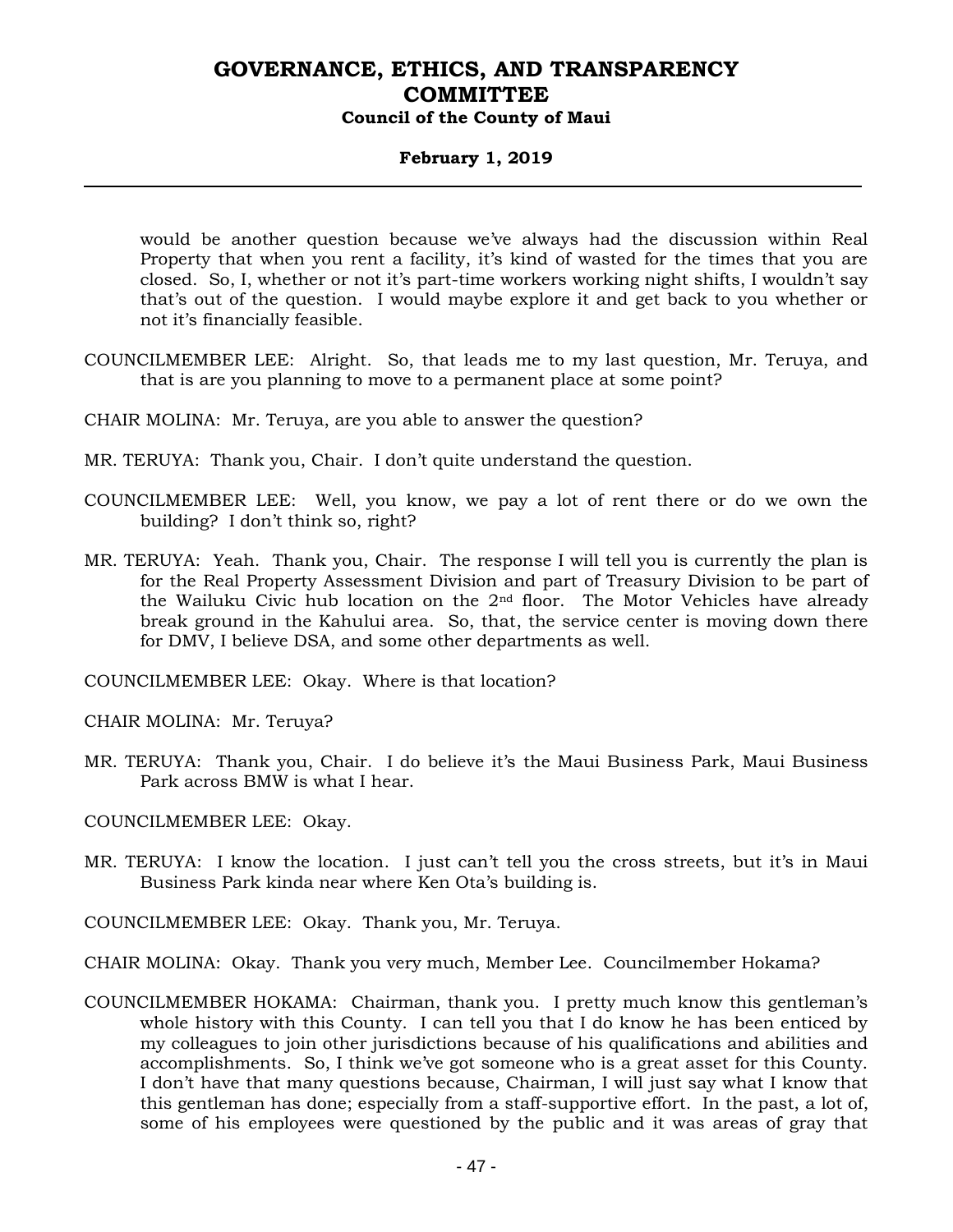#### **February 1, 2019**

needed clarification from Council on policy. So what Mr. Teruya did to assist his employees was ask Council, through the committee system, to bring clarifying legislation so therefore the employee it becomes a yes or no response instead of well, you're within the parameter, it's kind of gray, and then put the burden on the employee to make a judgment policy call. And then maybe the next employee may make a different policy call of the area of gray. I think he has made it more clearer for the employee to make better decisions because we've eliminated as much of the gray where now the employee can give a straight yes or no response to a public query. That is something that not many division heads do for supporting employees. Okay. Where we are with property tax assessment? We've grown completely, Chairman, where at the end of the beginning of last year I told Mr. Teruya my goal is for him to have Maui County to be the number one in the United States in real property assessment and he has accomplished that. My goal for him for January  $1<sup>st</sup>$  of this year was that real property assessment, especially in 3D geospatial components that we have perceived, he has now brought this County to be number one globally, globally in the area of real property assessment whereby we have just returned from Hong Kong to talk to Hong Kong colleagues about implementing what we have already started, Chairman. Okay. And they deal with an assessment valued at \$90 trillion. Okay. And they're looking at us as part of the program to duplicate. Okay. We are the benchmark globally, Chairman, through the efforts of Mr. Teruya. That should say something about his ability, his capacity to learn and bring forth new technology to this County, whereby we are the example, Chairman, for real property assessment. We have been awarded the International Award of Excellence that is was not just Mr. Teruya, but it's also I would say a confirmation of the quality of the employees within the division and the Department that earned this certification of excellence. And it was one of my goals for him from four years ago. Okay. And they've hit the marks to bring our Department of Finance to the forefront nationally. So, I think that says something about his ability to manage, his ability to achieve marks that we have set for him. And one thing I can tell you that Mr. Teruya, upon requesting additional resources, has one fault, he over delivers. We have gotten increased revenues from capturing revenue that we should've had that we didn't, but because of our new tools in assessing and capturing the real property we are now gathering those funding we should have always had. And with our new program, Real Property now is timely, it can re-verify its assessment values, and thirdly you can be assured that we have now the assurance of accuracy, the ability of accurate determinations of the assessment, Chairman. Okay. And now the City and County of Honolulu is in an envious position of trying to duplicate. And we are going into phase three of our program, Chairman. Okay. They're looking at doing, starting at first base. Okay. We are in phase three of our implementation of this program to keep the County of Maui global leaders in this area. So, that says something about our Department. And I expect the same thing to transpire in other areas or divisions of this Department under Mr. Teruya's leadership; especially in the area of third-party investments and our short-term investment portfolio. Because, Mr. Chairman, prior to this under the old system, the County Treasurer was elected, the County Auditor was elected upon the Charter system of this government we folded into the Department of Finance. So, I agree. We need a great director to lead this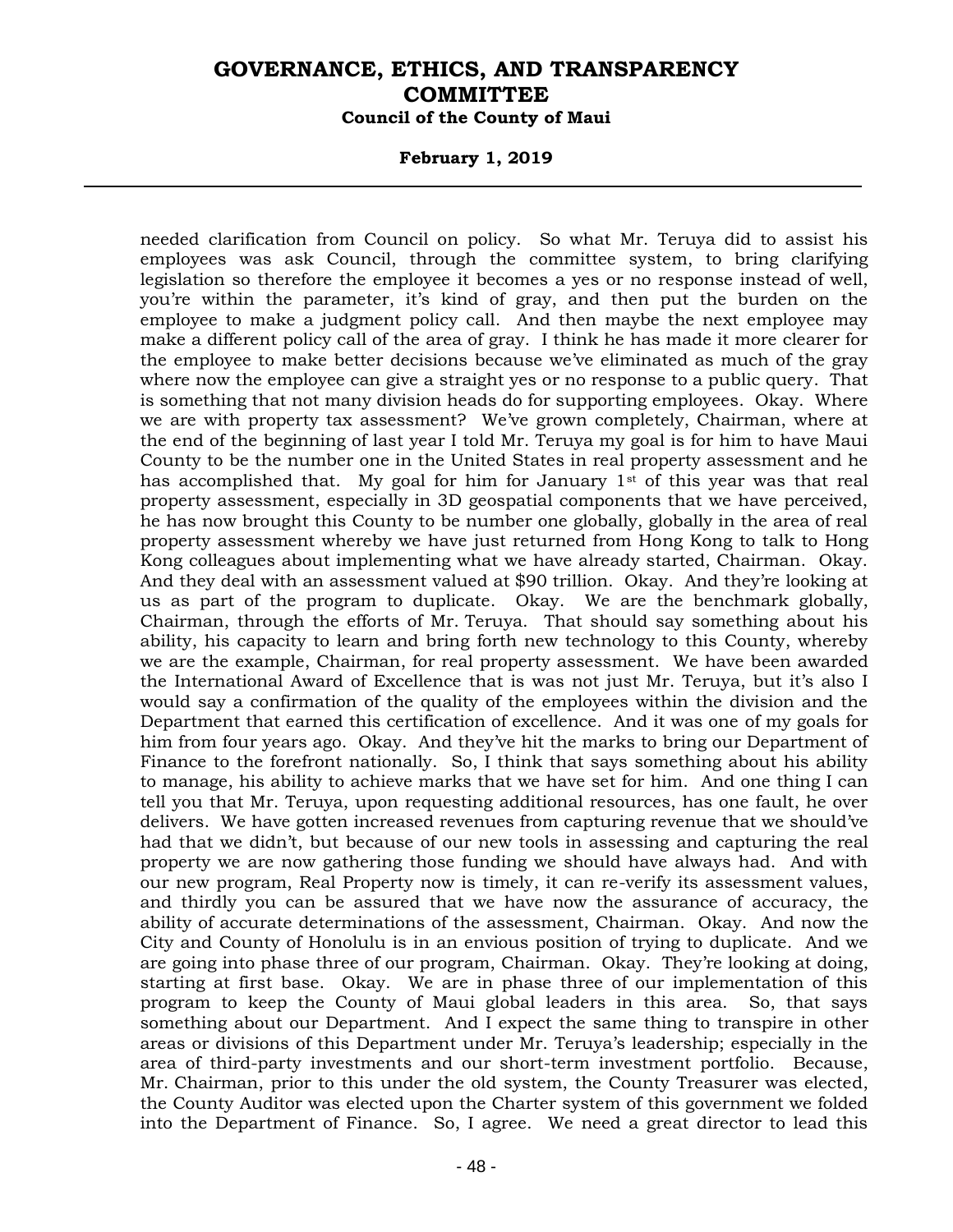### **February 1, 2019**

Department. This Department under State would have portions of budget and finance, part of DAGS, part of DLNR because you look upon the Charter's responsibility for this position he also has all the inventory of real property, not only records, real property assets. He's the keeper of the safe. Okay. For me, that needs to be a person of integrity and a person that I have the confidence, and I am quite pleased that he was very open about his need to improve his understanding of bond issuance; we all had to learn. But for me that is a critical component of this County's revenues and our ability to move forward with our capacity to borrow. And so, you know, I appreciate that honesty on his part. But, my one question to him is 'cause I have my doubts about MAPPS. I have my doubts about HR/Payroll. Like I said I'm going through my fourth system in my tenure of serving this County so I'm tired of changing how we do checking and everything else for employees. What level of confidence do you have that this Administration can deliver the program timely because I'm tired of delays and setbacks, we misunderstood the consultant or what? We don't pay for delays. We pay for execution and timely deliverance of product. So, give us your best candid shot because, like I said, I have very low confidence in the MAPPS program right now.

#### CHAIR MOLINA: Mr. Teruya?

MR. TERUYA: Thank you, Chairman. And, Mr. Hokama, thank you very much for that question. I would like to punt to the Chief of Staff, but I've been in many MAPPS Steering Committee meetings. The project is a large project. I'm not the driver neither am I one to make many decisions on where it goes, but I cannot tell you when it's gonna be completed. I know that there's a lot of delays that has been occurred throughout and that's one of the problems with that is it's just like the HR/Payroll project; it takes resources. And you're taking existing employees to do their work and testing of the system and that is probably one of the primary reasons. And I'd prefer not to maybe speak for Mr. Jacob Verkerke because ultimately he's the project sponsor and knows a lot more of the detail as to why the project is where it is and I don't know maybe it's around the corner to be completed and I cannot really tell you that. However, part of the problem was it seems like the system that was, the vendor was partly responsible for the delay in the implementation team not meeting the expectations of what our expectations were. And a lot of times with a project that large maybe the RFP didn't include absolutely everything that you might've needed and therefore some of those things come up which creates delays. I mean, it is a very large project and I'd hate to say any one area where it is anybody's fault, but I cannot give you a very detailed understanding of where it is and where it's gonna be and when it's gonna be completed.

COUNCILMEMBER HOKAMA: Very good, safe response. Last question, Chairman?

CHAIR MOLINA: Proceed.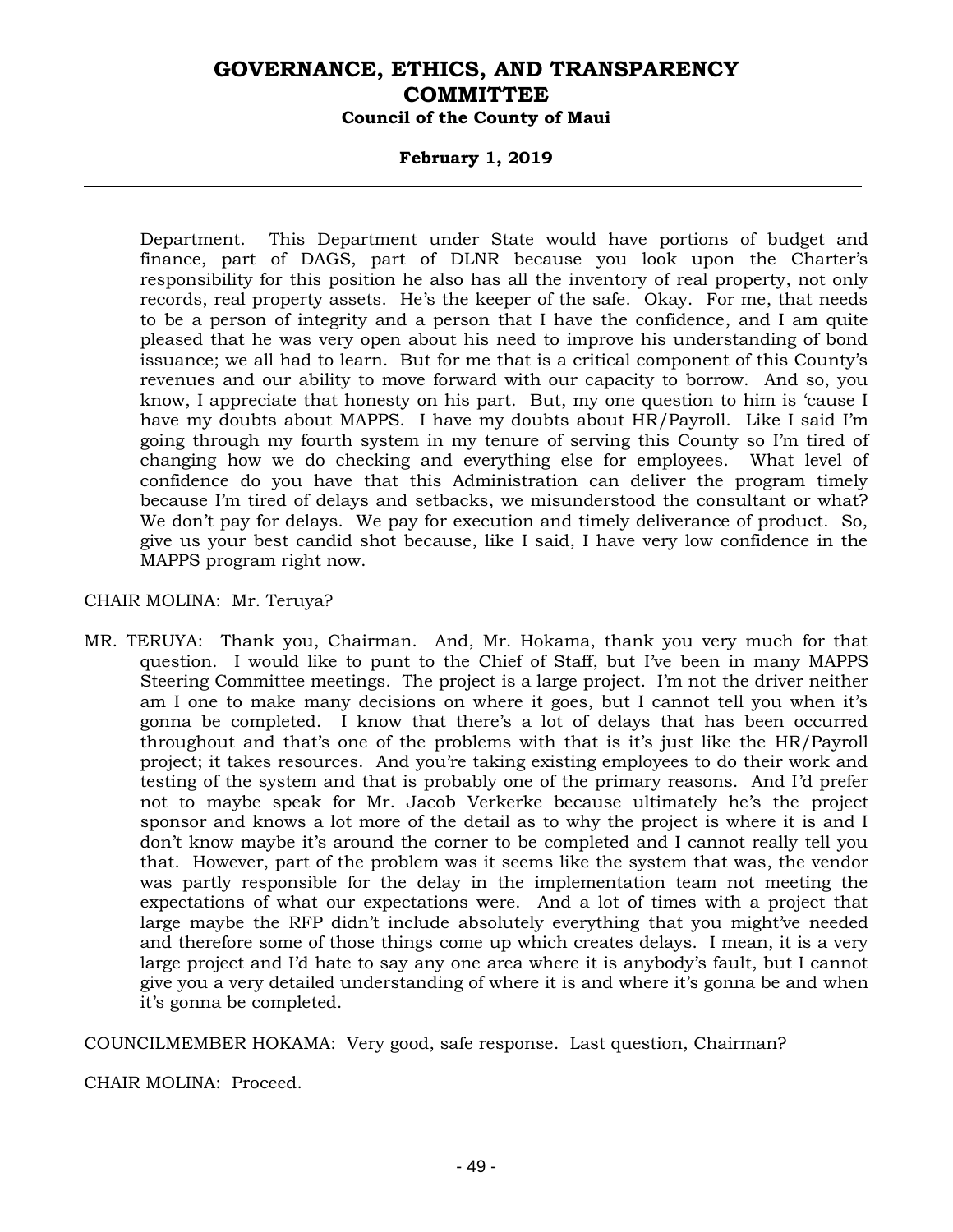### **February 1, 2019**

COUNCILMEMBER HOKAMA: I have great issues with State procurement. And again, you know, I take nothing away from our Mr. King because he follows what is State statute and has whatever additional guidance provided by County ordinance and State statute so I respect his role in following the law as he's been made to understand it and advised by our appropriate legal advisors. However, my issue with State procurement because we are part of a national County procurement program also that, at times, we are required to follow the State program which, when compared to the County's program, costs more money and that is my issue. Why is the taxpayers, because of State law, paying more for the same thing when we could achieve savings if we chose another governmental-procured contract for services or products? Are you open to assisting us in changing the State law to allow this County to look at what is the most appropriate, feasible for the taxpayer open, public procurement contracts that save this County money? Because right now, the biggest beneficiary of the County's procurement contracts is Bishop Estate, a non-profit charitable organization in Hawaii, making use of the County's procurement contracts to save money for Kamehameha Schools and other components of this non-profit organization for our Native Hawaiian children. Why is our own government missing the boot on this? It's crazy. But, we're willing to pay more because it's a State contract. I don't think that's fair to our tax base. Any comments?

- MR. TERUYA: Thank you, Chair. And, Mr. Hokama, I'll be honest, I really don't know the answer to your question other than at some point when we do our discussions with the sections and the divisions that those questions will come up with Mr. King and for the procurement, for him to relay back to us what situation we're in. That being said, I remember the days when I was hired and we had Mayor Lingle limit our paper clip purchases. I remember those days. I'm not sure if many of you were around but, whether or not we have different procurement procedures within the County of Maui is not far-fetched for us to review that current policy and we would make a new policy on anything that we decide. And one of those things, Chairman, and a position that we're recently going to be out to recruit is Internal Control Officer to look at misuse of funds or areas that we should be tightening down on and being a little more fiscally responsible of purchases. I remember when I started, I don't think we had the luxury of the things we have in our file cabinet today. But, I remember when I was here in '97 that it wasn't as lucrative to get I think we all borrowed paperclips. I remember one year in '97 that borrowing paperclips. But, it is a policy within Finance. It is possibly that we would come out with a Countywide policy on better procedures of purchasing.
- COUNCILMEMBER HOKAMA: Alright. I appreciate your response. And but, and just as a reminder, what I have asked and NACo has done is now whenever we go for procurement, we use our biggest members, LA County; Fairfax County, Virginia; Cook County, Illinois, when they go and broker our pricing I have asked and we now include all Maui County, all Hawaii counties to be part of that original procurement request.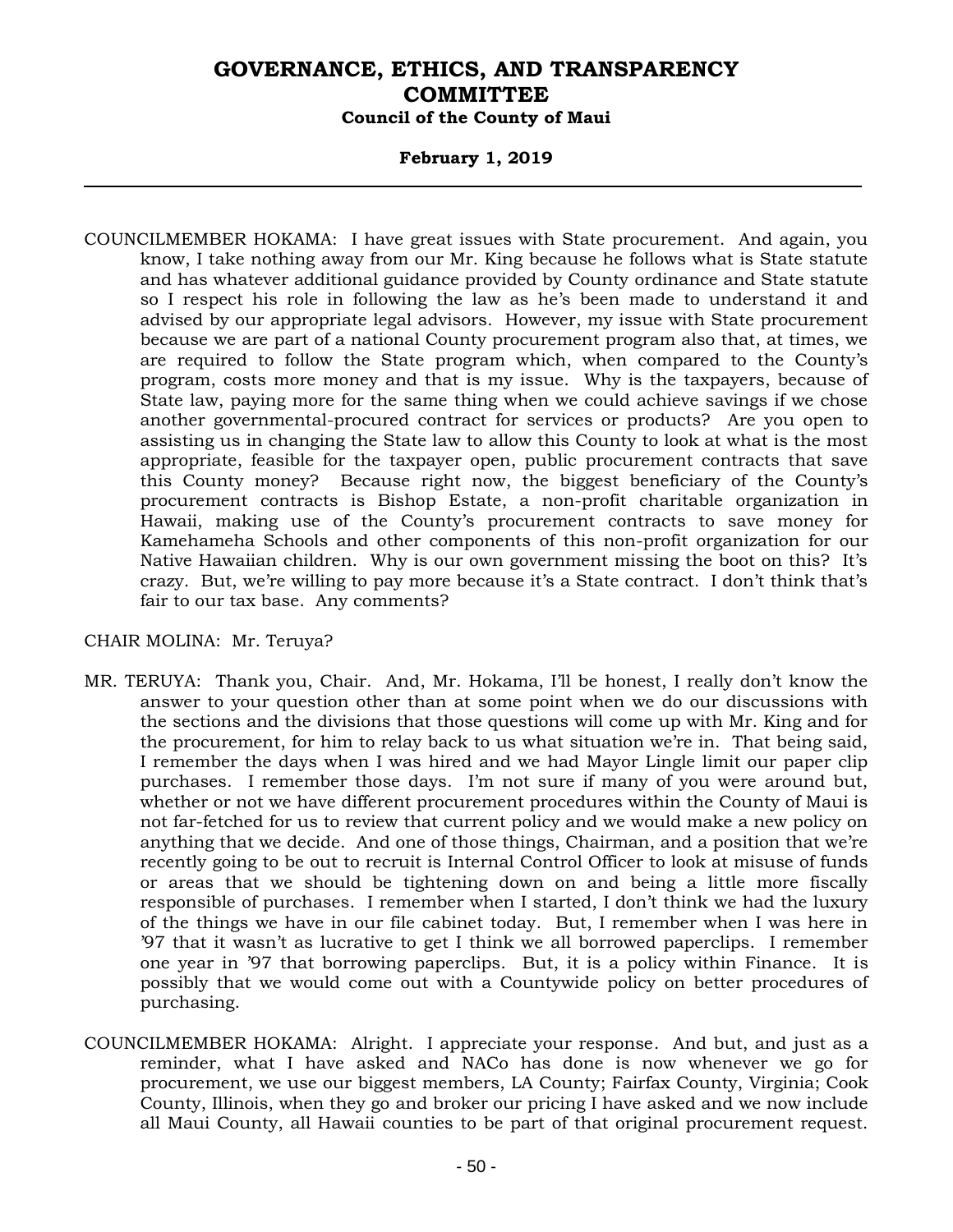#### **February 1, 2019**

Okay. So, for me, we qualify now under the new NACo procurement contracts to be able to purchase and get the savings instead of from the State contracts. And the State of Idaho uses our own NACo county contract to purchase. Okay. They are part of the western region of states where Hawaii is, but Idaho uses the County's program, not the State's program. So, obviously, there's benefit of our purchasing, brokering. Thank you, Chairman.

CHAIR MOLINA: Okay. Thank you, Mr. Hokama. Members, the Chair is looking at the clock and it has been a long day. The Chair's intent is to complete the first round of questioning. On the recessed date, the Chair has discussed with some of you privately, the Chair would like to look at recessing this meeting, the meeting of January 29<sup>th</sup> 'til Tuesday, February 5<sup>th</sup>, 2:00 p.m. Members, any questions or concerns about the Chair's proposed recess date and time for this meeting? Member Sugimura?

COUNCILMEMBER SUGIMURA: . . .(*inaudible*). . .

CHAIR MOLINA: That meeting to take? The Chair's intent, he wants to finish. Of course, we have the recessed meeting of January 23rd beginning at 9:00 a.m. that morning. Hopefully, we'll finish before 2:00 p.m. and then we'll go right into this meeting. The Chair's not looking at any other recessed date after the 5th because we are almost there.

COUNCILMEMBER SUGIMURA: We're gonna be done.

CHAIR MOLINA: Member Kama, you have a question, comment?

COUNCILMEMBER KAMA: So, what time do you think we'll be done on the  $5<sup>th</sup>$ ?

CHAIR MOLINA: For the recess of this one?

COUNCILMEMBER KAMA: Yes.

CHAIR MOLINA: The 29th?

- COUNCILMEMBER KAMA: Yes.
- CHAIR MOLINA: However long it takes. We will, we're looking at making decisions on three nominees. I believe Mr. Teruya, Mr. Spence, and Mr. Goode. So, however long it takes.
- VICE-CHAIR RAWLINS-FERNANDEZ: I think we've been averaging about an hour to two hours each.

CHAIR MOLINA: Yeah, very good point, --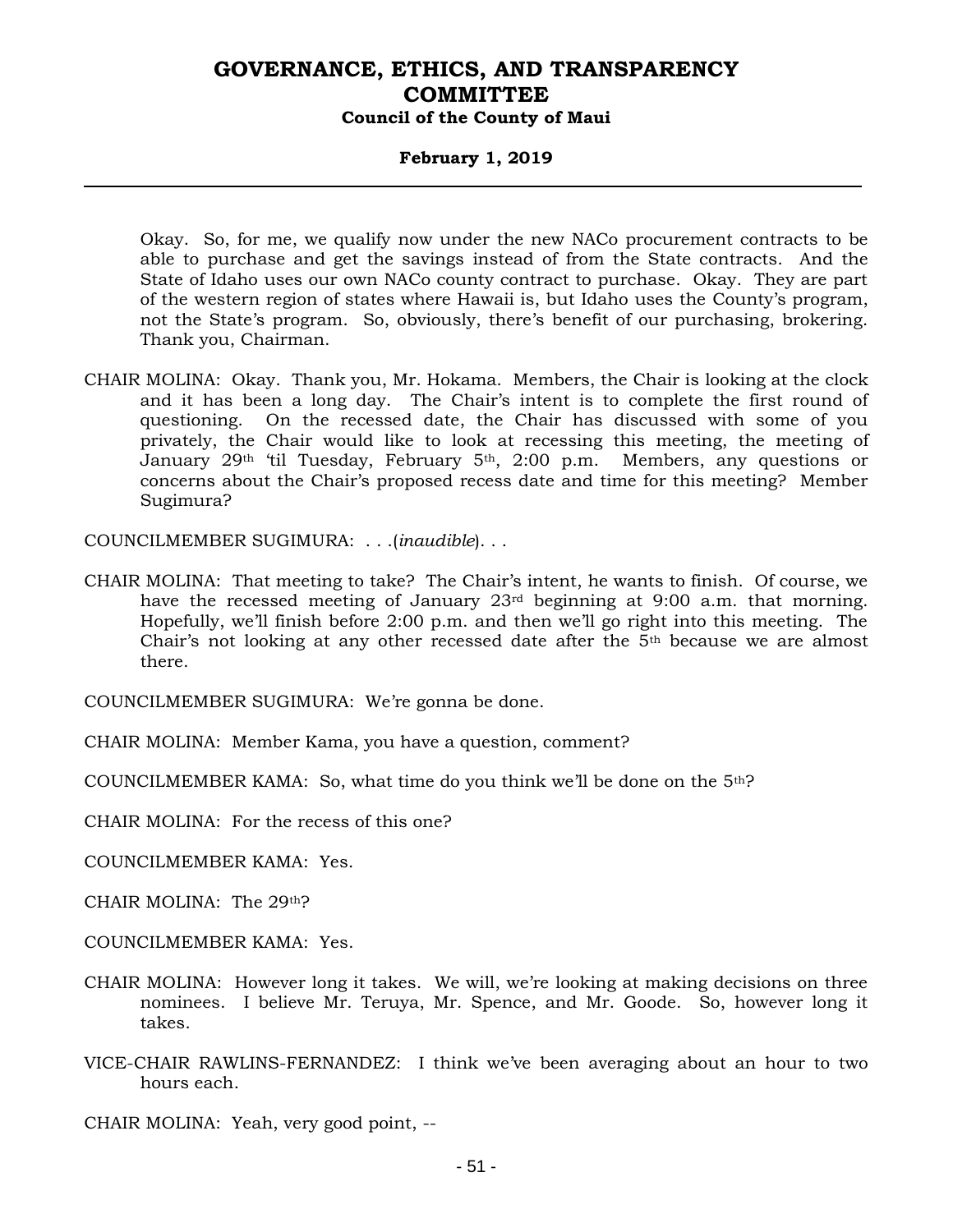### **February 1, 2019**

VICE-CHAIR RAWLINS-FERNANDEZ: So, like six hours.

CHAIR MOLINA: --Committee Vice-Chair Rawlins.

COUNCILMEMBER KAMA: So, does that mean that the Chair's making laulau for dinner?

CHAIR MOLINA: If you guys want a dinner break? Certainly. Certainly.

VICE-CHAIR RAWLINS-FERNANDEZ: Don't forget the poi.

CHAIR MOLINA: Yes. Yes, of course. Yes, it is an off week and yes, the Chair will assume the responsibility of feeding you if we get to that point that night. So, but the Chair does not want to go past February 5<sup>th</sup>. I want decisions made that day, the 5<sup>th</sup>. So, whatever happens; go or no go with the nominees on to the full Council for final consideration. So, if that, there are no other questions, I believe, Member Rawlins has a flight to catch and also Member Hokama. And, okay, Staff is handing me…alright, so just again for the record, the recessed meeting of January 23rd, in which we'll take up nominees Ms. McLean and Mr. Wong, will begin at 9:00 a.m. right here in the Chambers and the recessed meeting for January  $29<sup>th</sup>$  will start at 2:00 p.m. on February 5th right here in the Chambers. Okay. Everything is clear as mud, hopefully.

COUNCILMEMBER KING: Chair?

CHAIR MOLINA: Chairman King?

COUNCILMEMBER KING: Thank you for that. I am available. I will leave the entire day free. Can we just make a note that the questioning for today that we start up at 2:00 p.m. with Member Paltin?

CHAIR MOLINA: Yes, with Member Paltin.

COUNCILMEMBER KING: Okay.

CHAIR MOLINA: Yes, of course. We'll complete that and maybe one more round if necessary for Mr. Teruya. So, okay, you guys have a great weekend. It's the Super Bowl this weekend.

COUNCILMEMBER SUGIMURA: You want to finish?

CHAIR MOLINA: Pardon me?

COUNCILMEMBER SUGIMURA: Why don't we finish?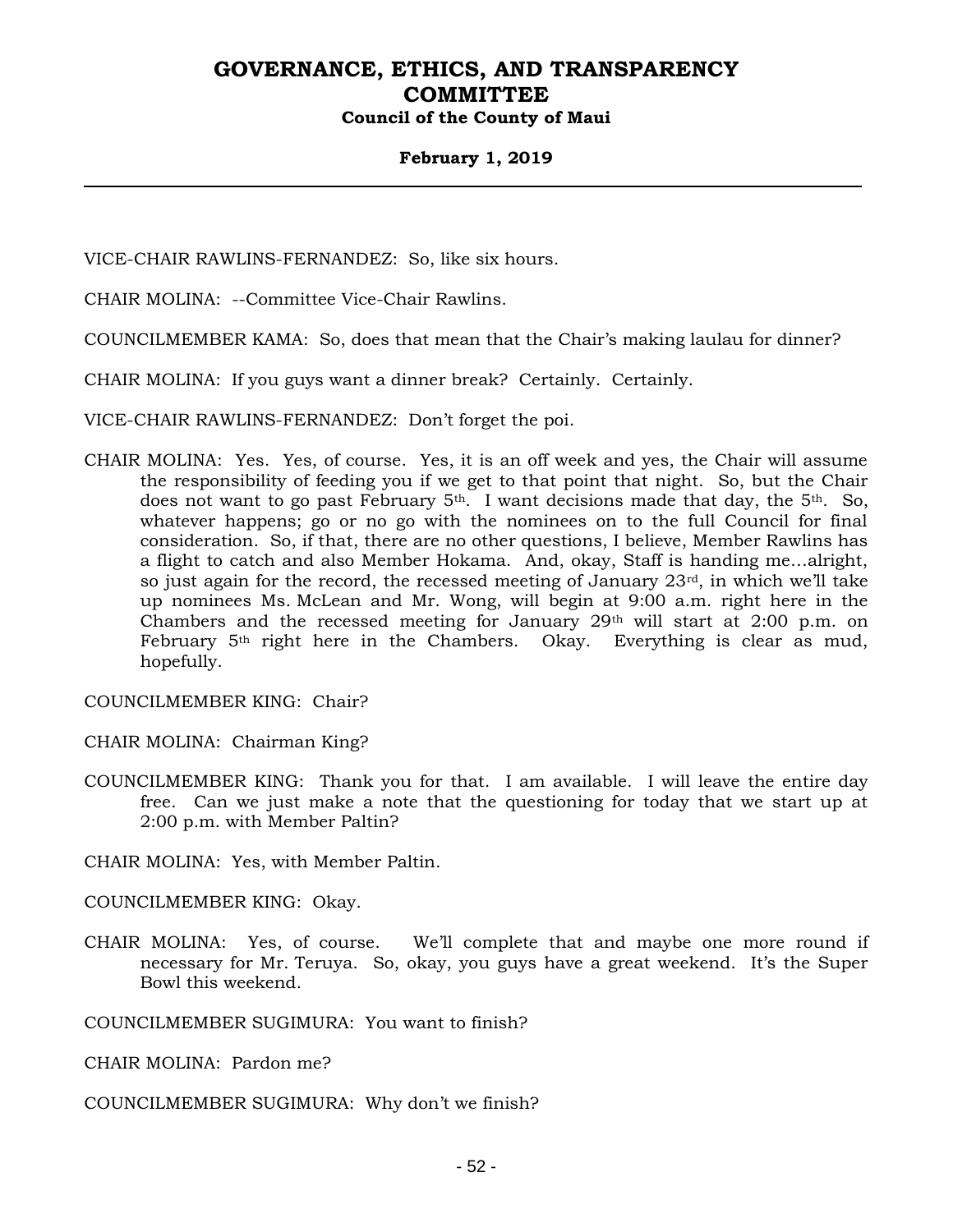#### **February 1, 2019**

CHAIR MOLINA: Oh, you want to…

COUNCILMEMBER SUGIMURA: Yeah, almost. Almost. Let's finish.

COUNCILMEMBER KING: Somebody has to leave, so.

CHAIR MOLINA: Okay. Mr. Hokama?

COUNCILMEMBER HOKAMA: Chairman, maybe…I appreciate your efforts, Chairman. Thank you. I know it's very difficult not knowing what we're going to pose, --

CHAIR MOLINA: Okay.

COUNCILMEMBER HOKAMA: --but I would feel a little more comfortable if you would allow the remaining Members, --

CHAIR MOLINA: Okay.

COUNCILMEMBER HOKAMA: --three Members, to finish their questions for this round and, you know, as I, you know, for me and Ms. Rawlins-Fernandez, you know, we understand and, of course, we can always catch up on areas that we may miss in the questioning.

CHAIR MOLINA: Sure.

COUNCILMEMBER HOKAMA: And, of course, we want to be present for any voting. But I think we don't have any objections of the other Members finishing up their opportunity for the first round.

CHAIR MOLINA: Okay.

VICE-CHAIR RAWLINS-FERNANDEZ: I don't have any objections, Chair.

CHAIR MOLINA: No problem. No problem.

VICE-CHAIR RAWLINS-FERNANDEZ: It's okay for the remaining Councilmembers to finish their first round of questions.

CHAIR MOLINA: Sure.

VICE-CHAIR RAWLINS-FERNANDEZ: And I can be here for next week Tuesday.

CHAIR MOLINA: Fantastic.

VICE-CHAIR RAWLINS-FERNANDEZ: And thank you.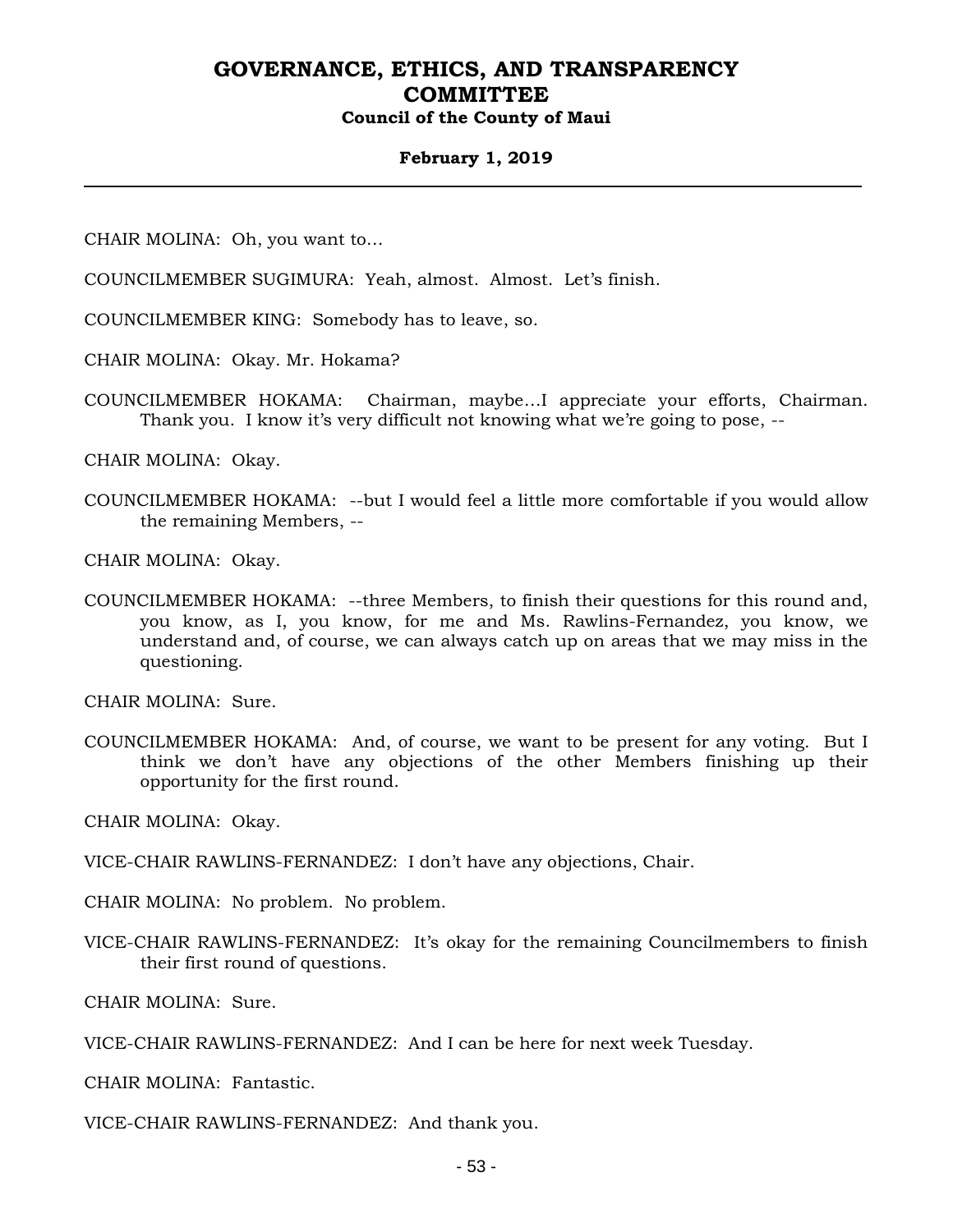### **February 1, 2019**

- CHAIR MOLINA: Thank you. Okay. Well, let us continue and Chair's ready to go to midnight if the Members want but…Member Paltin?
- COUNCILMEMBER PALTIN: Thank you, Chair. Thank you, Mr. Appointee Teruya, for meeting with me and for going through this process. I just have a few bunch of questions. I guess I'll start out with did you send out any departmental e-mail asking your employees to testify in your behalf for this position?

CHAIR MOLINA: Mr. Teruya?

- MR. TERUYA: Chairman? No, absolutely not.
- COUNCILMEMBER PALTIN: Thank you. I appreciate your efforts to eliminate overtime. That is an issue. In our meeting, one of the concerns I had was your travel and you explained it to me and I was wondering if now on the floor you could do the same so that I had some, received some constituent concerns and I think that you adequately addressed it to me so I'd like for you to just reiterate.
- MR. TERUYA: Thank you.

- MR. TERUYA: Thank you. As I mentioned earlier I am a board of director with the International Association of Assessing Officers and that requires quarterly meetings on the mainland. That is four times a year and at various locations; wherever the meeting is held. It's never held in the same place that I've been to and it's paid for by the International Association of Assessing Officers, not the County of Maui. Aside of that, I was also on committee that met twice a year on leadership committee. That also is at various places throughout the United States, including Vancouver; that's one that has been held there before and that also is paid for by the International Association of Assessing Officers. I do attend the annual conference for assessors. That is paid for by the County, but that is for all municipal advisors that go…I mean not municipal advisors, assessors that go there. I've also attended other conferences such as the GIS/CAMA conference, which takes us into the lot of the technologies pieces that we have incorporated into Real Property Tax. But other than that, as I mentioned to you, those are the main conferences that I've attended annually.
- COUNCILMEMBER PALTIN: And do you plan to continue that travel schedule as the Director?
- CHAIR MOLINA: Mr. Teruya?
- MR. TERUYA: Thank you, Chair. As of right now, I spoke to Mr. Victorino prior to taking that. I told him exactly what travel requirements are for being as a board of director.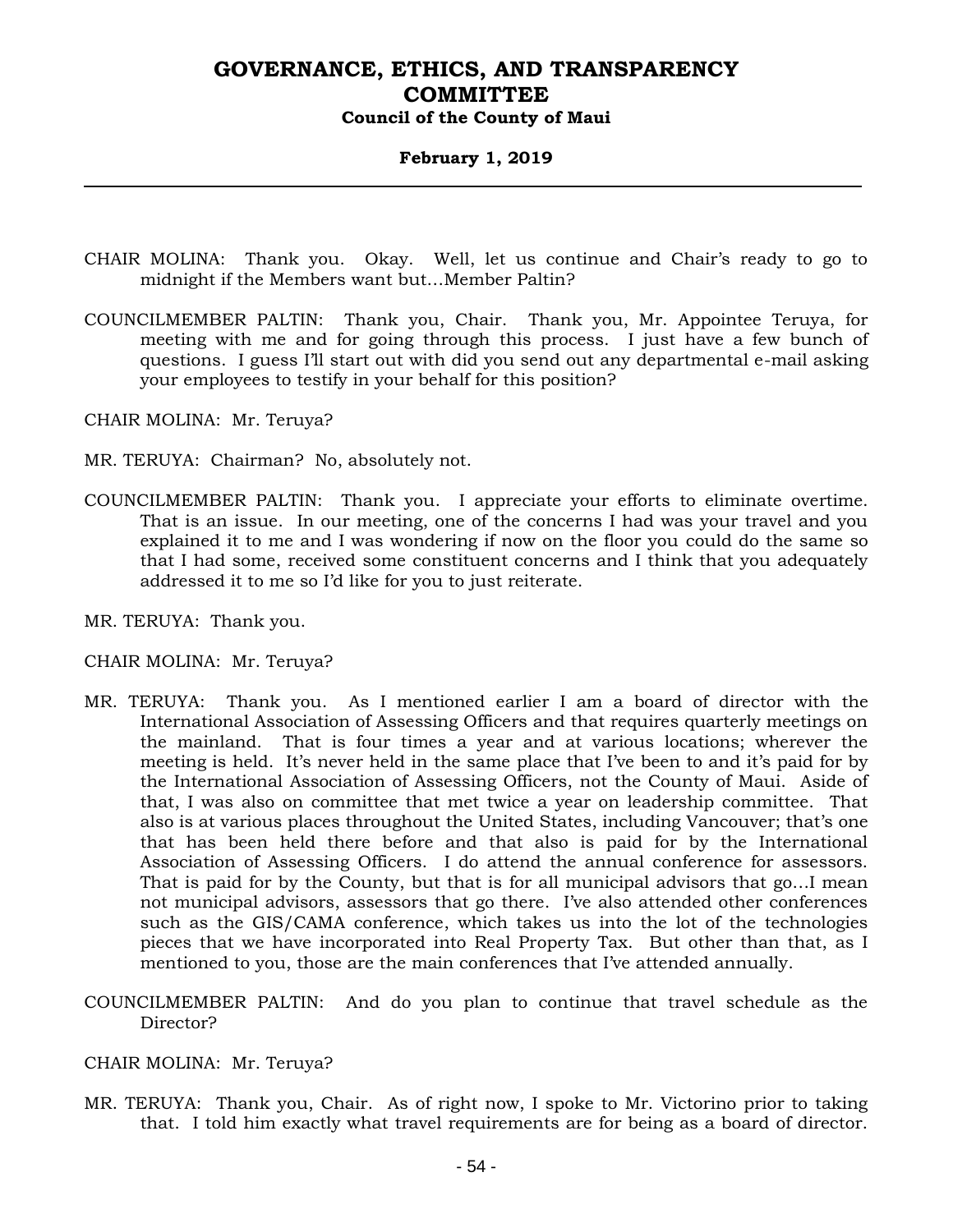### **February 1, 2019**

At this time, he has warranted for me to continue out the term ending in December 2020. Other than that, I don't see attending the same similar type of conferences being the Director of Finance other than possibly the GFOA Conference that comes up in May of 2019 regarding to government finance.

COUNCILMEMBER PALTIN: Thank you. During the testimony phase of this Committee, somebody had mentioned that you created the Maui County Real Property Tax website and I just was wondering if you could expand on that?

- MR. TERUYA: Thank you, Chair. I would like to think I'm that smart, but I'm not. The website is created by…well, let me back up. Back when we, that was in '97, we had Tyler Technologies on the client-server basis and we had a web hosting by Akanda. Akanda was a website that we had that was very static. It was very limited in information. We did not have any flexibility into what we could show the public and what we, I mean it was statewide. Attending a conference, such as IAAO annual conference, provides you with vendors. It was at that conference that we, I selected or met with a group called, at that time, it was called qPublic; that is the website that you see now. They since been bought out by Schneider Corporation, which is now Schneider Geospatial. That company, when we met with them, County of Maui moved and purchased their product and was fully customizable. With that being said, it's, a lot of the website's current features were based on complaints or questions that the Real Property Tax clerks receive. Prior to this website, daily questions, maps, any information was to our staff. And one of the big savings I saw was if we provided all of our information to be more transparent and accessible by the public, it would save labor hours and that was a huge benefit for our clerks who was receiving the telephone calls. Aside of that, staff, on the old website, because it didn't have a lot of information, all of our data, any requests was taken time by our staff to go and retrieve information and send it to taxpayers. With this current system, we don't do any findings for anybody. There's a way for you to look up all the information yourselves and do your own report. So, we are probably the only county in the State of Hawaii that provides all of our information for free and it's very transparent and I think everybody, to my knowledge, likes what they see. I think in the next coming months, probably by summer, there will be a further update to the current website to be more mobile-friendly, I would say to speak, such that any device that you use whether it's a iPhone or Samsung or a tablet or whatever, how you see it on your screen will be more, I guess, user-friendly. It'll size to your device. So, that is the new enhancement that's coming up on the new version hoping by summer of '19.
- COUNCILMEMBER PALTIN: Thank you. Also, in our conversation you advised me to reach out to Mr. Kalbert Young and I just wanted to let you know that I did reach out to him and he does feel that you are sufficiently qualified to do this job. He was unable to alleviate some of my concerns that had occurred in the, I think, eight years since he had left the County of Maui and so I was thinking that perhaps maybe I'd ask you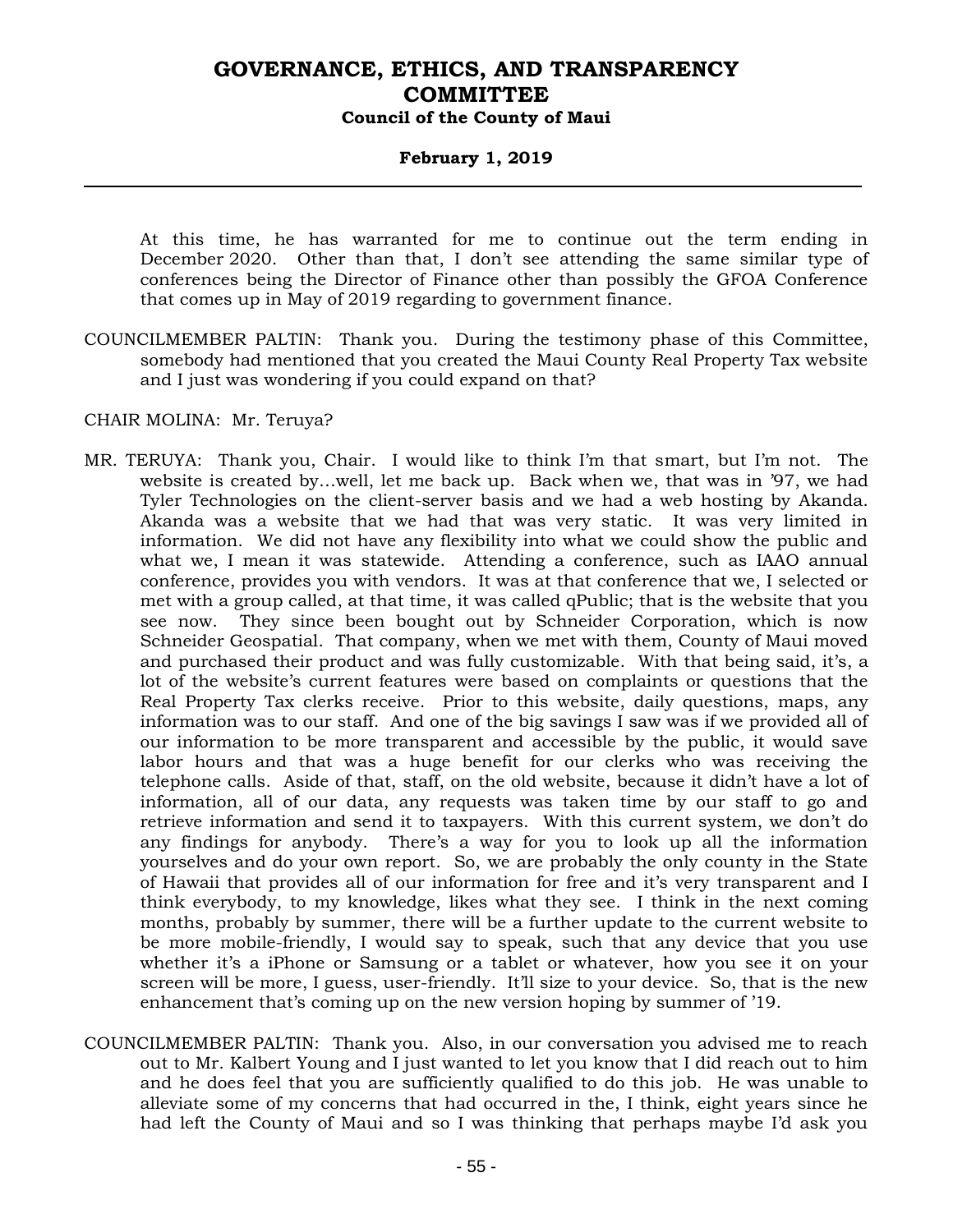### **February 1, 2019**

about those concerns at this time. And one of it was when I attended the Maui Redevelopment Agency's meeting or presentation on the Wailuku Civic Complex hub and I did notice that your name was on the list and I was wondering if you feel that there's any sort of conflict of interest in participating in that and being the Finance Director?

CHAIR MOLINA: Mr. Teruya?

MR. TERUYA: Thank you, Chair. Honestly, I never thought that it would be a conflict of interest in my opinion. If it is a conflict of interest, I think we should go to the Board of Ethics to identify whether or not it would be a conflict of interest that to be aired and cleared. So, I'm fully aware of your concern and I would be concerned of the same thing moving forward so, I would have no problem putting that request to the Board of Ethics. But, if it's a concern then I should be removed, that's not a problem for me.

COUNCILMEMBER PALTIN: Thank you very much. Thank you, Chair.

CHAIR MOLINA: Thank you, Member Paltin. Member Sugimura?

COUNCILMEMBER SUGIMURA: Thank you for letting us continue the questions and I will try to be brief. I wanted to ask you a question that actually Member Hokama would ask all of the nominees is that were you contacted by a former councilmember regarding your appointment to this position or that you would not get appointed to this position?

CHAIR MOLINA: Mr. Teruya?

- MR. TERUYA: Thank you, Chair. I was contacted, but it wasn't to say whether I would be up or down. So, the message that I had was I guess the five, it didn't say what five, it just said five Members had concerns, but it didn't say. It was just more roll of the dice. It didn't say whether I would be up or down.
- COUNCILMEMBER SUGIMURA: Thank you. And then I have two questions. One is I recently was visited as maybe some of the other Members by the credit unions and I was pleasantly surprised to hear that, I would guess because of your community outreach, RPT with the credit unions that, they are now helping people file tax returns. So, do you have any comments regarding that?

CHAIR MOLINA: Mr. Teruya?

MR. TERUYA: Thank you, Chair. In regards to the credit unions of Maui, we have a very good working relationship dating back. The credit unions, because we have this annual circuit breaker filing, one of the things that we've been in concert was identifying who provides what help to what seniors. So, they do pro bono work for filing of the tax returns for their constituents as well as the County of Maui does it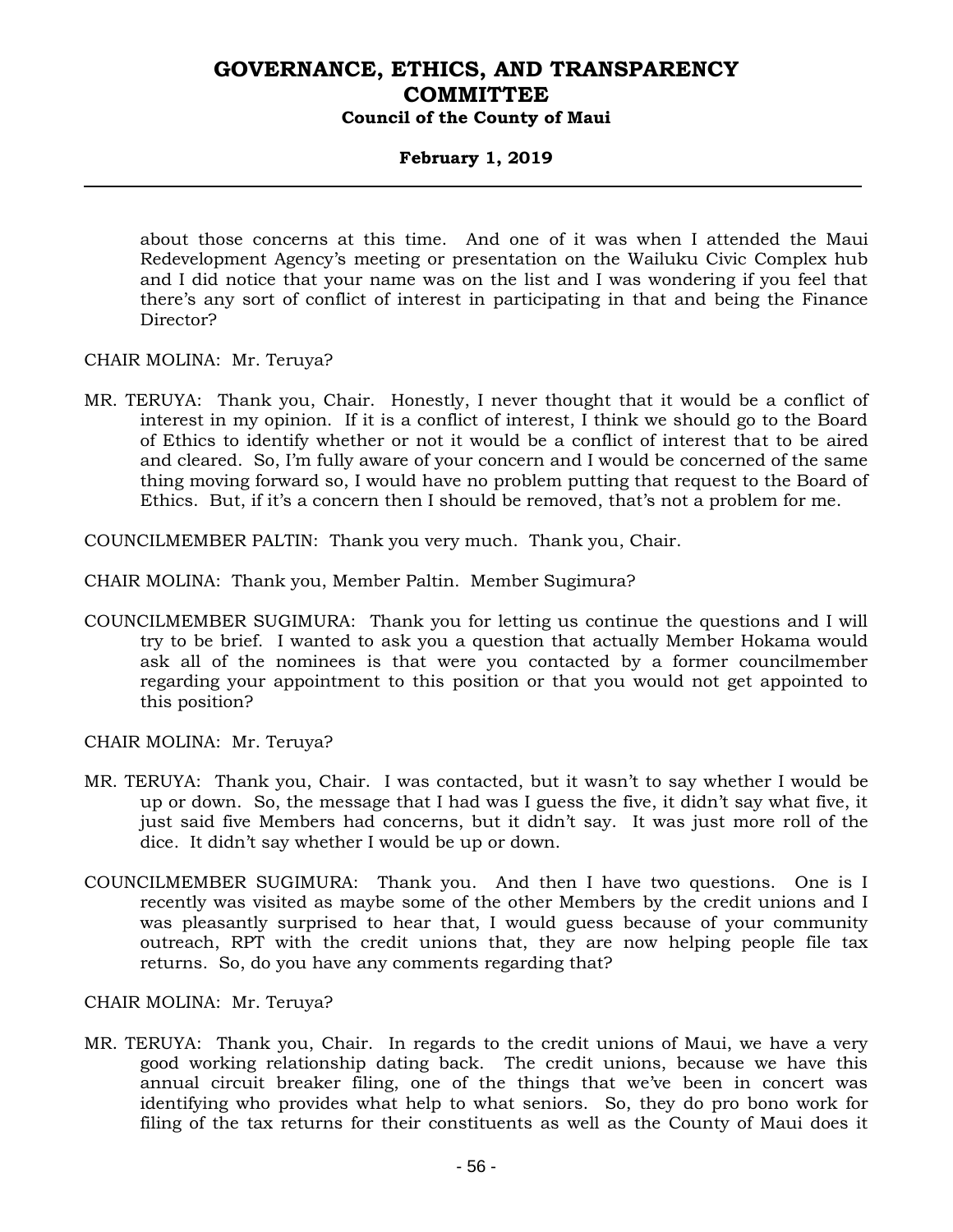### **February 1, 2019**

from the Office of Aging's perspective to help out the seniors to fill out that, but internally within Real Property, we do not give any advice nor do we help with any of the tax returns. But we would help with the filings, but I don't believe we've ever asked the staff to handle somebody's tax returns.

COUNCILMEMBER SUGIMURA: Okay. But, that's a very good partnership for community --

- MR. TERUYA: Yes.
- COUNCILMEMBER SUGIMURA: --so thanks for doing that. And the last question is that or the last thing I want to say is that during the last term I was very grateful to work with your division and I could see the enthusiasm and expertise of your staff trying to establish the one farm plan form and getting Water, Real Property, and Planning together in one room and talking about and trying to cohesively come up with a plan. And I must tell you that the enthusiasm and the expertise of your staff you came up with form, you would always have answers along with Marci and Gery Madriaga, very impressive and I love your can-do spirit. So, I just want to say that, along with Mr. Sinenci, he knows that we're gonna continue on with this form and gonna finish it during this term is one of my goals. But, I want to say that to you. My last question and my question is this - with your work, because everybody is talking about how important housing is, can you see how what you do can help housing?

CHAIR MOLINA: Mr. Teruya?

MR. TERUYA: Thank you, Chairman.

COUNCILMEMBER SUGIMURA: I don't know that's too far out, but…

MR. TERUYA: I don't say that we would take a lead in assisting housing other than the fact that recently I had a discussion with the Department of Land Management in Honolulu primarily to see what our current Real Property Manager does in comparison to the City and County of Honolulu. They recently created a land management division to where the land managers in the other departments came together to form a new division. And the reason for that was to primarily have a plan when you acquire land so that maybe, for Parks for example, if the Parks Department wants to purchase land, under their form of government, the Department of Land Management would seek all lands for all divisions for whatever their needs are so that the expertise lies within the division or that department. That staff is about 24 people and the primary use for housing is to purchase existing structures and to turn them into livable units. For example, smaller, I've seen smaller schools; something like Emmanuel Lutheran, if they were to be willing sellers that the department would purchase that and retrofit it to become housing. I would see that they would purchase a warehouse and turn that into more for long-term shelter for care. Those are the things that Department of Land Management in Honolulu does and it's something that maybe we could discuss with either Mayor Victorino or the MD or even the Chief of Staff as to what is the urgency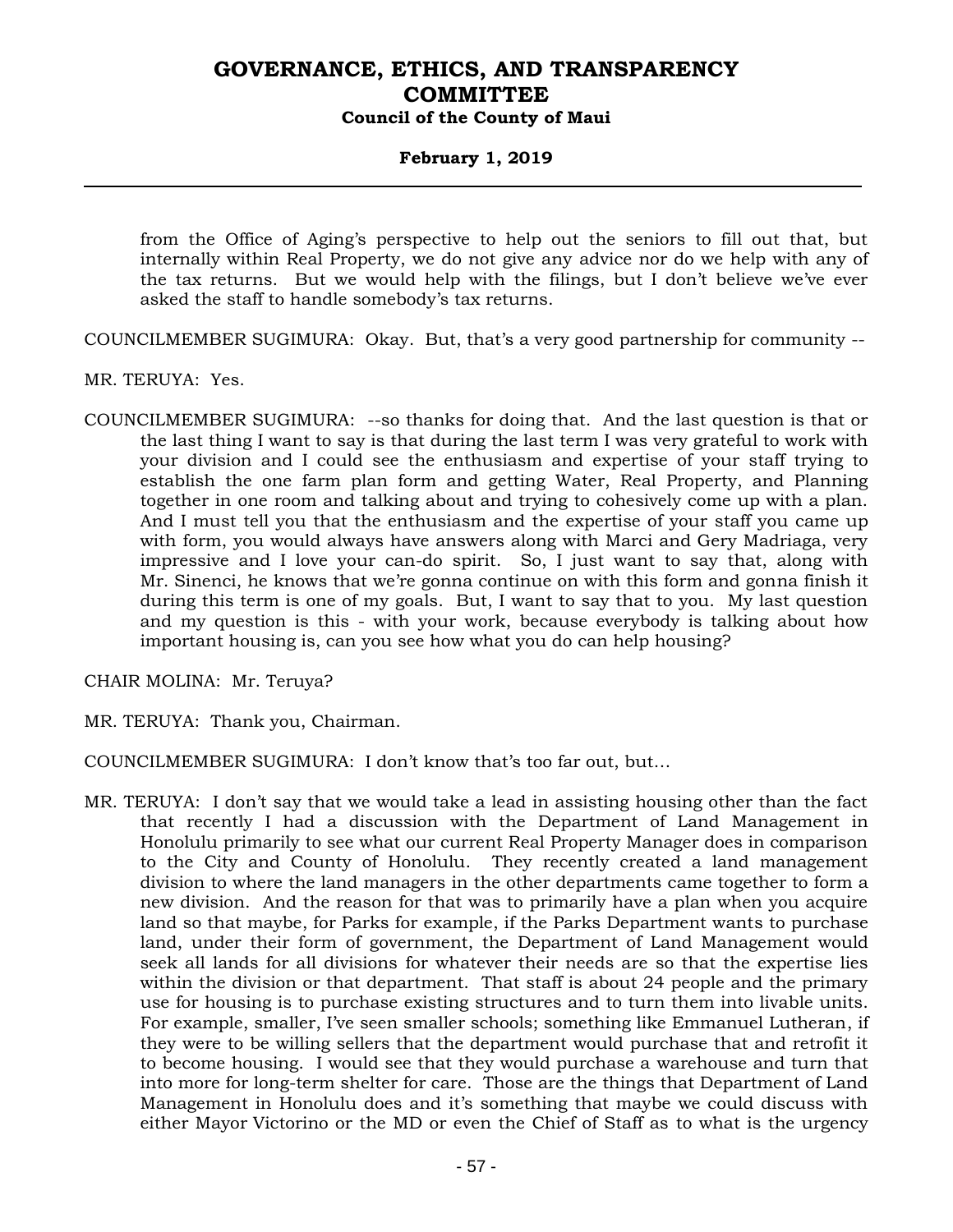### **February 1, 2019**

on either some type of housing efforts at the different levels and if that is something that this body or the Mayor should think that is important, the Department of Land Management in Honolulu setup is maybe something that this body may want to consider.

COUNCILMEMBER SUGIMURA: Thank you. You are thinking always, thank you.

CHAIR MOLINA: Okay. Thank you, Member Sugimura. Member Kama?

COUNCILMEMBER KAMA: Thank you, Chair. So, I just have a few easy questions. So, okay, so this is my question. What is the delinquency rate on Hawaiian Home Lands and what's the cost and how do we get rid of it?

CHAIR MOLINA: Mr. Teruya?

MR. TERUYA: Thank you, Chair. The last time I've been the, in charge of collections was about four years ago. I cannot tell you the delinquency rate on Hawaiian Homes per se, but I would tell you that our delinquency rate is extremely small; probably less than a 1 percent for the entire County of Maui so I'm not gonna say very large. But, in speaking for Hawaiian Homes, I can't tell you a delinquency rate, but I can tell you that the delinquency total --

COUNCILMEMBER KAMA: That'll do. Thank you.

MR. TERUYA: --maybe a year ago was approximately half-a-million dollars in principal and penalty and interest including another half-a-million dollars. As to your question as to how we would resolve it, that is something that I want to say is almost five fiscal years ago the Council at the time had a resolution to partner with the Department of Hawaiian Home Lands to, if they were to pay the principal we would waive the penalty and interest. That resolution, to my understanding, you can defer to Corporation Counsel to get the actual opinion, but I'm not certain that that resolution is still valid. At the time the, I believe was Mr. Perry Artates who had influenced the people at Department of Hawaiian Homes Lands, the Commission to pay off and enter this resolution to right Maui County because we're the only county who never got settled. The Big Island, Oahu, and Kauai all got settled their one-time, I guess, bite of the apple so to speak and Maui County was to follow suit and it just never came to fruition. Whether that talks should continue, I mean we can always reach out to member, I mean Ms. Jobie Masagatani and enter into some discussion about the delinquencies for Maui County.

COUNCILMEMBER KAMA: So, I have another follow-up question --

CHAIR MOLINA: Go ahead.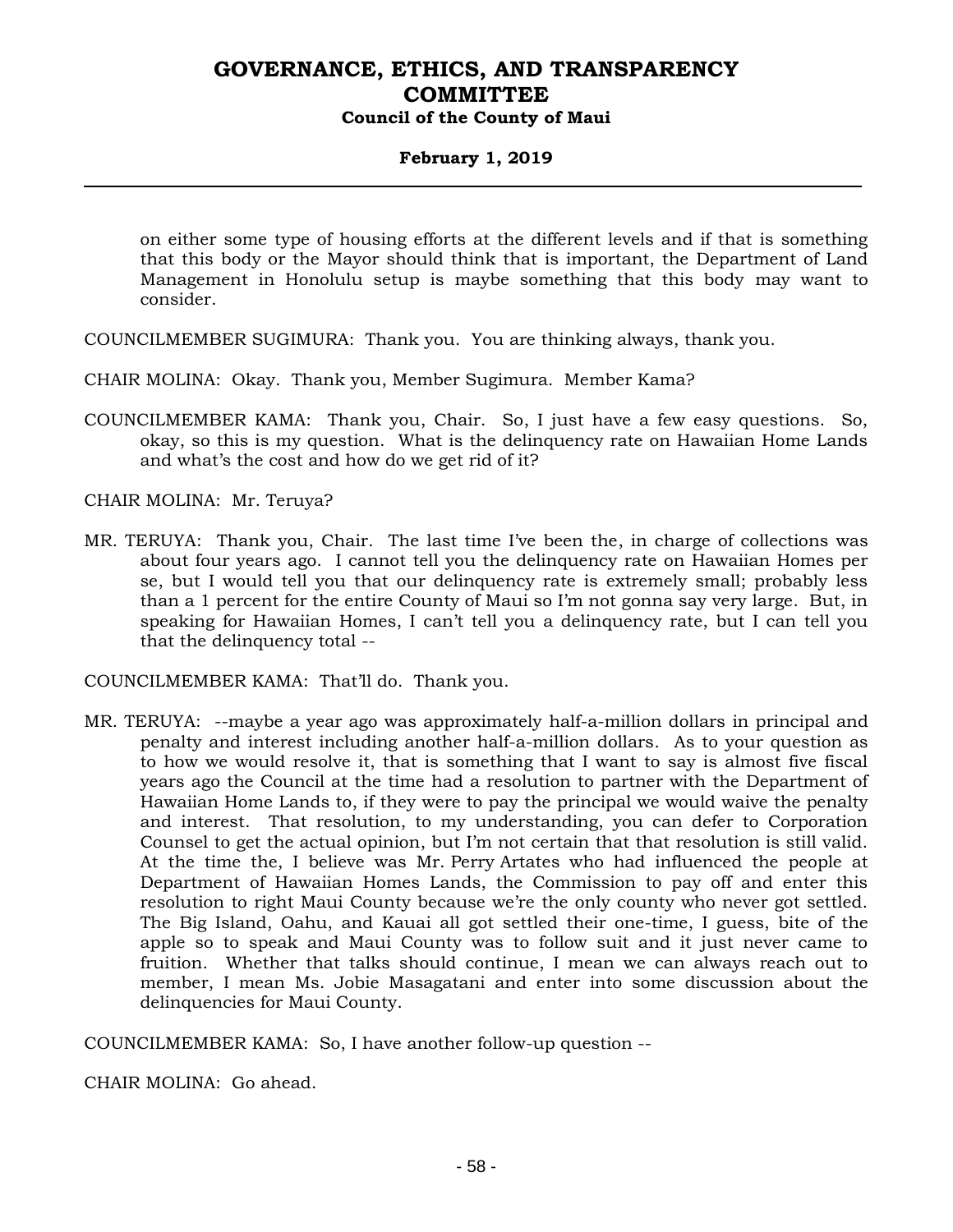### **February 1, 2019**

COUNCILMEMBER KAMA: --to that. So, how detrimental is the non-payment of these taxes to the beneficiaries?

#### CHAIR MOLINA: Mr. Teruya?

MR. TERUYA: Thank you, Chair. I believe it's written in every homesteader's lease agreement that they are responsible for real property taxes. When a homeowner becomes delinquent as a homesteader, I don't believe, well, Corporation Counsel can correct me if I'm wrong, I don't believe we've ever tried to foreclose on the property because it's not really the tenant's portion but it's the owner of DHHL as the owner. But, I don't know. We have not had any resolution as to how to deal with the past delinquencies other than possibly filing liens on these lessees which would possibly handicap their position of obtaining further loans on their property.

COUNCILMEMBER KAMA: Thank you.

- CHAIR MOLINA: Okay. Thank you very much, Member Kama. Chair has just one question related to your satellite DMV offices, Mr. Teruya. For the record, your offices are open three days a week, five days a week?
- MR. TERUYA: Chair, if I can read his fingers, it's five days a week.
- CHAIR MOLINA: Okay. Five days a week and hours are full, normal hours 8:00 to 4:30…
- MR. TERUYA: Eight to 4:00, Chairman.
- CHAIR MOLINA: Eight to 4:00. Okay. Thank you, Mr. Vila, for the sign language. I appreciate it. I just asked about that only because Member Lee had mentioned about the main DMV office sometimes the wait times are longer, so I had this thought about wanting to ask you about the possibility or just get your opinion on opening on a Saturday for half a day. And sort of like Mayor Victorino making that, you know, statement about opening the landfill on a Sunday then, of course, that apparently didn't work out after doing some assessments after his inauguration speech. Your thoughts, Mr. Teruya, about the possibility of a half day on a Saturday and cost? Maybe every other Saturday. I'm kind of throwing it out there because I've had constituents ask me about that.
- MR. TERUYA: Thank you, Chairman. I'd like to point out that I believe the kiosk that are available at Safeway will help some of that situation. Short of that, I believe your question offers merit to look into the possibility of opening at some other date other than the current situation. So, that is something I will come back and get the feedback from division chief to this body.
- CHAIR MOLINA: Okay. Thank you very much. Members, the Chair had this crazy thought that crossed his mind. Are you guys ready to for a recommendation, but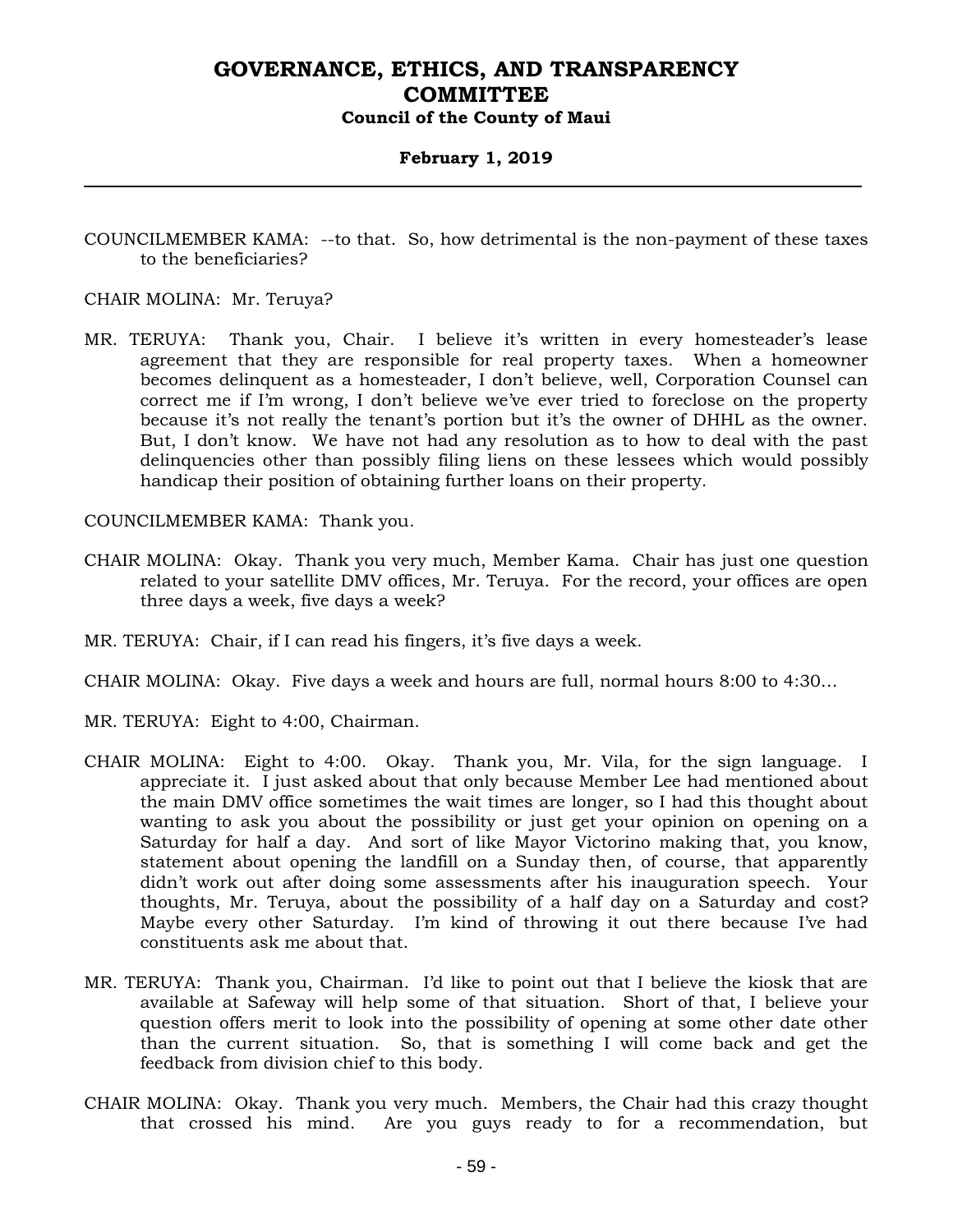### **February 1, 2019**

recommendation…I believe I think Council Chair King had some questions for a go around, but if it is the will of this body to take action today, I will respect that. Members, what is your pleasure? Recommendation or…and I'm sure questions to if this body decides to act on Mr. Teruya's nomination today prior to first reading at Council, additional questions can be asked by any of us. Member Lee, your thoughts?

COUNCILMEMBER LEE: I was just gonna say I agree with you.

CHAIR MOLINA: Okay. Recommendation then?

- COUNCILMEMBER SUGIMURA: Recommendation.
- CHAIR MOLINA: Anyone else? Mr. Sinenci?
- COUNCILMEMBER SINENCI: I don't know if the other Members wanted to be part of the vote? Which I don't know if they expressed that.
- CHAIR MOLINA: It wasn't told to me about being part of the vote for the Committee level. However, if this body wants to act today, I'm ready to act.

COUNCILMEMBER SUGIMURA: Recommendation.

CHAIR MOLINA: Okay. Chair will offer a recommendation then. Chair will recommend adoption of the revised proposed resolution entitled "Approving the Mayor's Appointment for the Director of Finance"; and incorporating any non-substantive revisions that may be needed, along with the filing of the proposed resolution entitled "Disapproving of the Mayor's Appointment for the Director of Finance."

COUNCILMEMBER HOKAMA: So moved, Mr. Chair.

COUNCILMEMBER SUGIMURA: Second.

- CHAIR MOLINA: Moved by Mr. Hokama, seconded by Ms. Sugimura. Discussion? Mr. Hokama as the movant.
- COUNCILMEMBER HOKAMA: Chairman, thank you. I just have a few comments, Chairman. I think I made my earlier comments very clear how I feel about the gentleman. I believe we have an outstanding nominee. Again, any of our sister counties would be grateful to have his presence to serve their constituency. I think he's an ultimate professional. I think he has shown by his successes that he cares about his employees; he definitely cares about the Department because it brings the total Department into focus. And I think that Mr. Teruya is also an outstanding community member that besides the time he puts forth for service to the County through this professional position, he's also another outstanding person who gives service to youth activities and in other areas that give service that I believe shows a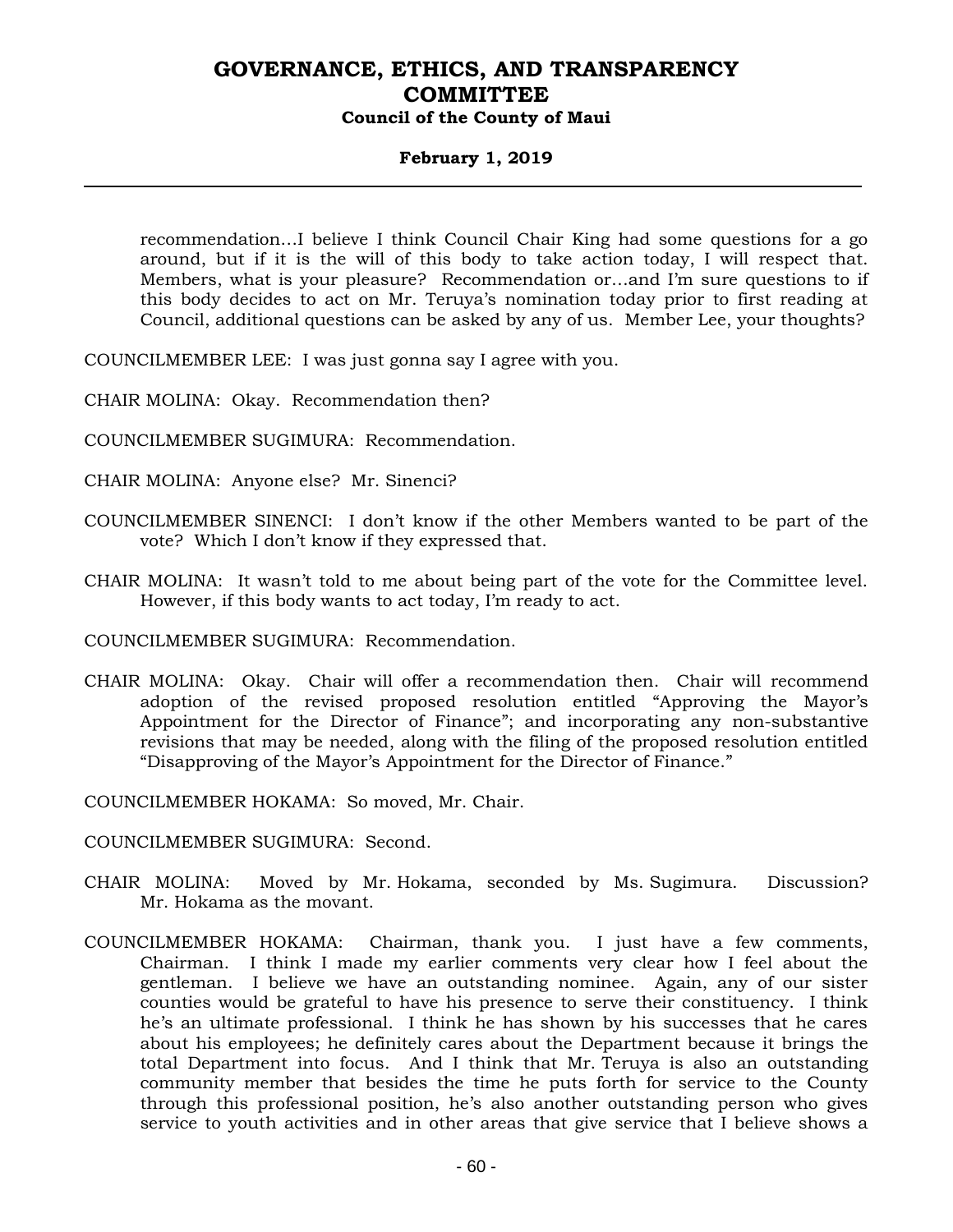### **February 1, 2019**

well-rounded citizen that to me should not be questioned about his integrity and that I can fully endorse his nomination this afternoon.

- CHAIR MOLINA: Thank you, Mr. Hokama. Member Sugimura?
- COUNCILMEMBER SUGIMURA: I also fully support him to be our Finance Director and I will tell you that I have personal experience not only working with him for one farm plan, but he's called me on a Sunday to ask me about an e-mail that I had sent to a previous Finance Director that was unanswered, but he answered it and he works on Sundays. And then I got another call from him and it was late in the...well, later in the evening on a work day, so this guy is a workhorse. I totally support him. We heard accolades to Maui County, Real Property especially when the Con-Am thing was going through the last election as all the other counties were envious of Maui County, honestly, as we went through HSAC panels and they all wanted…I hope they weren't trying to hire Scott Teruya, but that we do really have a strong presence in the State. Thank you.
- CHAIR MOLINA: Thank you, Ms. Sugimura. Any other comments from the Members. Okay. If not, the Chair will give his closing comments. First of all, again thanks to you, Mr. Teruya, for the long wait and then going through the process itself. I had questions regarding the Real Property Tax system and ways, how it could be improved, but after upon hearing Member Hokama's update on it and other countries looking at Maui as a model, my questions on that is moot. So, I will leave it at that and I wish you the best and certainly, like I said to Mr. Pearson, be as collaborative a leader as you can, take input from your Deputy, and any of your subordinates to help push this Department forward. And again, be innovative and which you seem to be in your responses to the questions and looking at new ways to get things done faster and in a more efficient way as it relates to the finances of Maui County. So, with that being said, the Chair will call for the vote. All those in favor, signify by saying "aye."

#### COUNCILMEMBERS VOICED AYE.

CHAIR MOLINA: All those opposed, say "no." Alrighty. The Chair will mark it seven "ayes," two excusals, Chairman King and Committee Vice-Chair Rawlins-Fernandez.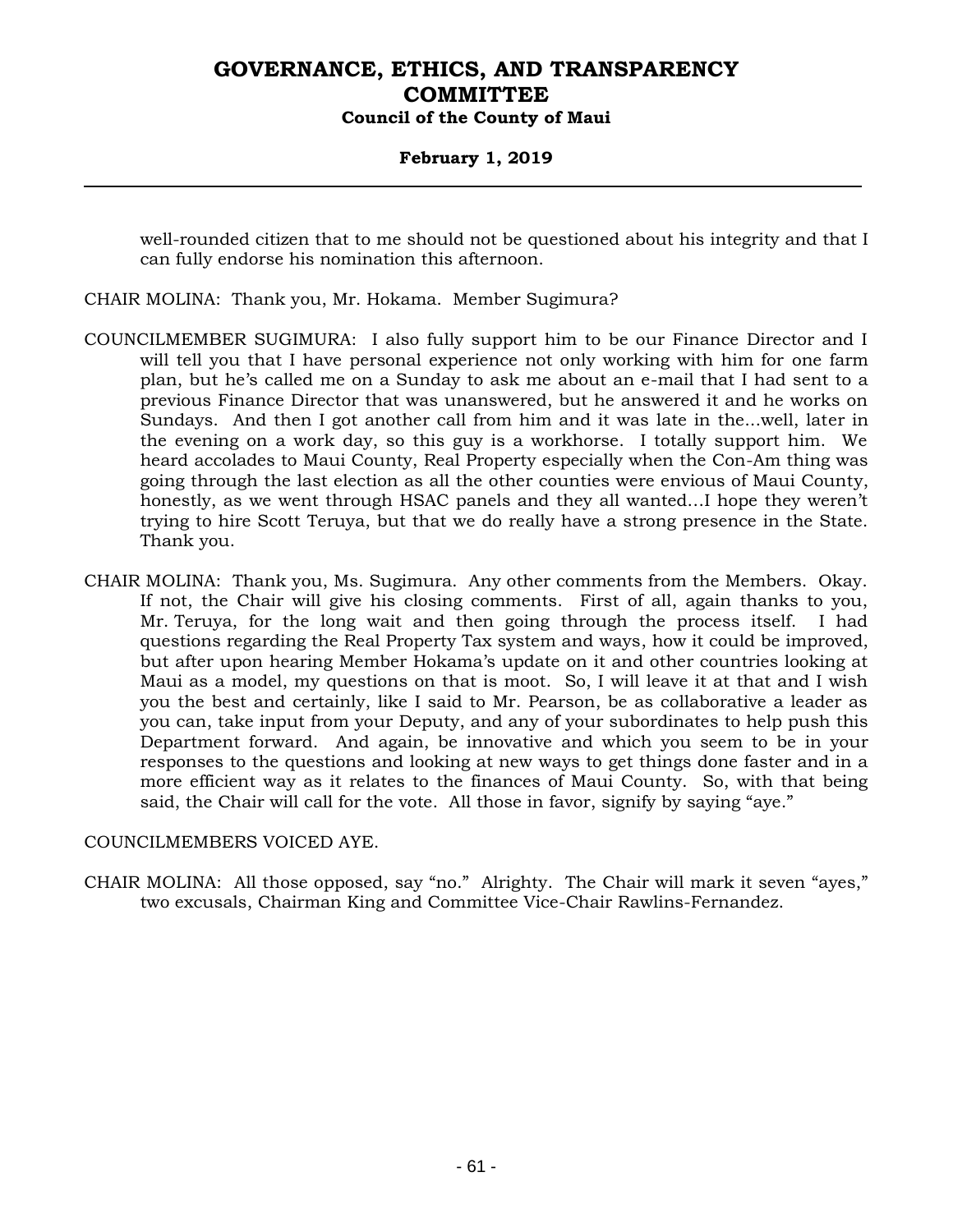#### **February 1, 2019**

| VOTE: | AYES:           | Chair Molina, Councilmembers Hokama, Kama,<br>Lee, Paltin, Sinenci, and Sugimura. |                   |  |     |  |
|-------|-----------------|-----------------------------------------------------------------------------------|-------------------|--|-----|--|
|       | <b>NOES:</b>    | None.                                                                             |                   |  |     |  |
|       | <b>ABSTAIN:</b> | None.                                                                             |                   |  |     |  |
|       | <b>ABSENT:</b>  | None.                                                                             |                   |  |     |  |
|       | $EXC$ .:        | Vice-Chair<br>Councilmember King.                                                 | Rawlins-Fernandez |  | and |  |

#### **MOTION CARRIED.**

### **ACTION: ADOPTION OF REVISED RESOLUTION TO APPROVE THE APPOINTMENT OF SCOTT TERUYA AS THE DIRECTOR OF FINANCE AND FILING OF RESOLUTION TO DISAPPROVE.**

CHAIR MOLINA: Congratulations, Mr. Teruya.

MR. TERUYA: Thank you, Chair.

CHAIR MOLINA: Alrighty, Members, so okay let me, Chair just reiterate before we recess, again the recessed date for the today's January  $29<sup>th</sup>$  recessed meeting will be  $2:00$  p.m. next week Tuesday, February 5th, and of course for the recessed January 23rd meeting, that will begin at 9:00 a.m. Same place, right here in the Chambers, that's for the appointees Mr. Wong and Ms. McLean, in the morning. Everybody clear? Did I say...yeah, both meetings will be on February  $5<sup>th</sup>$ , Tuesday. Both recessed meetings, okay? Alright, so with that being said, it is 5:20, enjoy your weekend. The Chair thanks you all for your hard work. It's been a grueling work week for all of us so thank you, thank you very much. Have a, go home, hug your family, get some hugs back, and enjoy the Super Bowl in which the Rams will win, 34 to 31. The recessed meeting of the January 29, 2019 is now in recess until February 5th, 2:00 p.m., Tuesday. . . . *(gavel)* . . .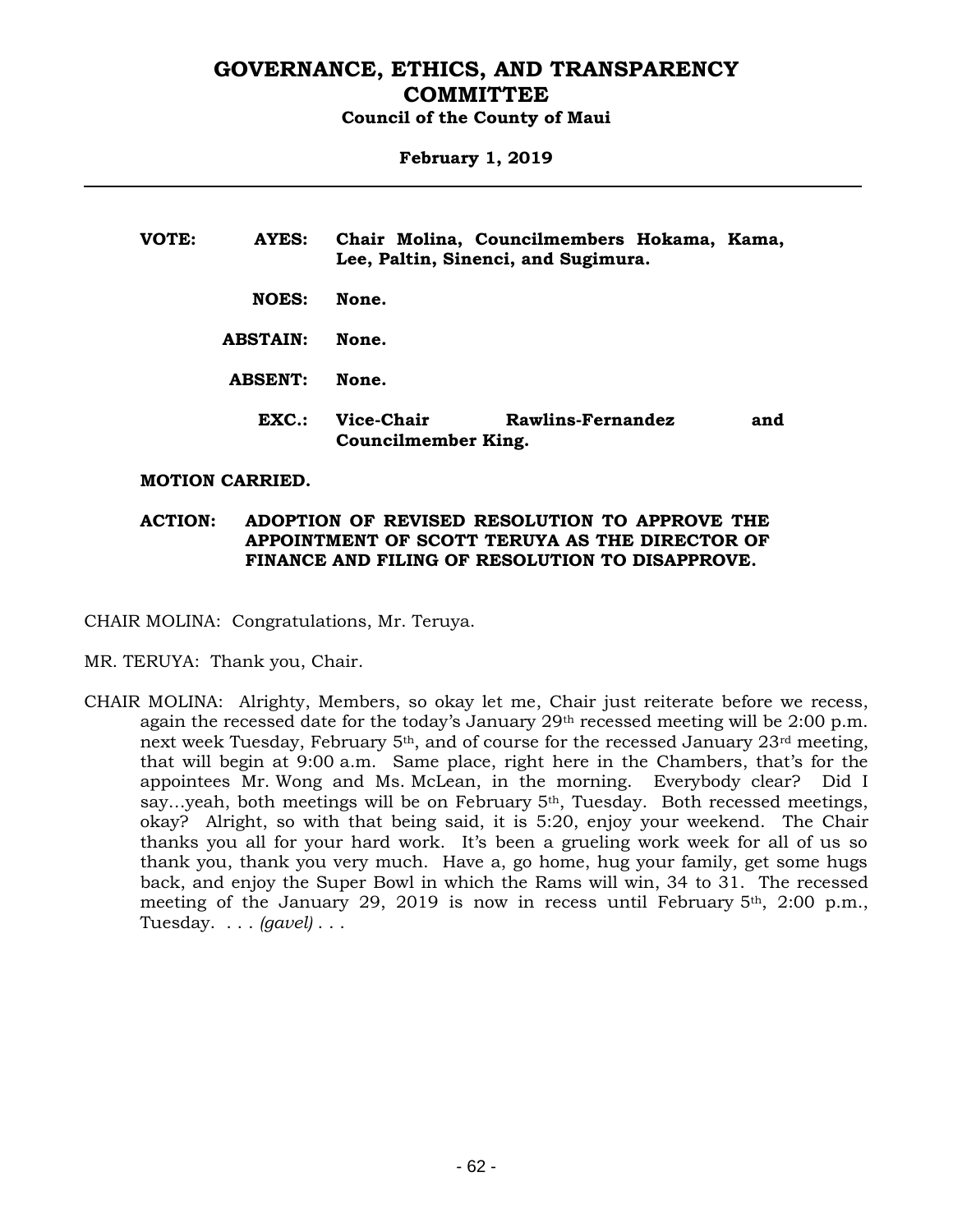# **GOVERNANCE, ETHICS, AND TRANSPARENCY COMMITTEE**

**Council of the County of Maui** 

**February 1, 2019** 

**RECESS:** 5:16 p.m.

APPROVED BY:

 $\mathcal{V}$ 

OLINA, Chair Governance, Ethics, and Transparency Committee

get: min: 190201 r:kt

Transcribed by: Kimberly Tabon